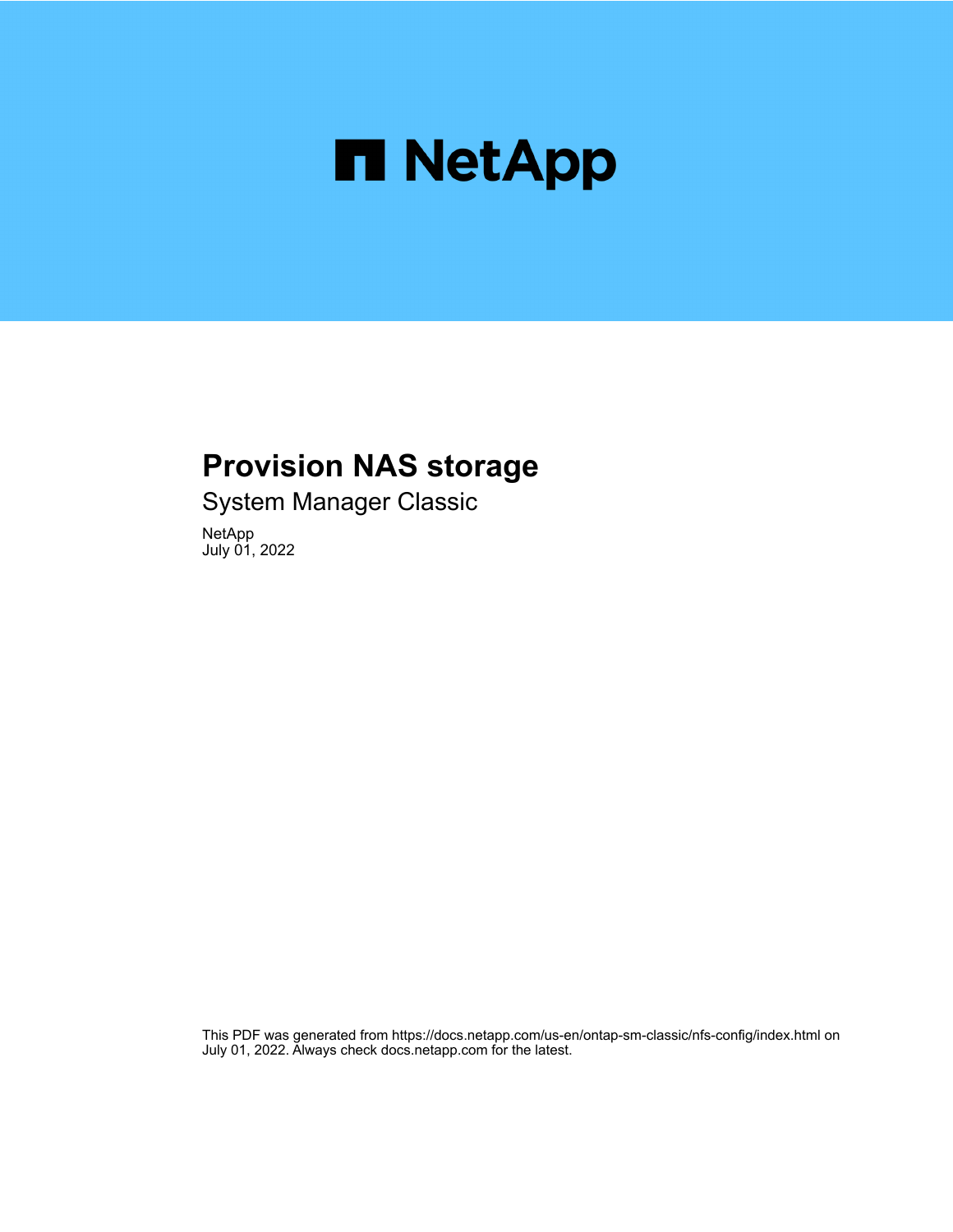# **Table of Contents**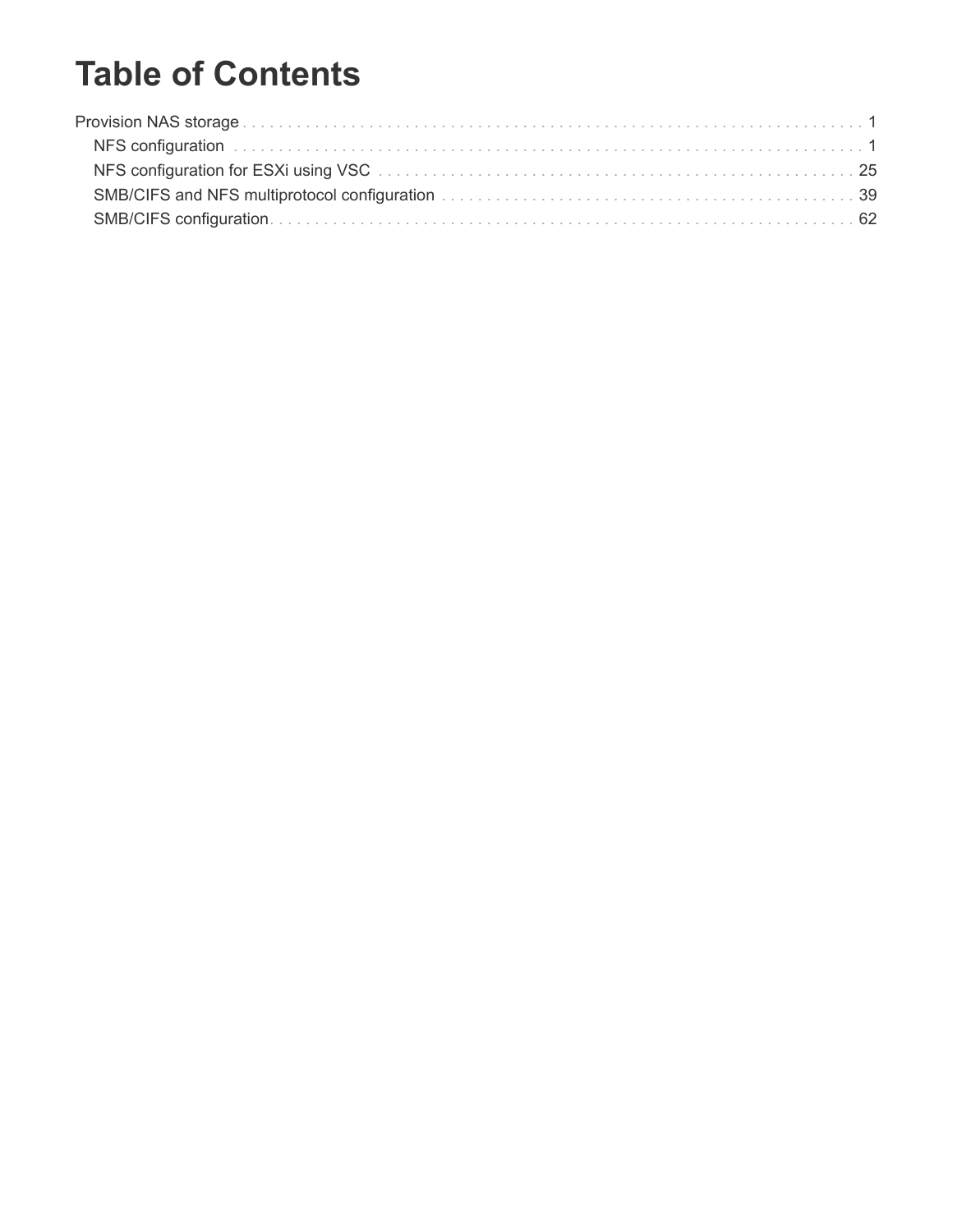# <span id="page-2-0"></span>**Provision NAS storage**

## <span id="page-2-1"></span>**NFS configuration**

## **NFS configuration overview**

You can quickly set up NFS access to a new volume on either a new or existing storage virtual machine (SVM) using the ONTAP System Manager classic interface (ONTAP 9.7 and earlier).

Use this procedure if you want to configure access to a volume in the following way:

- NFS access will be through NFSv3, not NFSv4 or NFSv4.1.
- You want to use best practices, not explore every available option.
- Your data network uses the default IPspace, the default broadcast domain, and the default failover group.

If your data network is flat, using these default objects ensures that LIFs will fail over correctly in the event of a link failure. If you are not using the default objects, you should refer to [Network Management](https://docs.netapp.com/us-en/ontap/networking/index.html) [Documentation](https://docs.netapp.com/us-en/ontap/networking/index.html) for information on how to configure LIF path failover.

- UNIX file permissions will be used to secure the new volume.
- LDAP, if used, is provided by Active Directory.

If you want details about the range of ONTAP NFS protocol capabilities, consult the [NFS reference overview](https://docs.netapp.com/us-en/ontap/nfs-admin/index.html).

#### **Other ways to do this in ONTAP**

| To perform these tasks with                                           | Refer to                                                 |
|-----------------------------------------------------------------------|----------------------------------------------------------|
| The redesigned System Manager (available with<br>ONTAP 9.7 and later) | <b>Provision NAS storage for Linux servers using NFS</b> |
| The ONTAP command line interface                                      | NFS configuration overview with the CLI                  |

## **NFS configuration workflow**

Configuring NFS involves optionally creating an aggregate and then choosing a workflow that is specific to your goal—creating a new NFS-enabled SVM, configuring NFS access to an existing SVM, or simply adding an NFS volume to an existing SVM that is already fully configured for NFS access.

## **Create an aggregate**

If you do not want to use an existing aggregate, you can create a new aggregate to provide physical storage to the volume which you are provisioning.

#### **About this task**

If you have an existing aggregate that you want to use for the new volume, you can skip this procedure.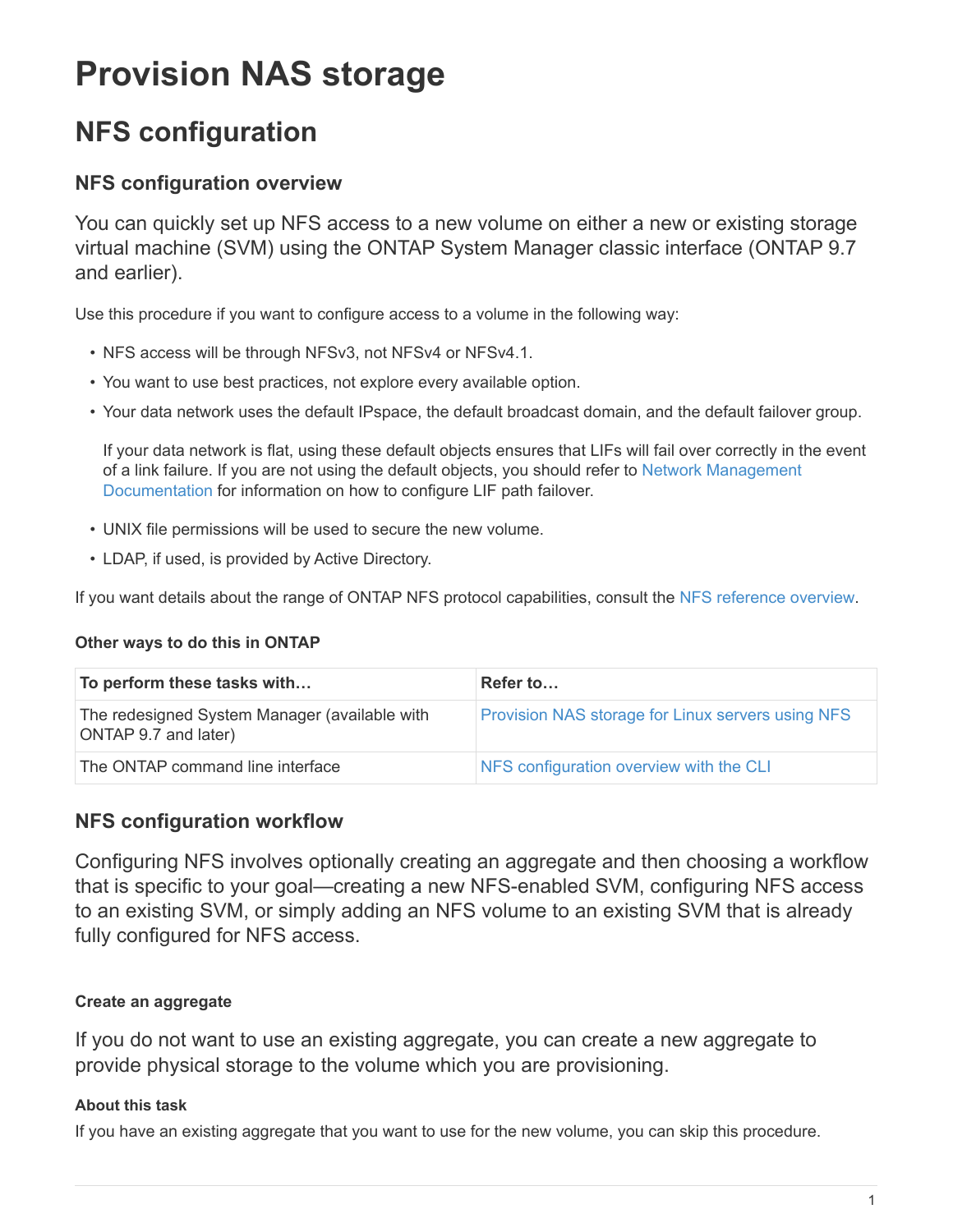#### **Steps**

- 1. Enter the URL https://IP-address-of-cluster-management-LIF in a web browser and log in to System Manager using your cluster administrator credential.
- 2. Navigate to the **Aggregates** window.
- 3. Click **Create.**
- 4. Follow the instructions on the screen to create the aggregate using the default RAID-DP configuration, and then click **Create**.

| <b>Create Aggregate</b> |                                                                              |         |
|-------------------------|------------------------------------------------------------------------------|---------|
|                         | To create an aggregate, select a disk type then specify the number of disks. |         |
| Name:                   | aggr2                                                                        |         |
| Disk Type:              | SAS                                                                          | Browse. |
| Number of Disks:        | ÷<br>Max: 8 (excluding 1 hot spare), min: 5 for RAID-DP<br>8                 |         |
| RAID Configuration:     | RAID-DP; RAID group size of 16 disks                                         | Change  |
| New Usable Capacity:    | 4.968 TB (Estimated)                                                         |         |

#### **Results**

The aggregate is created with the specified configuration and added to the list of aggregates in the Aggregates window.

#### **Decide where to provision the new volume**

Before you create a new NFS volume, you must decide whether to place it in an existing storage virtual machine (SVM), and, if so, how much configuration the SVM requires. This decision determines your workflow.

#### **Procedure**

• If you want to provision a volume on a new SVM, create a new NFS-enabled SVM.

#### [Creating a new NFS-enabled SVM](#page-4-0)

You must choose this option if NFS is not enabled on an existing SVM.

• If you want to provision a volume on an existing SVM on which NFS is enabled but not configured, configure NFS access on the existing SVM.

[Configuring NFS access on an existing SVM](#page-13-0)

This is the case if you did not follow this procedure to create the SVM while configuring a different protocol.

• If you want to provision a volume on an existing SVM that is fully configured for NFS access, add an NFS volume to the NFS-enabled SVM.

#### [Adding an NFS volume to an NFS-enabled SVM](#page-21-0)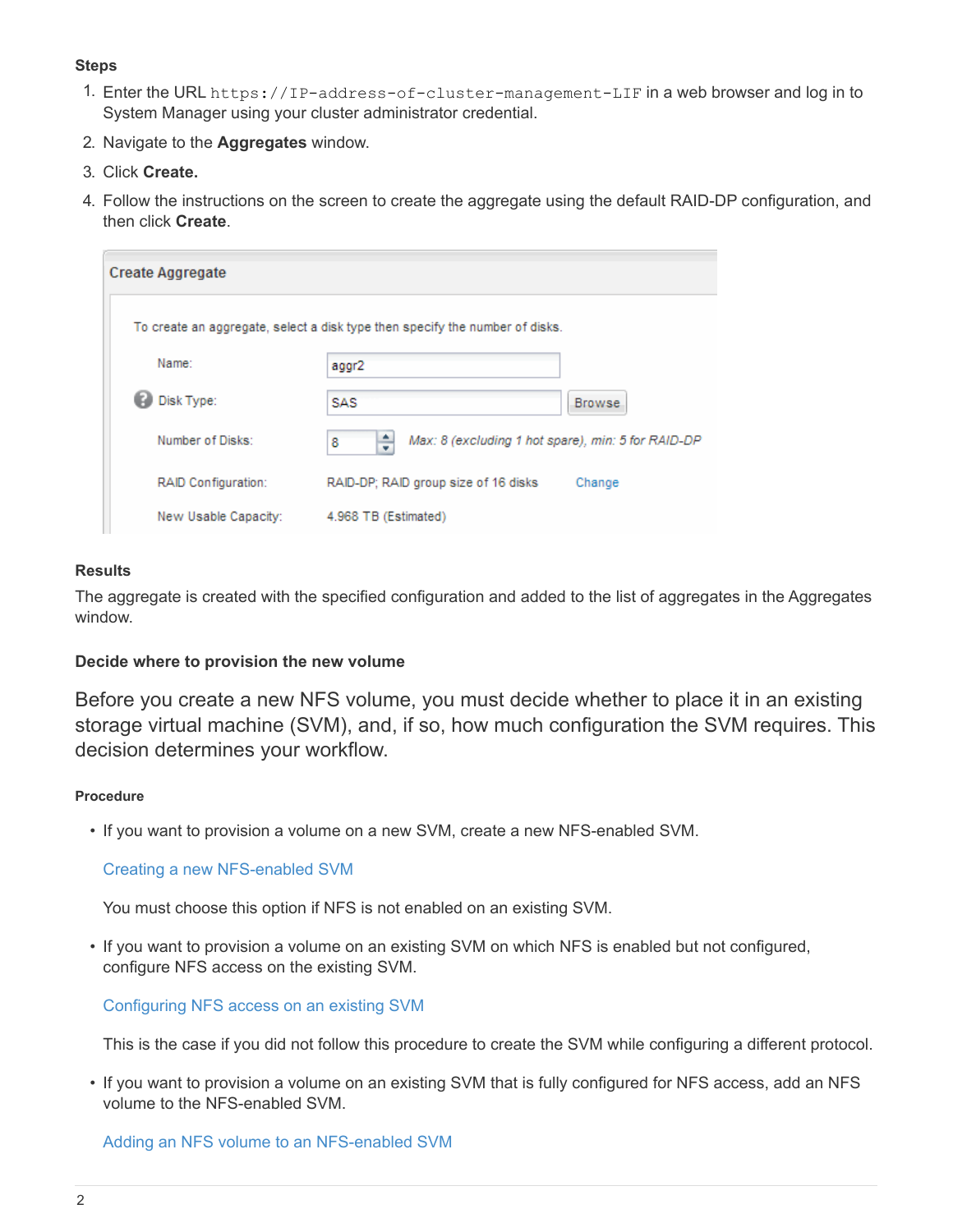## <span id="page-4-0"></span>**Create a new NFS-enabled SVM**

Setting up an NFS-enabled SVM involves creating the new SVM with an NFS volume and export, opening the default export policy of the SVM root volume and then verifying NFS access from a UNIX administration host. You can then configure NFS client access.

## **Create a new SVM with an NFS volume and export**

You can use a wizard that guides you through the process of creating the storage virtual machine (SVM), configuring Domain Name System (DNS), creating a data logical interface (LIF), enabling NFS, optionally configuring NIS, and then creating and exporting a volume.

## **Before you begin**

- Your network must be configured and the relevant physical ports must be connected to the network.
- You must know which of the following networking components the SVM will use:
	- The node and the specific port on that node where the data logical interface (LIF) will be created
	- The subnet from which the data LIF's IP address will be provisioned, or optionally the specific IP address you want to assign to the data LIF
	- NIS information, if your site uses NIS for name services or name mapping
- The subnet must be routable to all external servers required for services such as Network Information Service (NIS), Lightweight Directory Access Protocol (LDAP), Active Directory (AD), and DNS.
- Any external firewalls must be appropriately configured to allow access to network services.
- The time on the AD domain controllers, clients, and SVM must be synchronized to within five minutes of each other.

#### **Steps**

- 1. Navigate to the **SVMs** window.
- 2. Click **Create.**
- 3. In the **Storage Virtual Machine (SVM) Setup** dialog box, create the SVM:
	- a. Specify a unique name for the SVM.

The name must either be a fully qualified domain name (FQDN) or follow another convention that ensures unique names across a cluster.

b. Select all the protocols that you have licenses for and that you will eventually use on the SVM, even if you do not want to configure all the protocols immediately.

If CIFS access is required eventually, you must select **CIFS** now so that CIFS and NFS clients can share the same data LIF.

c. Keep the default language setting, C.UTF-8.



If you support international character display in both NFS and SMB/CIFS clients, consider using the **UTF8MB4** language code, which is available beginning with ONTAP 9.5.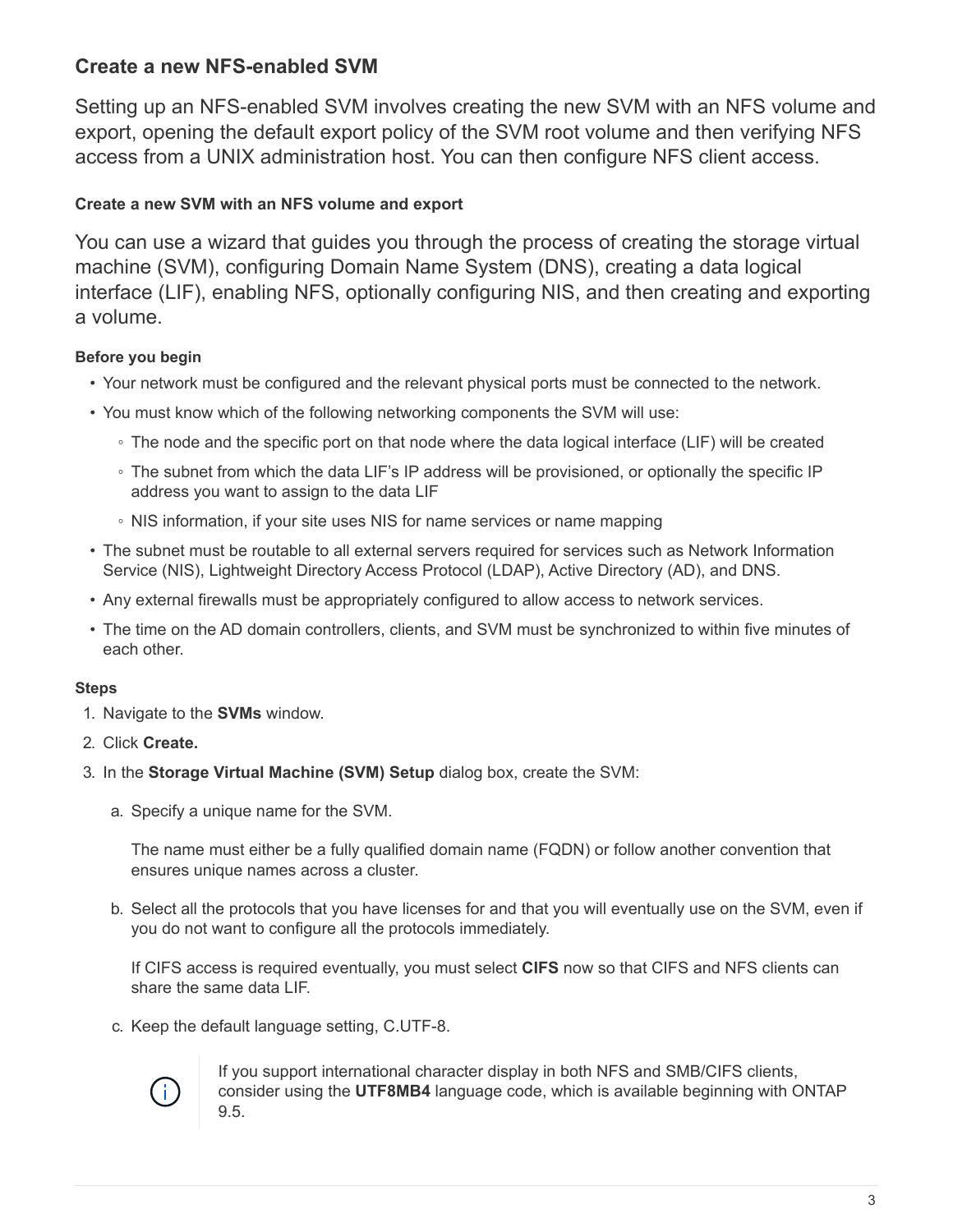This language is inherited by the volume that you create later, and a volume's language cannot be changed.

d. **Optional**: If you enabled the CIFS protocol, change the security style to **UNIX**.

Selecting the CIFS protocol sets the security style to NTFS by default.

e. **Optional**: Select the root aggregate to contain the SVM root volume.

The aggregate that you select for the root volume does not determine the location of the data volume. The aggregate for the data volume is selected automatically when you provision storage in a later step.

| Storage Virtual Machine (SVM) Setup  |                                                                                                                                                                                    |
|--------------------------------------|------------------------------------------------------------------------------------------------------------------------------------------------------------------------------------|
| Enter SVM basic details              |                                                                                                                                                                                    |
| <b>SVM Details</b>                   |                                                                                                                                                                                    |
|                                      | Specify a unique name and the data protocols for the SVM                                                                                                                           |
| SVM Name:                            | vs0.example.com                                                                                                                                                                    |
| IPspace:                             | ×<br>Default                                                                                                                                                                       |
| Data Protocols:                      | $\blacksquare$ CIFS $\blacksquare$ NFS $\Box$ iscsl $\Box$ Forficae $\blacksquare$ nivime.                                                                                         |
| Default Language: C.UTF-8 [ c.utf_8] | v                                                                                                                                                                                  |
|                                      | The language of the SVM specifies the default language encoding setting for the SVM and<br>Its volumes. Using a setting that incorporates UTF-8 character encoding is recommended. |
| Security Style:                      | ×<br><b>UNIX</b>                                                                                                                                                                   |
| Root Aggregate:                      | ×<br>data_01_aggr                                                                                                                                                                  |

f. In the **DNS Configuration** area, ensure that the default DNS search domain and name servers are the ones that you want to use for this SVM.

|                 | Specify the DNS domain and name servers. DNS details are required to configure CIFS protocol. |
|-----------------|-----------------------------------------------------------------------------------------------|
| Search Domains: | example.com                                                                                   |
| Name Servers:   | 192.0.2.145,192.0.2.146,192.0.2.147                                                           |

#### g. Click **Submit & Continue**.

The SVM is created, but protocols are not yet configured.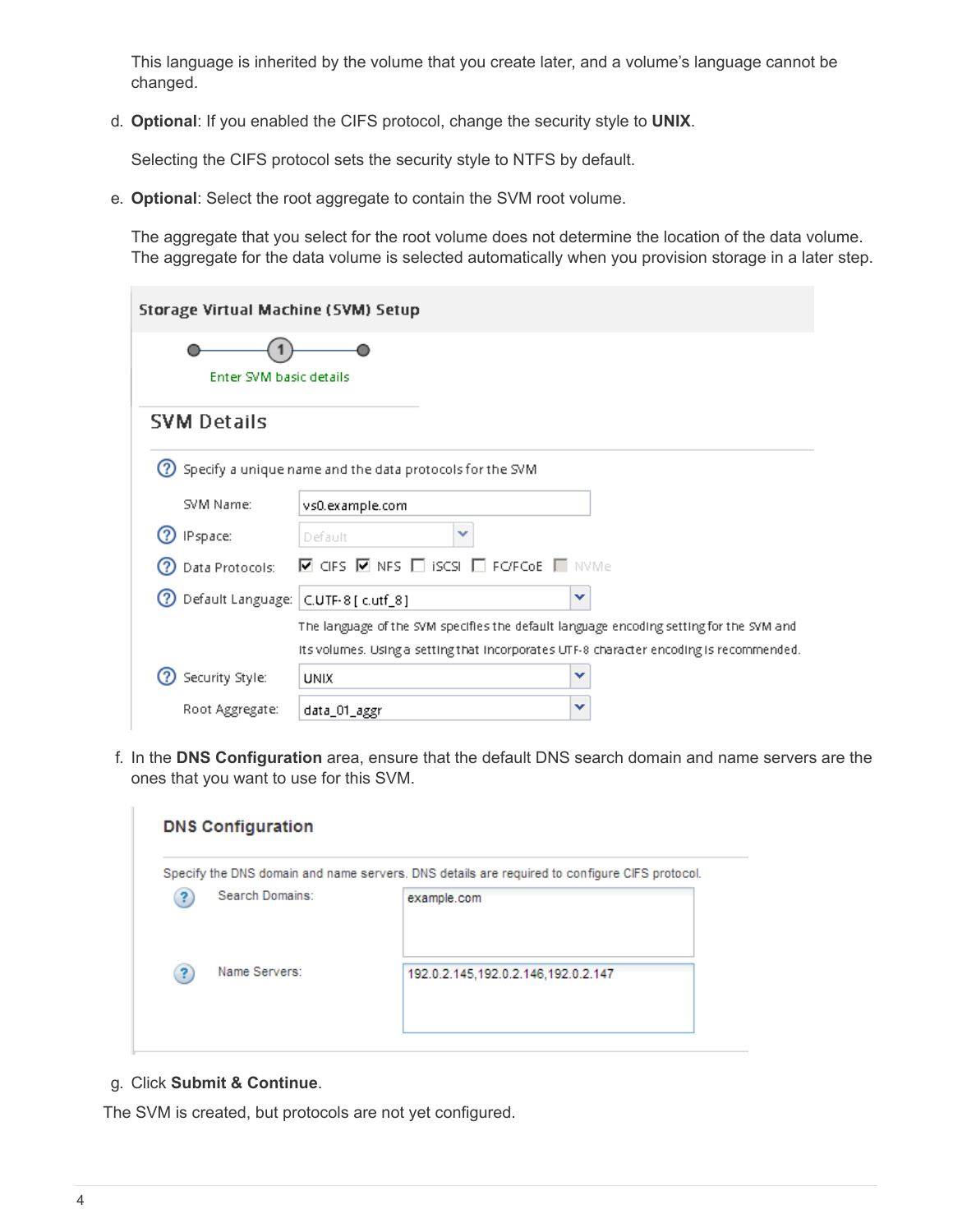- 4. In the **Data LIF Configuration** section of the **Configure CIFS/NFS protocol** page, specify the details of the LIF that clients will use to access data:
	- a. Assign an IP address to the LIF automatically from a subnet you specify or manually enter the address.
	- b. Click **Browse** and select a node and port that will be associated with the LIF.

| $\blacktriangle$ Data LIF Configuration |                                                                          |        |
|-----------------------------------------|--------------------------------------------------------------------------|--------|
|                                         |                                                                          |        |
|                                         | $\blacksquare$ Retain the CIFS data LIF's configuration for NFS clients. |        |
| Data Interface details for CIFS.        |                                                                          |        |
| Assign IP Address:                      | Without a subnet                                                         | v      |
|                                         | IP Address: 10.224.107.199                                               | Change |
| Port:                                   | abccorp_1:e0b                                                            | Browse |

- 5. If the **NIS Configuration** area is collapsed, expand it.
- 6. If your site uses NIS for name services or name mapping, specify the domain and IP addresses of the NIS servers.

|  |  | (▲ NIS Configuration (Optional) → |  |  |
|--|--|-----------------------------------|--|--|
|  |  |                                   |  |  |

Configure NIS domain on the SVM to authorize NFS users.

| Domain Names: | example.com                         |
|---------------|-------------------------------------|
| IP Addresses: | 192.0.2.145,192.0.2.146,192.0.2.147 |
|               |                                     |

? Database Type: ☑ group ☑ passwd ☑ netgroup

- 7. Create and export a volume for NFS access:
	- a. For **Export Name**, type a name that will be both the export name and the beginning of the volume name.
	- b. Specify a size for the volume that will contain the files.

|                 | Provision a volume for NFS storage. |    |        |
|-----------------|-------------------------------------|----|--------|
| Export<br>Name: | Eng                                 |    |        |
| Size:           | 10                                  | GB |        |
|                 | Permission: admin host              |    | Change |

You do not have to specify the aggregate for the volume because it is automatically located on the aggregate with the most available space.

c. In the **Permission** field, click **Change**, and specify an export rule that gives NFSv3 access to a UNIX administration host, including Superuser access.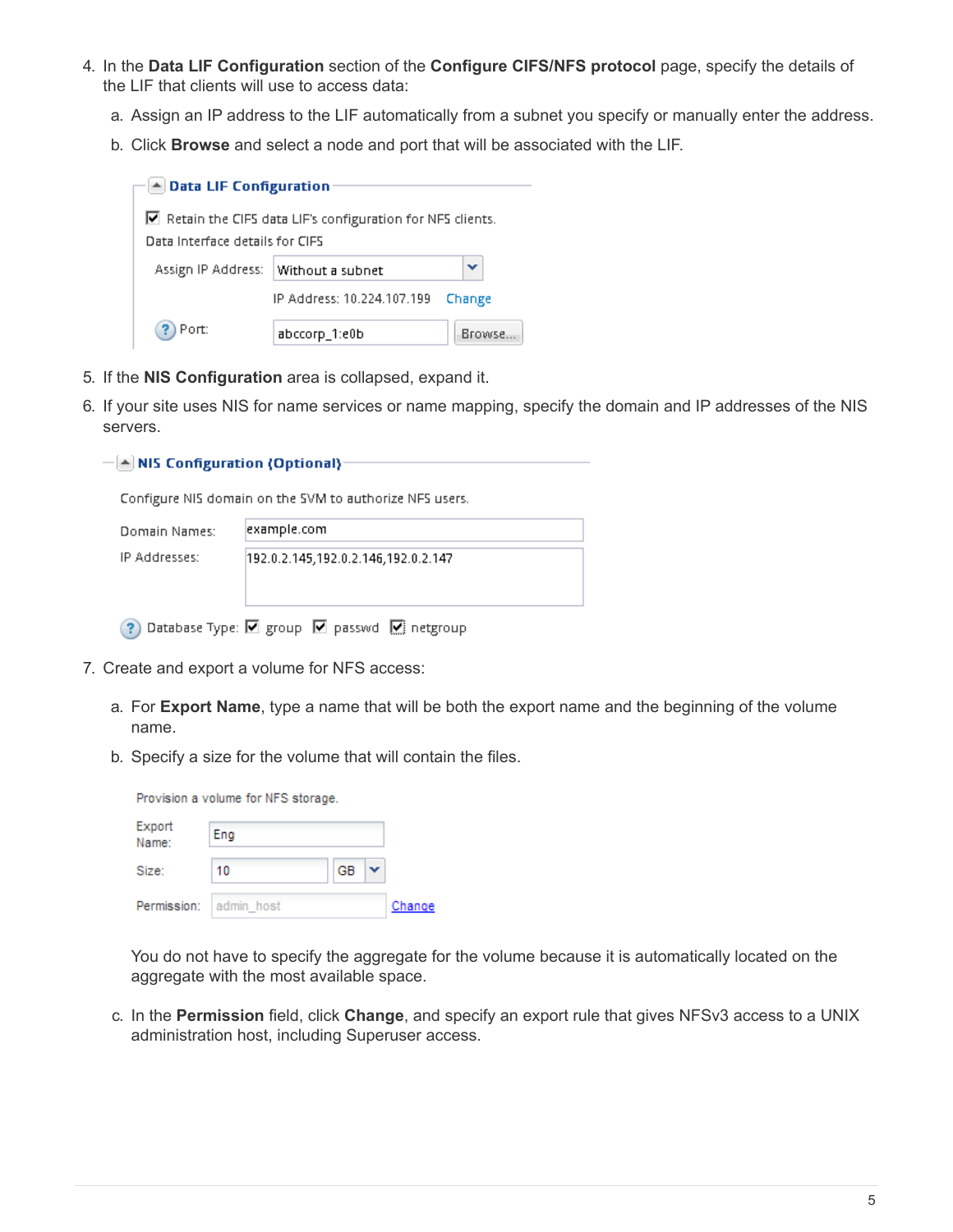| <b>Create Export Rule</b> |                                 |                                                                                                           |                                                                 |
|---------------------------|---------------------------------|-----------------------------------------------------------------------------------------------------------|-----------------------------------------------------------------|
| Client Specification:     | admin_host                      |                                                                                                           | Enter comma-separated values for multiple client specifications |
| <b>Access Protocols:</b>  | $\Box$ CIFS<br>$\Box$ Flexcache | $\square$ NFS $\square$ NFSv3 $\square$ NFSv4                                                             |                                                                 |
|                           |                                 | If you do not select any protocol, access is provided<br>configured on the Storage Virtual Machine (SVM). | through any of the above protocols (CIFS, NFS, or FlexCache).   |
|                           |                                 |                                                                                                           |                                                                 |
| <b>Access Details:</b>    |                                 | $\boxdot$ Read-Only                                                                                       | $\nabla$ Read/Write                                             |
|                           | <b>UNIX</b>                     | 罓                                                                                                         | ⊽                                                               |
|                           | Kerberos 5                      |                                                                                                           | ⊽                                                               |
|                           | Kerberos 5i                     |                                                                                                           | ⊽                                                               |
|                           | Kerberos 5p                     |                                                                                                           | ⊽                                                               |
|                           | <b>NTLM</b>                     |                                                                                                           | ⊽                                                               |
|                           | Allow Superuser Access          |                                                                                                           |                                                                 |

You can create a 10 GB volume named Eng, export it as Eng, and add a rule that gives the "admin host" client full access to the export, including Superuser access.

#### 8. Click **Submit & Continue**.

The following objects are created:

- A data LIF named after the SVM with the suffix "\_nfs\_lif1"
- An NFS server
- A volume that is located on the aggregate with the most available space and has a name that matches the name of the export and ends in the suffix " NFS volume"
- An export for the volume
- An export policy with the same name as the export
- 9. For all other protocol configuration pages that are displayed, click **Skip** and configure the protocol later.
- 10. When the **SVM Administration** page is displayed, configure or defer configuring a separate administrator for this SVM:
	- Click **Skip** and configure an administrator later if required.
	- Enter the requested information and then click **Submit & Continue**.
- 11. Review the **Summary** page, record any information you might require later and then click **OK**.

NFS clients need to know the IP address of the data LIF.

#### **Results**

A new SVM is created with an NFS server containing a new volume that is exported for an administrator.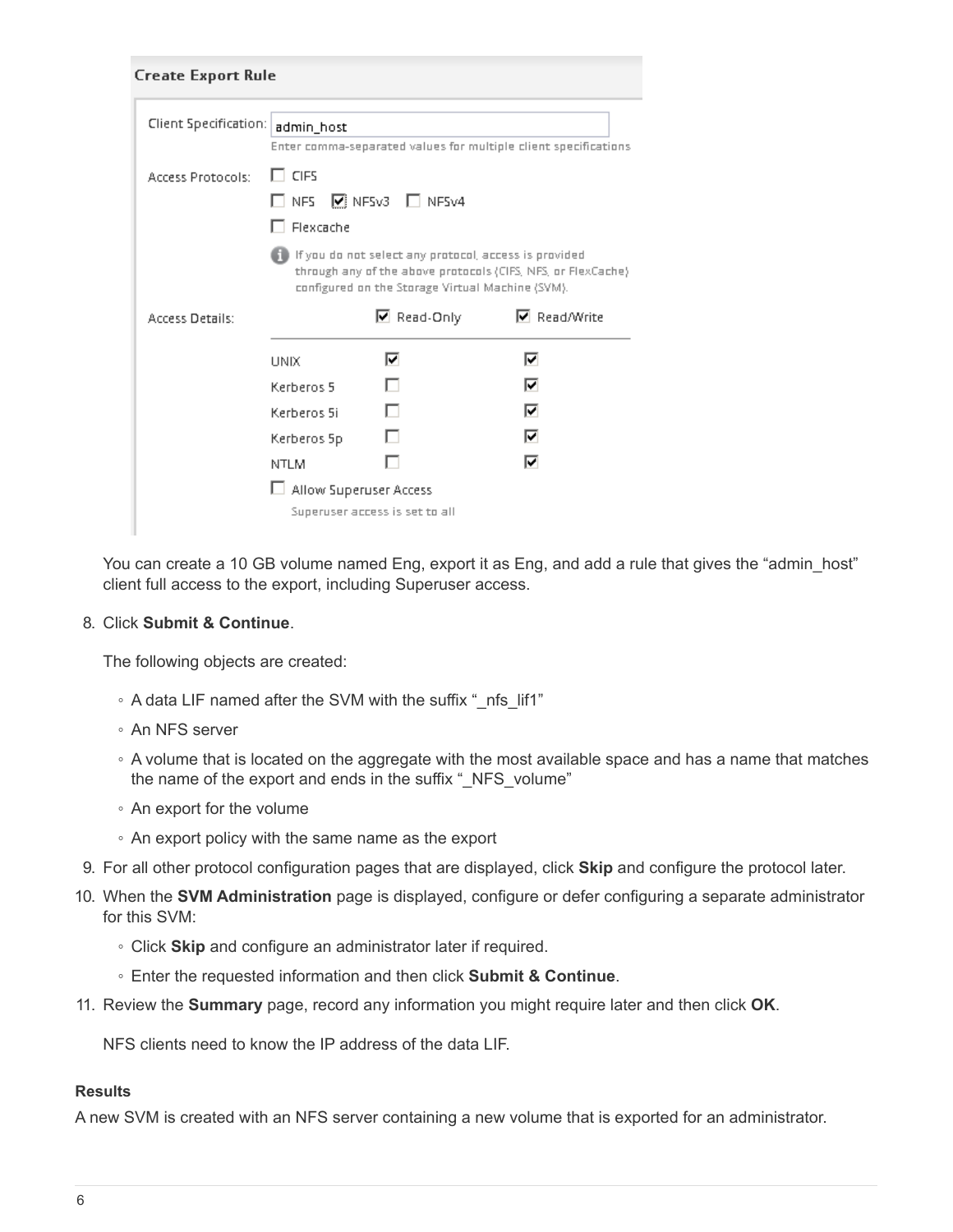### **Open the export policy of the SVM root volume (Create a new NFS-enabled SVM)**

You must add a rule to the default export policy to allow all clients access through NFSv3. Without such a rule, all NFS clients are denied access to the storage virtual machine (SVM) and its volumes.

#### **About this task**

You should specify all NFS access as the default export policy, and later restrict access to individual volumes by creating custom export policies for individual volumes.

- 1. Navigate to the **SVMs** window.
- 2. Click the **SVM Settings** tab.
- 3. In the **Policies** pane, click **Export Policies**.
- 4. Select the export policy named **default**, which is applied to the SVM root volume.
- 5. In the lower pane, click **Add**.
- 6. In the **Create Export Rule** dialog box, create a rule that opens access to all clients for NFS clients:
	- a. In the **Client Specification** field, enter 0.0.0.0/0 so that the rule applies to all clients.
	- b. Retain the default value as **1** for the rule index.
	- c. Select **NFSv3**.
	- d. Clear all the check boxes except the **UNIX** check box under **Read-Only**.
	- e. Click **OK**.

| <b>Create Export Rule</b>       |                              |                                                                                                                                                                    | ×                 |
|---------------------------------|------------------------------|--------------------------------------------------------------------------------------------------------------------------------------------------------------------|-------------------|
| Client Specification: 0.0.0.0/0 |                              |                                                                                                                                                                    |                   |
| Rule Index:                     | 1<br>$\overline{\mathbf{v}}$ |                                                                                                                                                                    |                   |
| Access Protocols:               | <b>CIFS</b>                  |                                                                                                                                                                    |                   |
|                                 | <b>NFS</b>                   | NFSv3 NFSv4                                                                                                                                                        |                   |
|                                 | Flexcache                    |                                                                                                                                                                    |                   |
|                                 | (SVM).                       | If you do not select any protocol, access is provided<br>through any of the above protocols (CIFS, NFS, or<br>FlexCache) configured on the Storage Virtual Machine |                   |
| Access Details:                 |                              | Read-Only                                                                                                                                                          | <b>Read/Write</b> |
|                                 | <b>UNIX</b>                  |                                                                                                                                                                    | m                 |
|                                 | Kerberos 5                   |                                                                                                                                                                    |                   |
|                                 | Kerberos 5i                  |                                                                                                                                                                    |                   |
|                                 | NTLM                         |                                                                                                                                                                    |                   |
|                                 |                              | Allow Superuser Access                                                                                                                                             |                   |
|                                 |                              | Superuser access is set to all                                                                                                                                     |                   |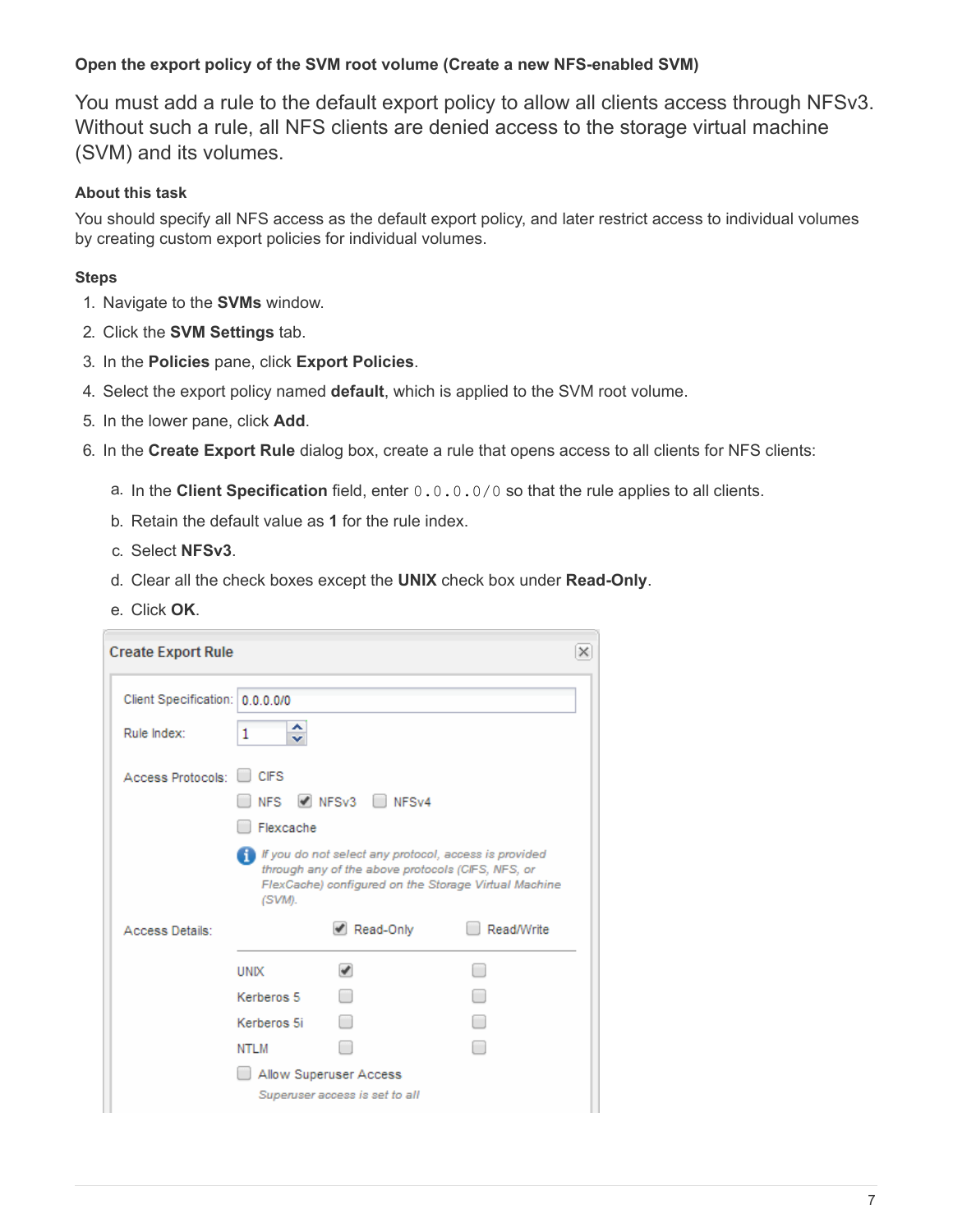#### **Results**

NFSv3 clients can now access any volumes created on the SVM.

#### **Configure LDAP (Create a new NFS-enabled SVM)**

If you want the storage virtual machine (SVM) to get user information from Active Directory-based Lightweight Directory Access Protocol (LDAP), you must create an LDAP client, enable it for the SVM, and give LDAP priority over other sources of user information.

#### **Before you begin**

• The LDAP configuration must be using Active Directory (AD).

If you use another type of LDAP, you must use the command-line interface (CLI) and other documentation to configure LDAP. For more information, see [Overview of using LDAP.](https://docs.netapp.com/us-en/ontap/nfs-config/using-ldap-concept.html)

• You must know the AD domain and servers, as well as the following binding information: the authentication level, the Bind user and password, the base DN, and the LDAP port.

- 1. Navigate to the **SVMs** window.
- 2. Select the required SVM
- 3. Click the **SVM Settings** tab.
- 4. Set up an LDAP client for the SVM to use:
	- a. In the **Services** pane, click **LDAP Client**.
	- b. In the **LDAP Client Configuration** window, click **Add**.
	- c. In the **General** tab of the **Create LDAP Client** window, type the name of the LDAP client configuration, such as vs0client1.
	- d. Add either the AD domain or the AD servers.

| General<br>Binding                                                           |         |
|------------------------------------------------------------------------------|---------|
| <b>LDAP Client</b><br>vs0client1<br>Configuration:<br><b>Servers</b>         |         |
| Active Directory Domain<br>example.com<br>Preferred Active Directory Servers |         |
| Server                                                                       | Add     |
| 192.0.2.145                                                                  | Delete. |
|                                                                              | Up.     |
|                                                                              | Down.   |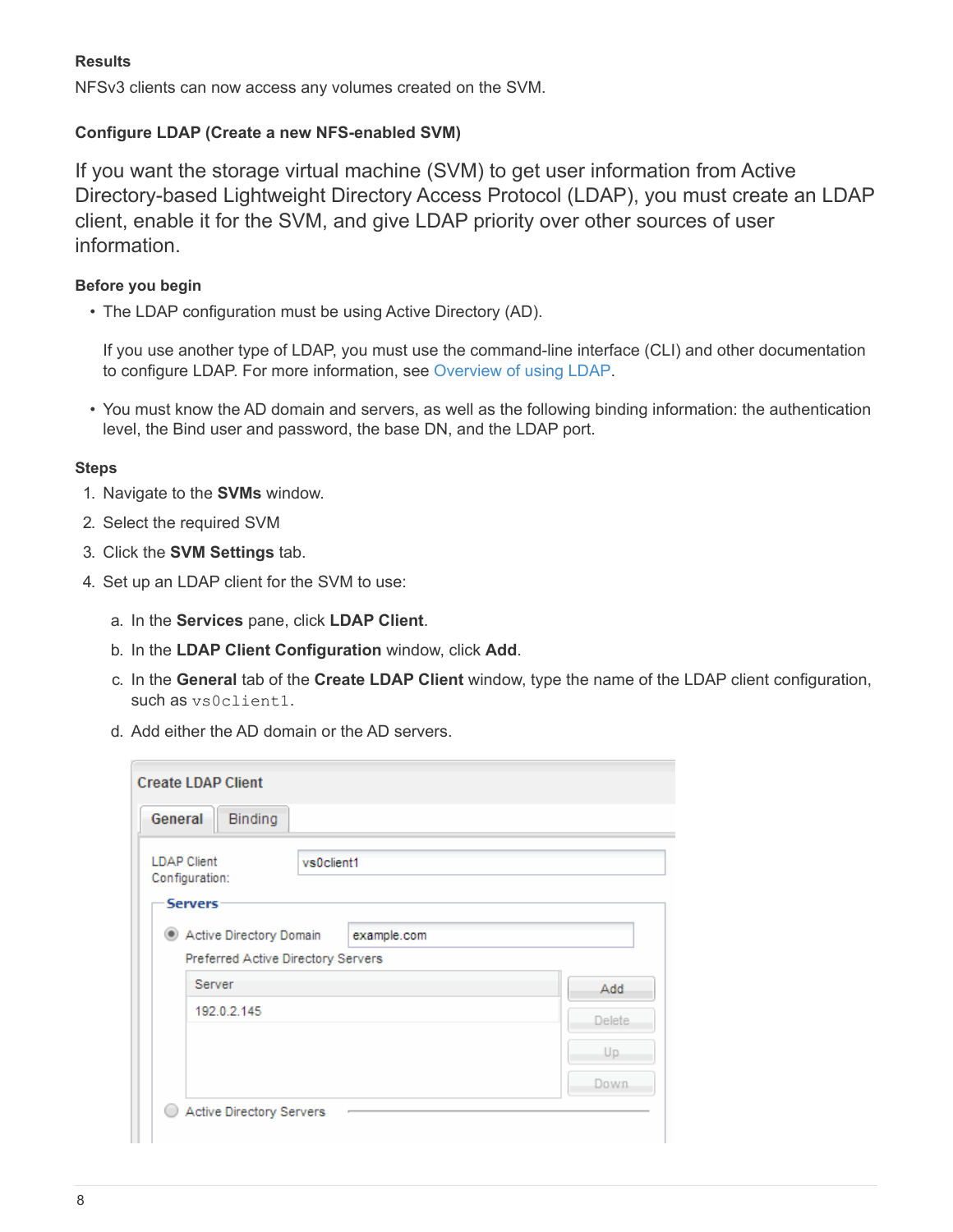e. Click **Binding**, and specify the authentication level, the Bind user and password, the base DN, and the port.

| Authentication level: | sasi              |
|-----------------------|-------------------|
| Bind DN (User):       | user              |
| Bind user password:   |                   |
| Base DN:              | DC=example,DC=com |
| Top port:             | ÷<br>389          |

f. Click **Save and Close**.

A new client is created and available for the SVM to use.

- 5. Enable the new LDAP client for the SVM:
	- a. In the navigation pane, click **LDAP Configuration**.
	- b. Click **Edit**.
	- c. Ensure that the client you just created is selected in **LDAP client name**.
	- d. Select **Enable LDAP client**, and click **OK**.

| <b>Active LDAP Client</b> |             |   |
|---------------------------|-------------|---|
| LDAP client name:         | vs0client1  | v |
| Enable LDAP client        |             |   |
| Active Directory Domain   | example.com |   |
| <b>Servers</b>            |             |   |
|                           |             |   |

The SVM uses the new LDAP client.

- 6. Give LDAP priority over other sources of user information, such as Network Information Service (NIS) and local users and groups:
	- a. Navigate to the **SVMs** window.
	- b. Select the SVM and click **Edit**.
	- c. Click the **Services** tab.
	- d. Under **Name Service Switch**, specify **LDAP** as the preferred name service switch source for the database types.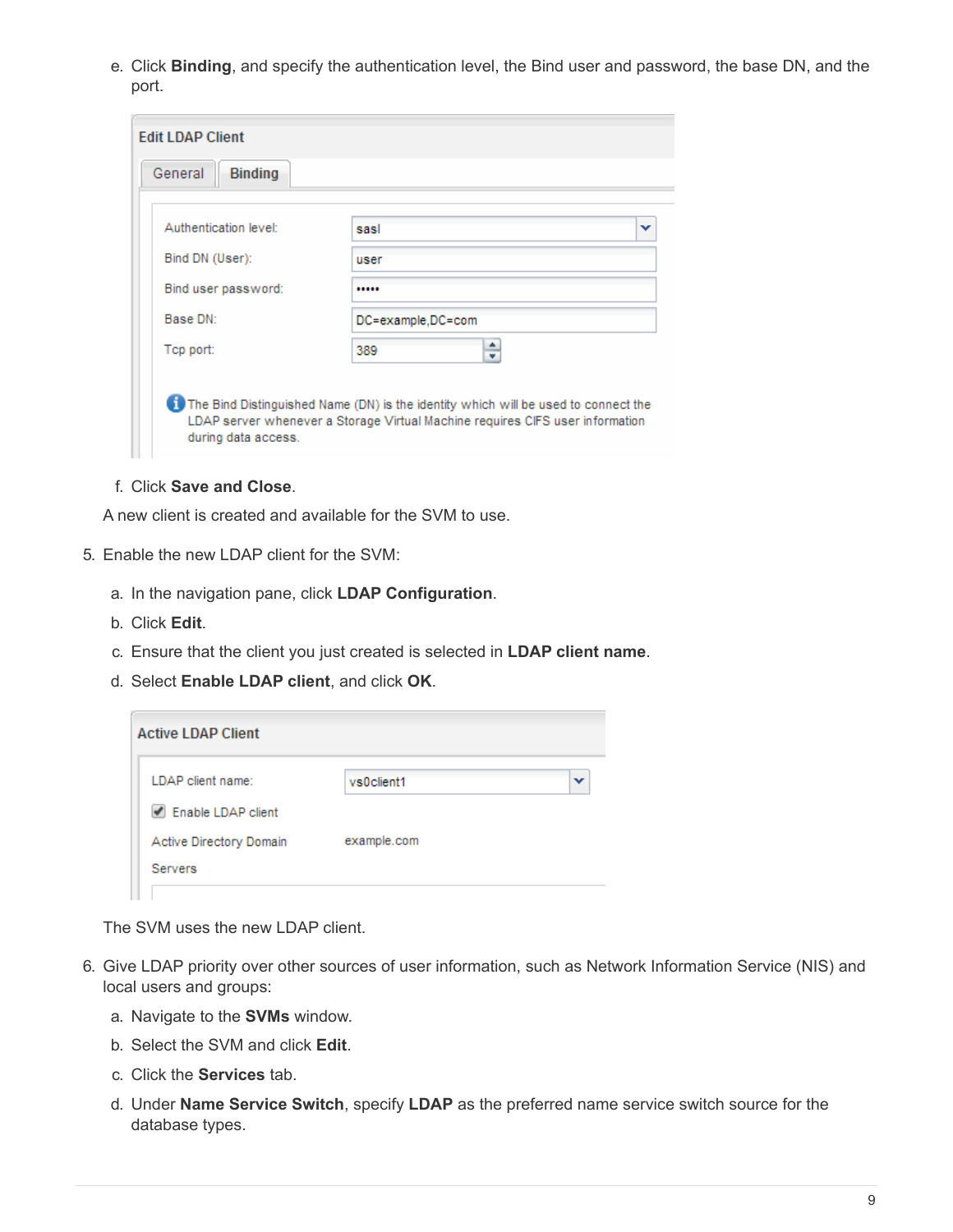#### e. Click **Save and Close**.

|         | <b>Edit Storage Virtual Machine</b>                                                                                                                                                                                                           |       |   |                 |   |     |   |
|---------|-----------------------------------------------------------------------------------------------------------------------------------------------------------------------------------------------------------------------------------------------|-------|---|-----------------|---|-----|---|
| Details | <b>Resource Allocation</b>                                                                                                                                                                                                                    |       |   | <b>Services</b> |   |     |   |
|         | Name service switches are used to look up and retrieve user information to<br>provide proper access to clients. The order of the services listed determines in<br>which order the name service sources are consulted to retrieve information. |       |   |                 |   |     |   |
|         | Name Service Switch                                                                                                                                                                                                                           |       |   |                 |   |     |   |
| hosts:  |                                                                                                                                                                                                                                               | files | v | dns             | v |     |   |
|         | namemap:                                                                                                                                                                                                                                      | Idap  | v | files           | ▾ |     |   |
| group:  |                                                                                                                                                                                                                                               | Idap  | v | files           | v | nis | v |
|         | netgroup:                                                                                                                                                                                                                                     | Idap  | v | files           | v | nis | v |
| passwd: |                                                                                                                                                                                                                                               | Idap  | v | files           | v | nis | v |

LDAP is the primary source of user information for name services and name mapping on this SVM.

#### <span id="page-11-0"></span>**Verify NFS access from a UNIX administration host**

After you configure NFS access to storage virtual machine (SVM), you should verify the configuration by logging in to an NFS administration host and reading data from and writing data to the SVM.

#### **Before you begin**

- The client system must have an IP address that is allowed by the export rule you specified earlier.
- You must have the login information for the root user.

## **Steps**

- 1. Log in as the root user to the client system.
- 2. Enter  $cd$  /mnt/ to change the directory to the mount folder.
- 3. Create and mount a new folder using the IP address of the SVM:
	- a. Enter mkdir /mnt/folder to create a new folder.
	- b. Enter mount -t nfs -o nfsvers=3, hard IPAddress:/volume\_name /mnt/folder to mount the volume at this new directory.
	- c. Enter cd folder to change the directory to the new folder.

The following commands create a folder named test1, mount the vol1 volume at the 192.0.2.130 IP address on the test1 mount folder, and change to the new test1 directory: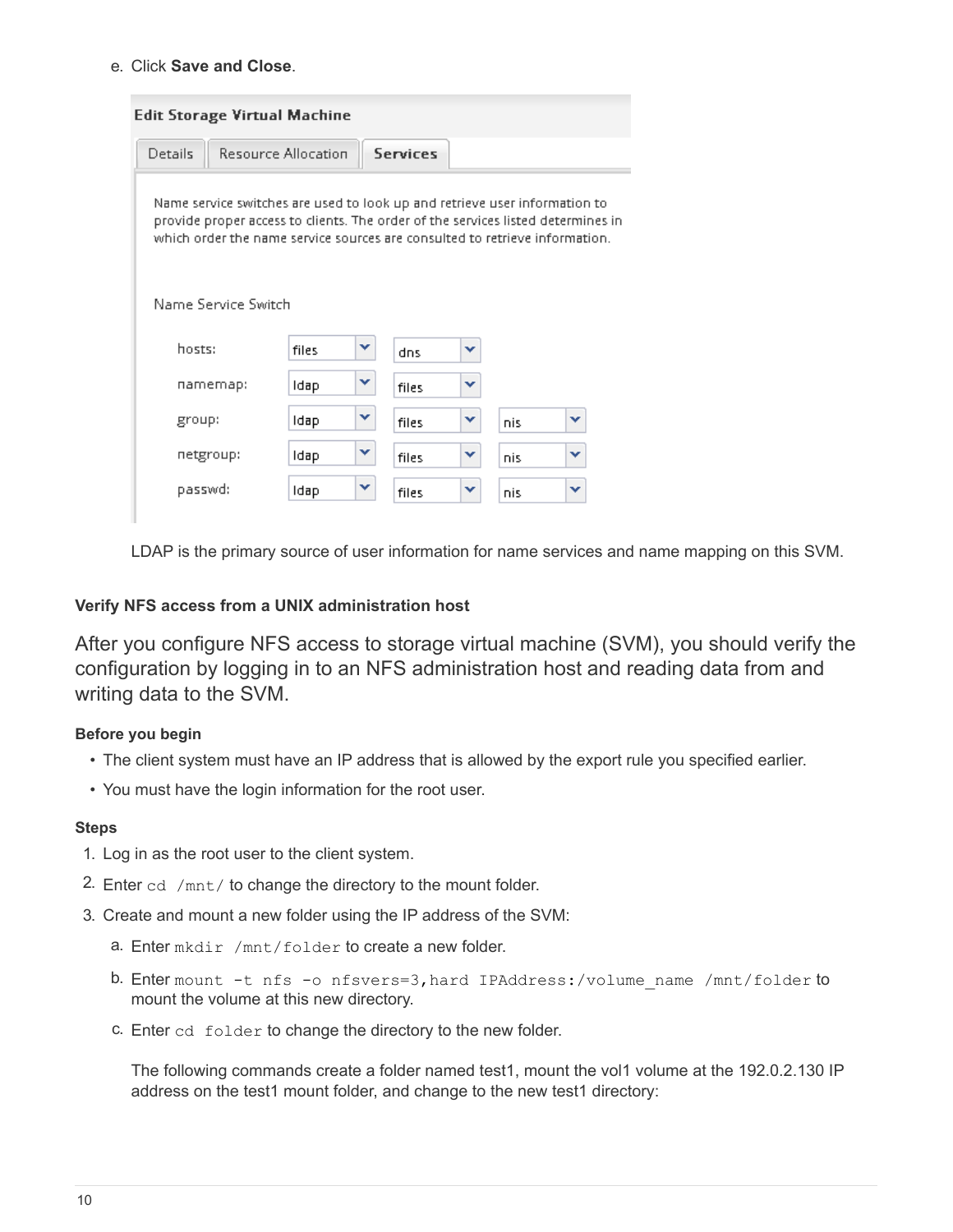```
host# mkdir /mnt/test1
host# mount -t nfs -o nfsvers=3,hard 192.0.2.130:/vol1 /mnt/test1
host# cd /mnt/test1
```
- 4. Create a new file, verify that it exists, and write text to it:
	- a. Enter touch filename to create a test file.
	- b. Enter  $ls$  -1 filename to verify that the file exists.
	- c. Enter cat  $>$ filename, type some text, and then press Ctrl+D to write text to the test file.
	- d. Enter cat filename to display the content of the test file.
	- e. Enter rm filename to remove the test file.
	- f. Enter  $cd$   $\ldots$  to return to the parent directory.

```
host# touch myfile1
host# ls -l myfile1
-rw-r--r-- 1 root root 0 Sep 18 15:58 myfile1
host# cat >myfile1
This text inside the first file
host# cat myfile1
This text inside the first file
host# rm -r myfile1
host# cd ..
```
#### **Results**

You have confirmed that you have enabled NFS access to the SVM.

#### **Configure and verify NFS client access (Create a new NFS-enabled SVM)**

When you are ready, you can give select clients access to the share by setting UNIX file permissions on a UNIX administration host and adding an export rule in System Manager. Then you should test that the affected users or groups can access the volume.

- 1. Decide which clients and users or groups will be given access to the share.
- 2. On a UNIX administration host, use the root user to set UNIX ownership and permissions on the volume.
- 3. In System Manager, add rules to the export policy to permit NFS clients to access the share.
	- a. Select the storage virtual machine (SVM), and click **SVM Settings**.
	- b. In the **Policies** pane, click **Export Policies**.
	- c. Select the export policy with the same name as the volume.
	- d. In the **Export Rules** tab, click **Add**, and specify a set of clients.
	- e. Select **2** for the **Rule Index** so that this rule executes after the rule that allows access to the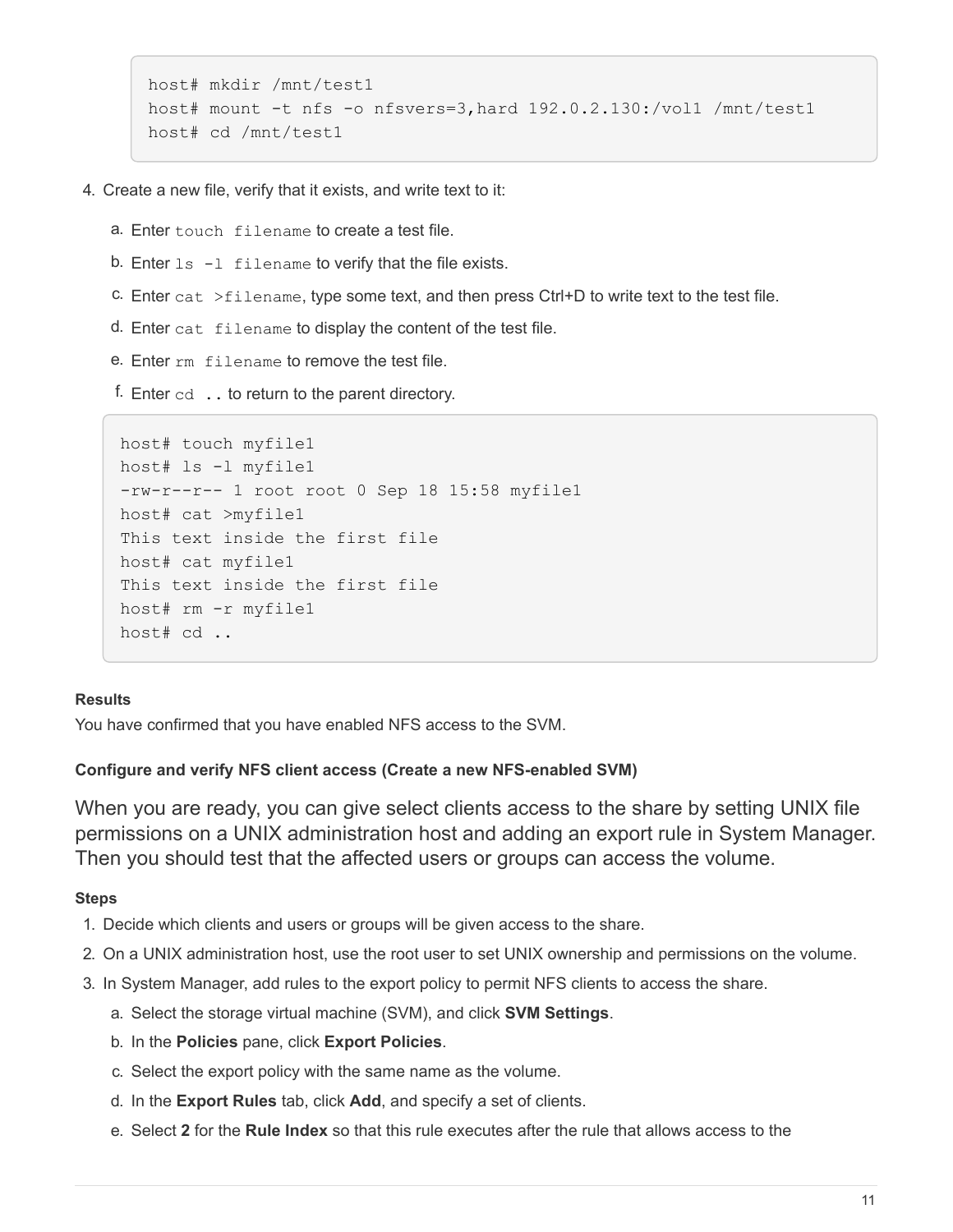administration host.

- f. Select **NFSv3**.
- g. Specify the access details that you want, and click **OK.**

You can give full read/write access to clients by typing the subnet 10.1.1.0/24 as the **Client Specification**, and selecting all the access check boxes except **Allow Superuser Access**.

| <b>Create Export Rule</b>         |             |                                                                                                               |                                                      | × |
|-----------------------------------|-------------|---------------------------------------------------------------------------------------------------------------|------------------------------------------------------|---|
| Client Specification: 10.1.1.0/24 |             |                                                                                                               |                                                      |   |
| Rule Index:                       | ≎<br>2      |                                                                                                               |                                                      |   |
| Access Protocols:                 | <b>CIFS</b> |                                                                                                               |                                                      |   |
|                                   | <b>NFS</b>  | NESv3 NESv4                                                                                                   |                                                      |   |
|                                   | Flexcache   |                                                                                                               |                                                      |   |
|                                   |             | If If you do not select any protocol, access is provided<br>through any of the above protocols (CIFS, NFS, or |                                                      |   |
|                                   | (SVM).      |                                                                                                               | FlexCache) configured on the Storage Virtual Machine |   |
| Access Details:                   |             | Read-Only                                                                                                     | $\blacktriangleright$ Read/Write                     |   |
|                                   | <b>UNIX</b> |                                                                                                               |                                                      |   |
|                                   | Kerberos 5  | ✔                                                                                                             | ✔                                                    |   |
|                                   | Kerberos 5i | $\overline{\mathscr{I}}$                                                                                      |                                                      |   |
|                                   | <b>NTLM</b> |                                                                                                               |                                                      |   |
|                                   |             | Allow Superuser Access<br>Superuser access is set to all                                                      |                                                      |   |

4. On a UNIX client, log in as one of the users who now has access to the volume, and verify that you can mount the volume and create a file.

## <span id="page-13-0"></span>**Configure NFS access to an existing SVM**

Adding access for NFS clients to an existing SVM involves adding NFS configurations to the SVM, opening the export policy of the SVM root volume, optionally configuring LDAP, and verifying NFS access from a UNIX administration host. You can then configure NFS client access.

## **Add NFS access to an existing SVM**

Adding NFS access to an existing SVM involves creating a data LIF, optionally configuring NIS, provisioning a volume, exporting the volume, and configuring the export policy.

#### **Before you begin**

- You must know which of the following networking components the SVM will use:
	- The node and the specific port on that node where the data logical interface (LIF) will be created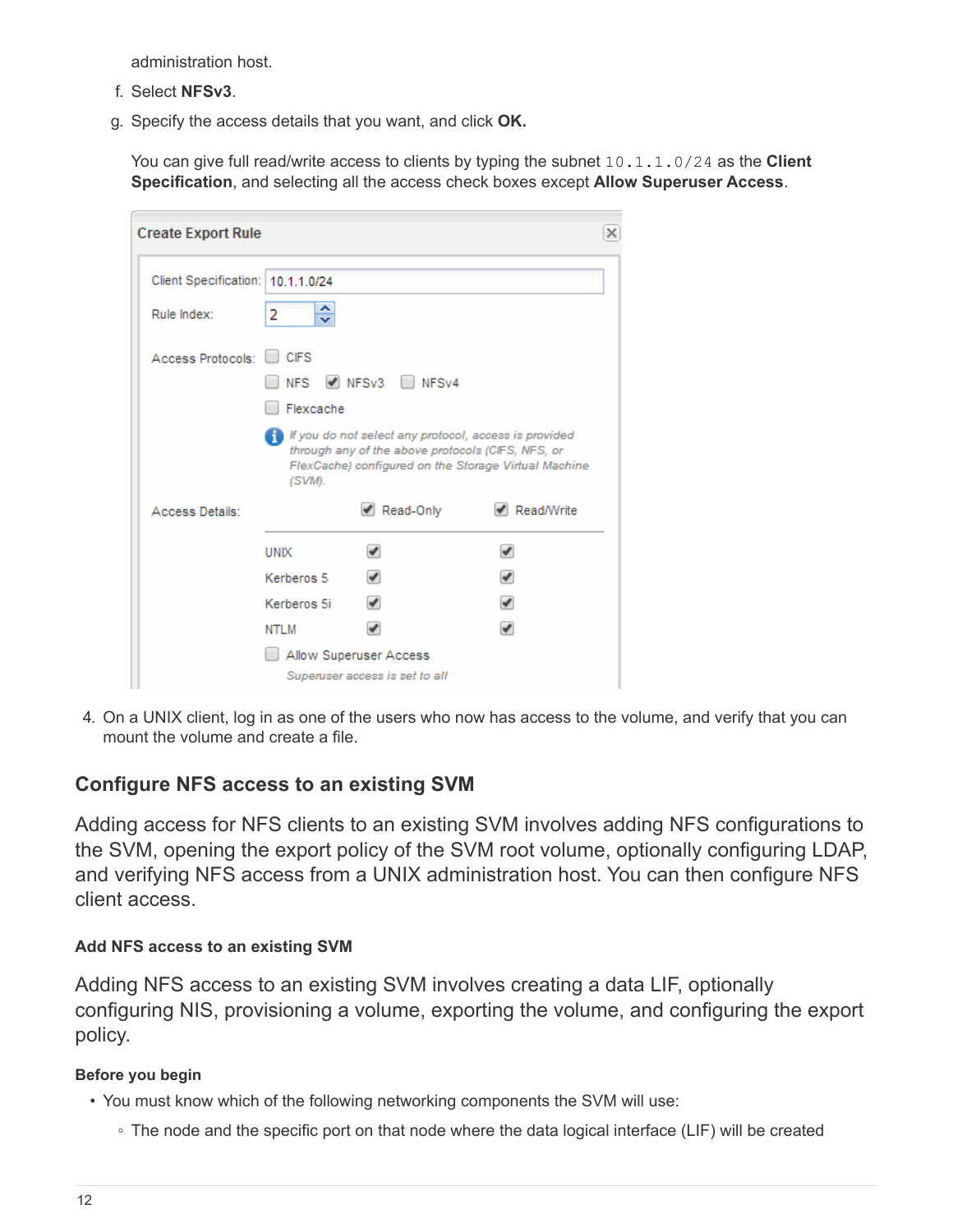- The subnet from which the data LIF's IP address will be provisioned, or optionally the specific IP address you want to assign to the data LIF
- Any external firewalls must be appropriately configured to allow access to network services.
- The NFS protocol must be allowed on the SVM.

For more information, see the [Network management documentation](https://docs.netapp.com/us-en/ontap/networking/index.html).

#### **Steps**

- 1. Navigate to the area where you can configure the protocols of the SVM:
	- a. Select the SVM that you want to configure.
	- b. In the **Details** pane, next to **Protocols**, click **NFS**.

Protocols: NFS FO/FCoE

- 2. In the **Configure NFS protocol** dialog box, create a data LIF.
	- a. Assign an IP address to the LIF automatically from a subnet you specify or manually enter the address.
	- b. Click **Browse** and select a node and port that will be associated with the LIF.

| ▲ Data LIF Configuration         |                                                                          |        |
|----------------------------------|--------------------------------------------------------------------------|--------|
|                                  | $\blacksquare$ Retain the CIFS data LIF's configuration for NFS clients. |        |
| Data Interface details for CIFS. |                                                                          |        |
| Assign IP Address:               | Without a subnet                                                         |        |
|                                  | IP Address: 10.224.107.199                                               | Change |
| Port:                            | abccorp_1:e0b                                                            | Browse |

3. If your site uses NIS for name services or name mapping, specify the domain and IP addresses of the NIS servers and select the database types for which you want to add the NIS name service source.

 $\left| \triangle \right|$  NIS Configuration (Optional)-

Configure NIS domain on the SVM to authorize NFS users.

| Domain Names: | example.com                         |
|---------------|-------------------------------------|
| IP Addresses: | 192.0.2.145,192.0.2.146,192.0.2.147 |

? Database Type: Ø group Ø passwd Ø netgroup

If NIS services are not available, do not attempt to configure it. Improperly configured NIS services can cause datastore access issues.

- 4. Create and export a volume for NFS access:
	- a. For **Export Name**, type a name that will be both the export name and the beginning of the volume name.
	- b. Specify a size for the volume that will contain the files.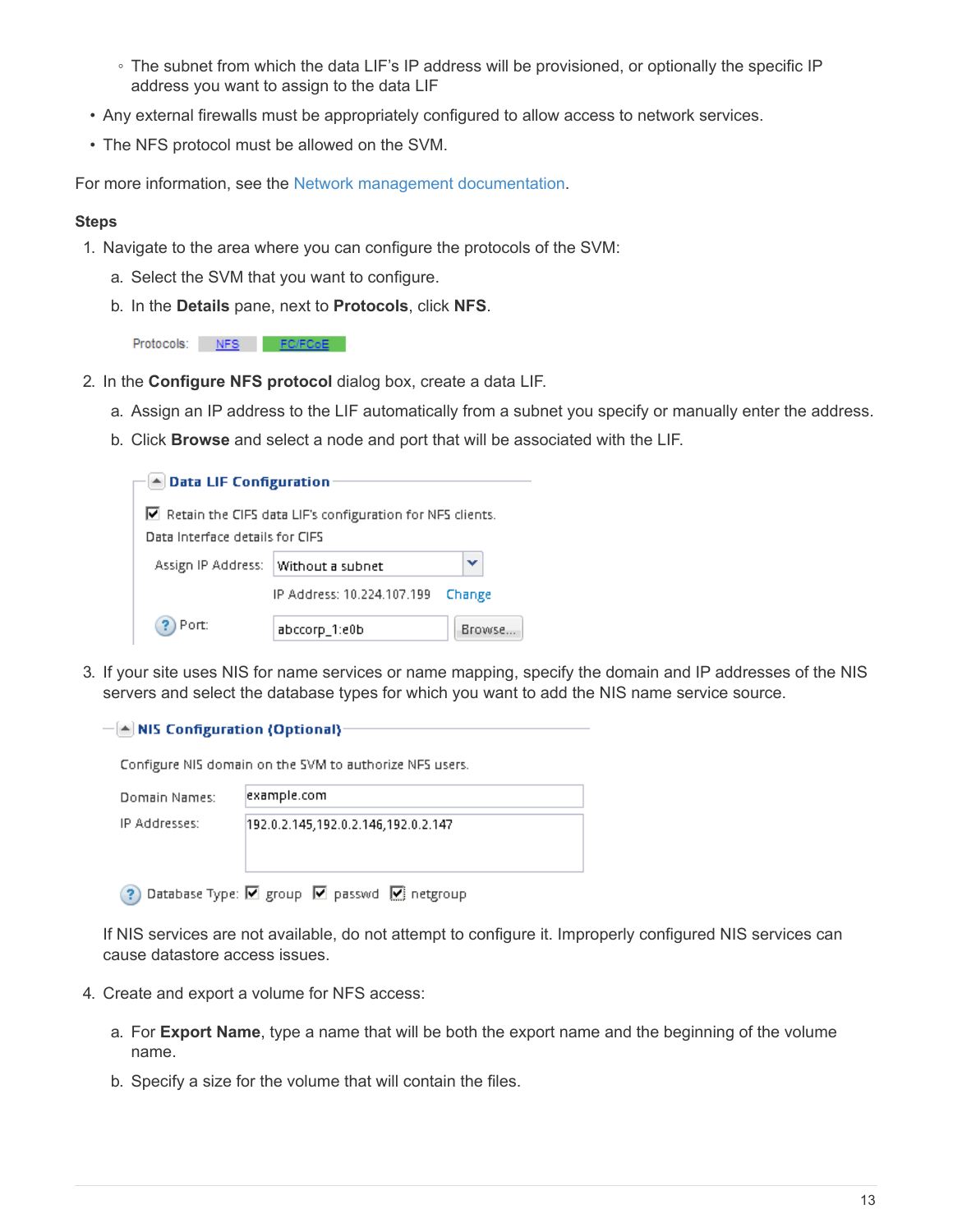Provision a volume for NFS storage.

| Export<br>Name:        | Eng |    |        |
|------------------------|-----|----|--------|
| Size:                  | 10  | GB |        |
| Permission: admin host |     |    | Change |

You do not have to specify the aggregate for the volume because it is automatically located on the aggregate with the most available space.

c. In the **Permission** field, click **Change**, and specify an export rule that gives NFSv3 access to a UNIX administration host, including Superuser access.

| Enter comma-separated values for multiple client specifications                                                          |
|--------------------------------------------------------------------------------------------------------------------------|
|                                                                                                                          |
| l If you do not select any protocol, access is provided<br>through any of the above protocols (CIFS, NFS, or FlexCache). |
| <b>▽</b> Read/Write                                                                                                      |
|                                                                                                                          |
|                                                                                                                          |
|                                                                                                                          |
|                                                                                                                          |
|                                                                                                                          |
|                                                                                                                          |
|                                                                                                                          |

You can create a 10 GB volume named Eng, export it as Eng, and add a rule that gives the "admin host" client full access to the export, including Superuser access.

5. Click **Submit & Close**, and then click **OK**.

#### **Open the export policy of the SVM root volume (Configure NFS access to an existing SVM)**

You must add a rule to the default export policy to allow all clients access through NFSv3. Without such a rule, all NFS clients are denied access to the storage virtual machine (SVM) and its volumes.

#### **About this task**

You should specify all NFS access as the default export policy, and later restrict access to individual volumes by creating custom export policies for individual volumes.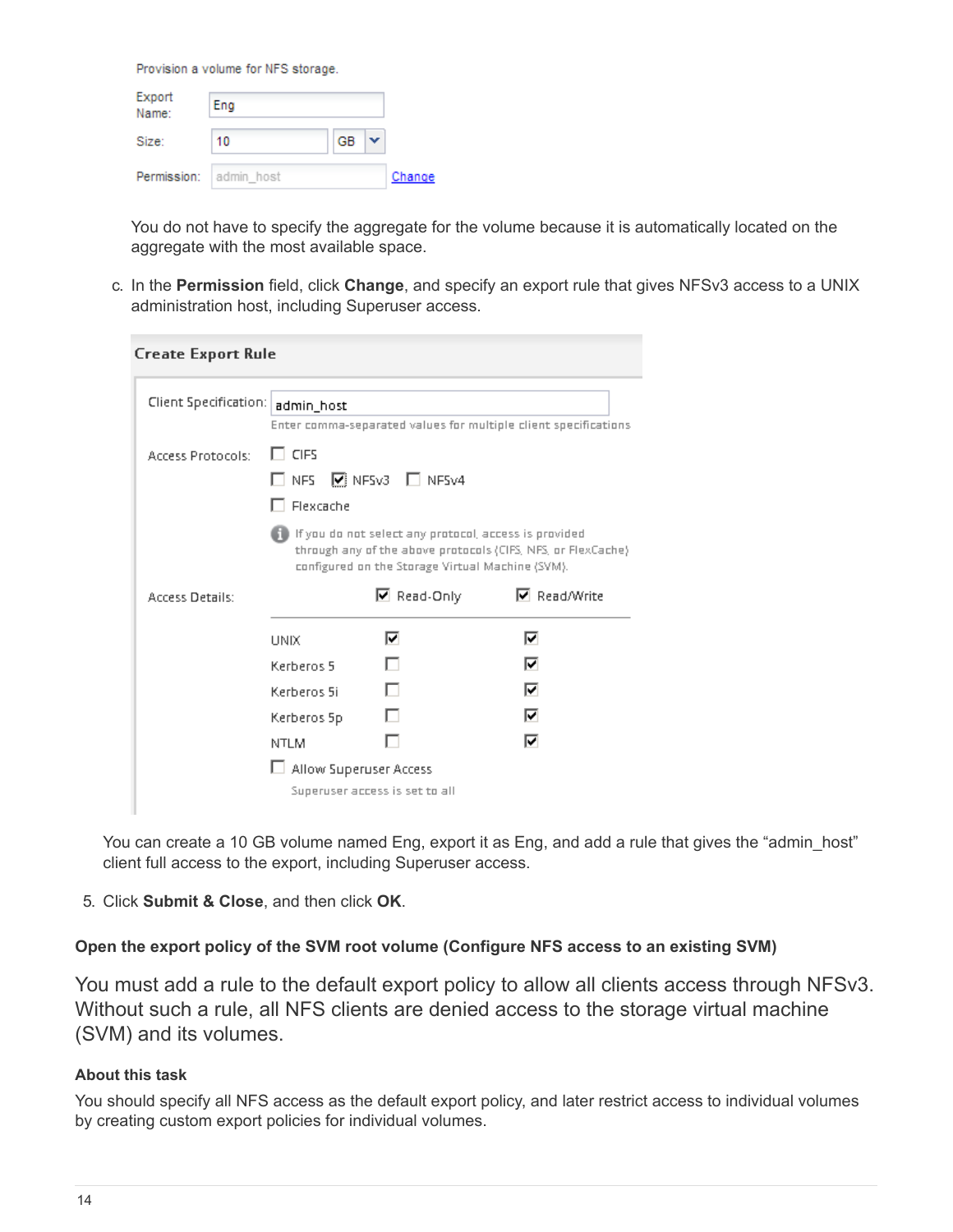#### **Steps**

- 1. Navigate to the **SVMs** window.
- 2. Click the **SVM Settings** tab.
- 3. In the **Policies** pane, click **Export Policies**.
- 4. Select the export policy named **default**, which is applied to the SVM root volume.
- 5. In the lower pane, click **Add**.
- 6. In the **Create Export Rule** dialog box, create a rule that opens access to all clients for NFS clients:
	- a. In the **Client Specification** field, enter 0.0.0.0/0 so that the rule applies to all clients.
	- b. Retain the default value as **1** for the rule index.
	- c. Select **NFSv3**.
	- d. Clear all the check boxes except the **UNIX** check box under **Read-Only**.
	- e. Click **OK**.

| <b>Create Export Rule</b>       |                     |                                                                                                            |                                                      | × |
|---------------------------------|---------------------|------------------------------------------------------------------------------------------------------------|------------------------------------------------------|---|
| Client Specification: 0.0.0.0/0 |                     |                                                                                                            |                                                      |   |
| Rule Index:                     | ∼<br>1<br>v         |                                                                                                            |                                                      |   |
| Access Protocols:               | <b>CIFS</b><br>NFS. | NESv3 NESv4                                                                                                |                                                      |   |
|                                 | Flexcache<br>(SVM). | If you do not select any protocol, access is provided<br>through any of the above protocols (CIFS, NFS, or | FlexCache) configured on the Storage Virtual Machine |   |
| Access Details:                 |                     | Read-Only                                                                                                  | Read/Write                                           |   |
|                                 | <b>UNIX</b>         | $\mathcal{I}$                                                                                              |                                                      |   |
|                                 | Kerberos 5          |                                                                                                            |                                                      |   |
|                                 | Kerberos 5i         |                                                                                                            |                                                      |   |
|                                 | NTLM                |                                                                                                            |                                                      |   |
|                                 |                     | Allow Superuser Access<br>Superuser access is set to all                                                   |                                                      |   |

#### **Results**

NFSv3 clients can now access any volumes created on the SVM.

## **Configure LDAP (Configure NFS access to an existing SVM )**

If you want the storage virtual machine (SVM) to get user information from Active Directory-based Lightweight Directory Access Protocol (LDAP), you must create an LDAP client, enable it for the SVM, and give LDAP priority over other sources of user information.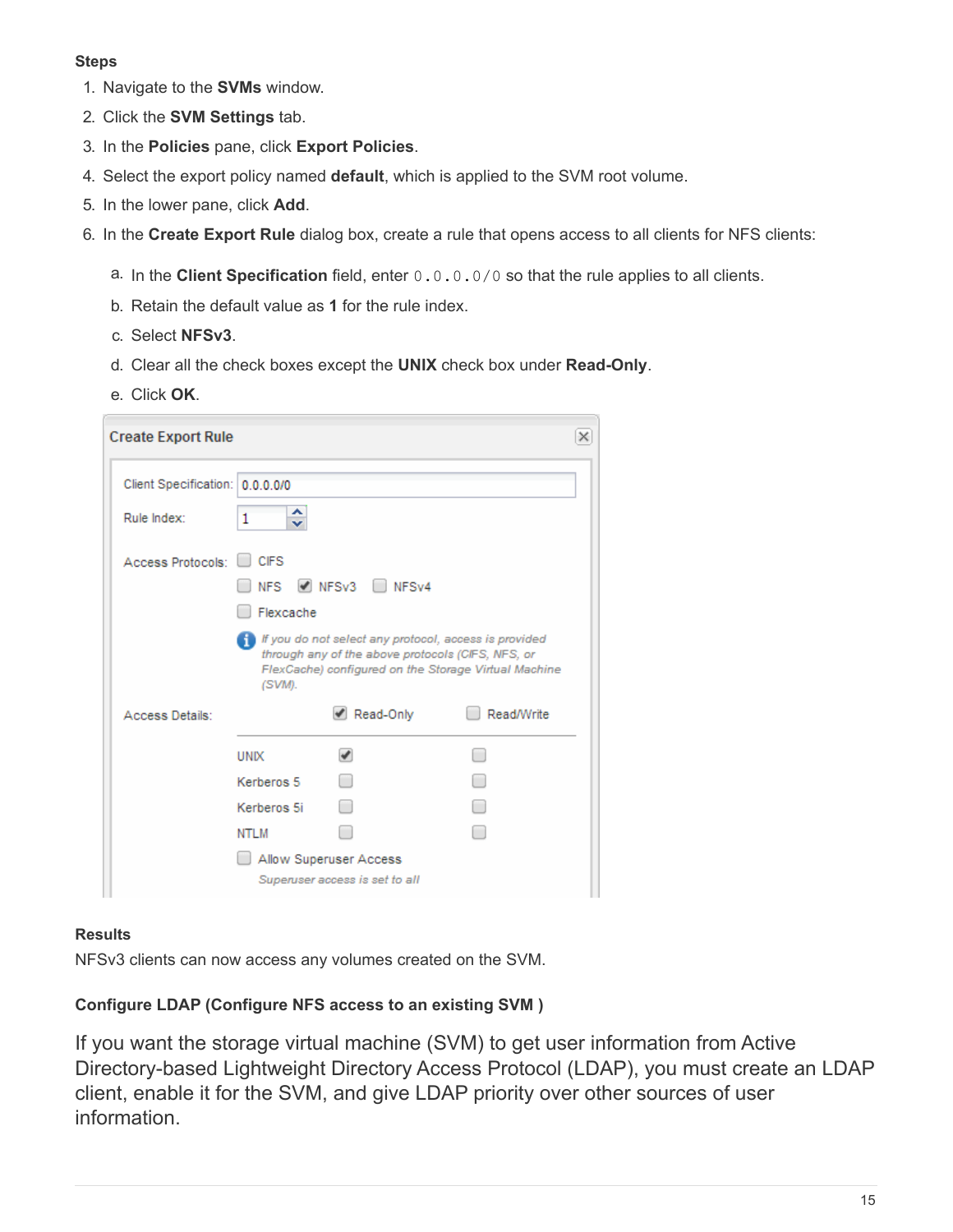#### **Before you begin**

• The LDAP configuration must be using Active Directory (AD).

If you use another type of LDAP, you must use the command-line interface (CLI) and other documentation to configure LDAP. For more information, see [Overview of using LDAP.](https://docs.netapp.com/us-en/ontap/nfs-config/using-ldap-concept.html)

• You must know the AD domain and servers, as well as the following binding information: the authentication level, the Bind user and password, the base DN, and the LDAP port.

#### **Steps**

- 1. Navigate to the **SVMs** window.
- 2. Select the required SVM
- 3. Click the **SVM Settings** tab.
- 4. Set up an LDAP client for the SVM to use:
	- a. In the **Services** pane, click **LDAP Client**.
	- b. In the **LDAP Client Configuration** window, click **Add**.
	- c. In the **General** tab of the **Create LDAP Client** window, type the name of the LDAP client configuration, such as vs0client1.
	- d. Add either the AD domain or the AD servers.

| General                                                | Binding                                                                      |         |
|--------------------------------------------------------|------------------------------------------------------------------------------|---------|
| <b>LDAP Client</b><br>Configuration:<br><b>Servers</b> | vs0client1                                                                   |         |
| $\circledcirc$                                         | Active Directory Domain<br>example.com<br>Preferred Active Directory Servers |         |
| Server                                                 |                                                                              | Add.    |
| 192.0.2.145                                            |                                                                              | Delete. |
|                                                        |                                                                              | Up.     |
|                                                        |                                                                              | Down.   |

e. Click **Binding**, and specify the authentication level, the Bind user and password, the base DN, and the port.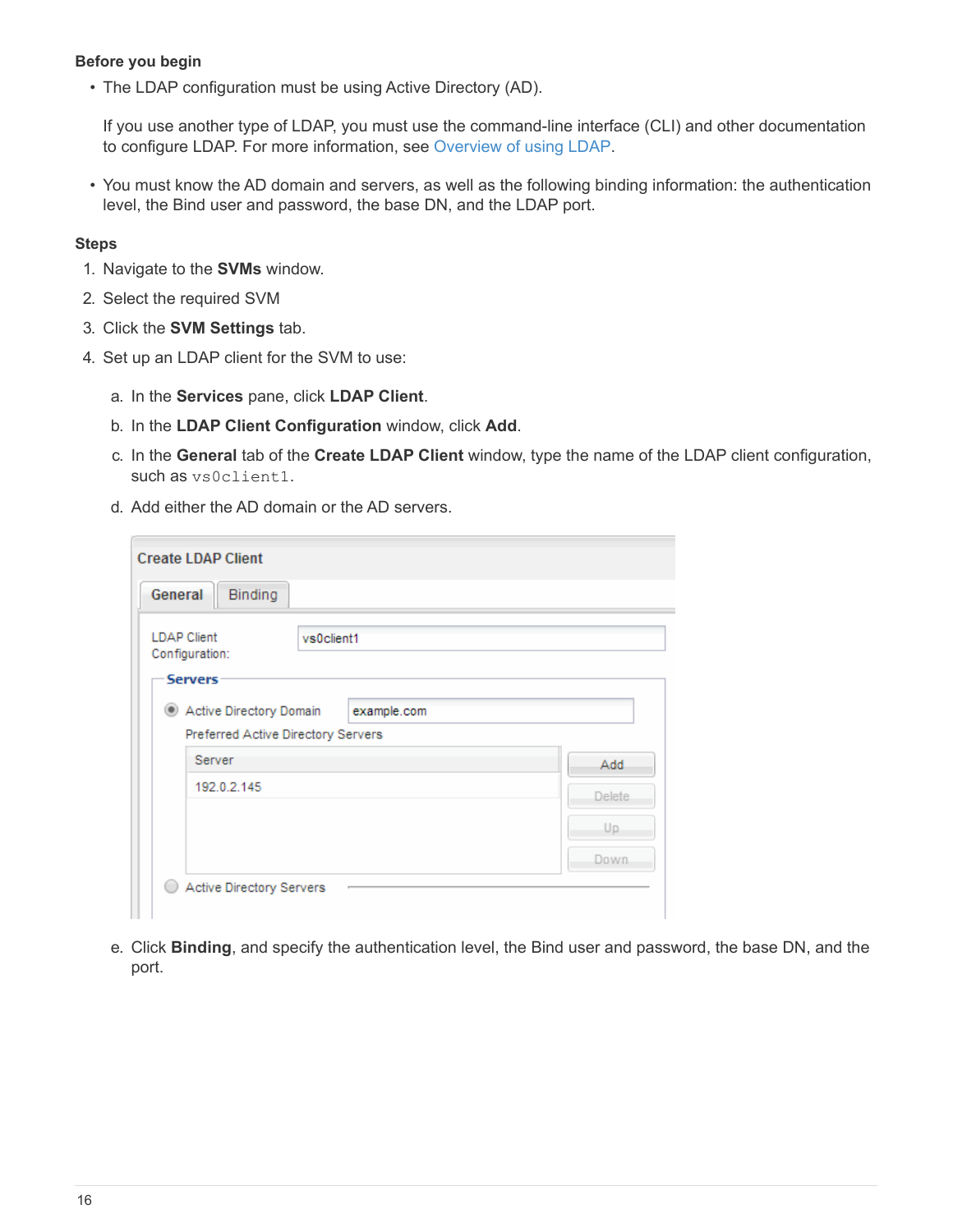| <b>Edit LDAP Client</b>   |                                                                                                                                                                     |
|---------------------------|---------------------------------------------------------------------------------------------------------------------------------------------------------------------|
| General<br><b>Binding</b> |                                                                                                                                                                     |
|                           |                                                                                                                                                                     |
| Authentication level:     | sasl<br>v                                                                                                                                                           |
| Bind DN (User):           | user                                                                                                                                                                |
| Bind user password:       |                                                                                                                                                                     |
| Base DN:                  | DC=example,DC=com                                                                                                                                                   |
| Top port:                 | ÷<br>389                                                                                                                                                            |
| during data access.       | The Bind Distinguished Name (DN) is the identity which will be used to connect the<br>LDAP server whenever a Storage Virtual Machine requires CIFS user information |

f. Click **Save and Close**.

A new client is created and available for the SVM to use.

- 5. Enable the new LDAP client for the SVM:
	- a. In the navigation pane, click **LDAP Configuration**.
	- b. Click **Edit**.
	- c. Ensure that the client you just created is selected in **LDAP client name**.
	- d. Select **Enable LDAP client**, and click **OK**.

| <b>Active LDAP Client</b>                 |             |   |
|-------------------------------------------|-------------|---|
| LDAP client name:                         | vs0client1  | v |
| Enable LDAP client                        |             |   |
| Active Directory Domain<br><b>Servers</b> | example.com |   |

The SVM uses the new LDAP client.

- 6. Give LDAP priority over other sources of user information, such as Network Information Service (NIS) and local users and groups:
	- a. Navigate to the **SVMs** window.
	- b. Select the SVM and click **Edit**.
	- c. Click the **Services** tab.
	- d. Under **Name Service Switch**, specify **LDAP** as the preferred name service switch source for the database types.
	- e. Click **Save and Close**.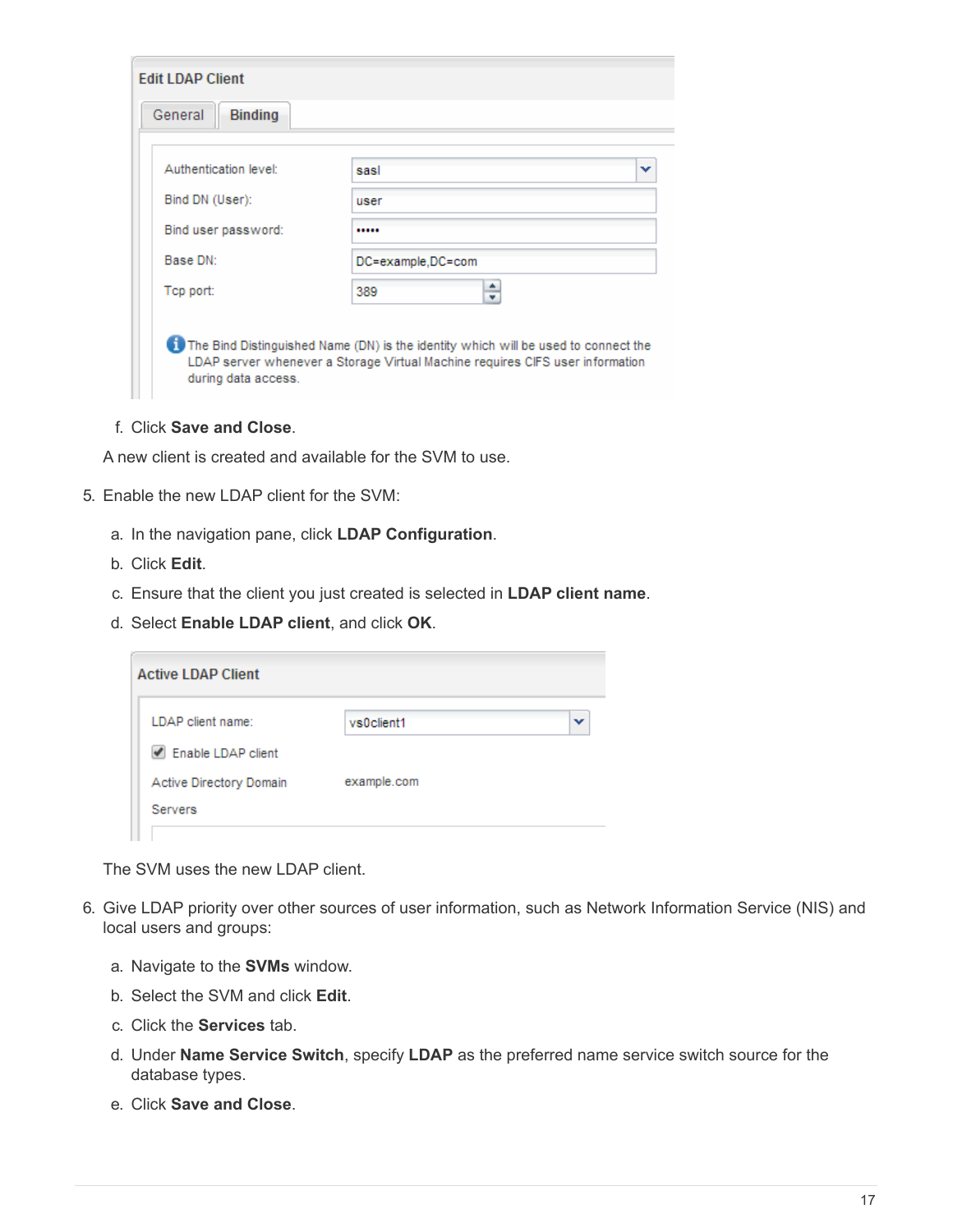| <b>Edit Storage Virtual Machine</b>                                                                                                                                                                                                           |                            |   |                 |   |     |   |
|-----------------------------------------------------------------------------------------------------------------------------------------------------------------------------------------------------------------------------------------------|----------------------------|---|-----------------|---|-----|---|
| Details                                                                                                                                                                                                                                       | <b>Resource Allocation</b> |   | <b>Services</b> |   |     |   |
| Name service switches are used to look up and retrieve user information to<br>provide proper access to clients. The order of the services listed determines in<br>which order the name service sources are consulted to retrieve information. |                            |   |                 |   |     |   |
| Name Service Switch                                                                                                                                                                                                                           |                            |   |                 |   |     |   |
| hosts:                                                                                                                                                                                                                                        | files                      | v | dns             | v |     |   |
| namemap:                                                                                                                                                                                                                                      | ldap                       | v | files           | v |     |   |
| group:                                                                                                                                                                                                                                        | ldap                       | v | files           | v | nis | v |
| netgroup:                                                                                                                                                                                                                                     | Idap                       | v | files           | v | nis | v |
| passwd:                                                                                                                                                                                                                                       | Idap                       | v | files           | v | nis | v |
|                                                                                                                                                                                                                                               |                            |   |                 |   |     |   |

+ LDAP is the primary source of user information for name services and name mapping on this SVM.

#### **Verify NFS access from a UNIX administration host**

After you configure NFS access to storage virtual machine (SVM), you should verify the configuration by logging in to an NFS administration host and reading data from and writing data to the SVM.

#### **Before you begin**

- The client system must have an IP address that is allowed by the export rule you specified earlier.
- You must have the login information for the root user.

#### **Steps**

- 1. Log in as the root user to the client system.
- 2. Enter cd /mnt/ to change the directory to the mount folder.
- 3. Create and mount a new folder using the IP address of the SVM:
	- a. Enter mkdir /mnt/folder to create a new folder.
	- b. Enter mount -t nfs -o nfsvers=3, hard IPAddress:/volume name /mnt/folder to mount the volume at this new directory.
	- c. Enter cd folder to change the directory to the new folder.

The following commands create a folder named test1, mount the vol1 volume at the 192.0.2.130 IP address on the test1 mount folder, and change to the new test1 directory: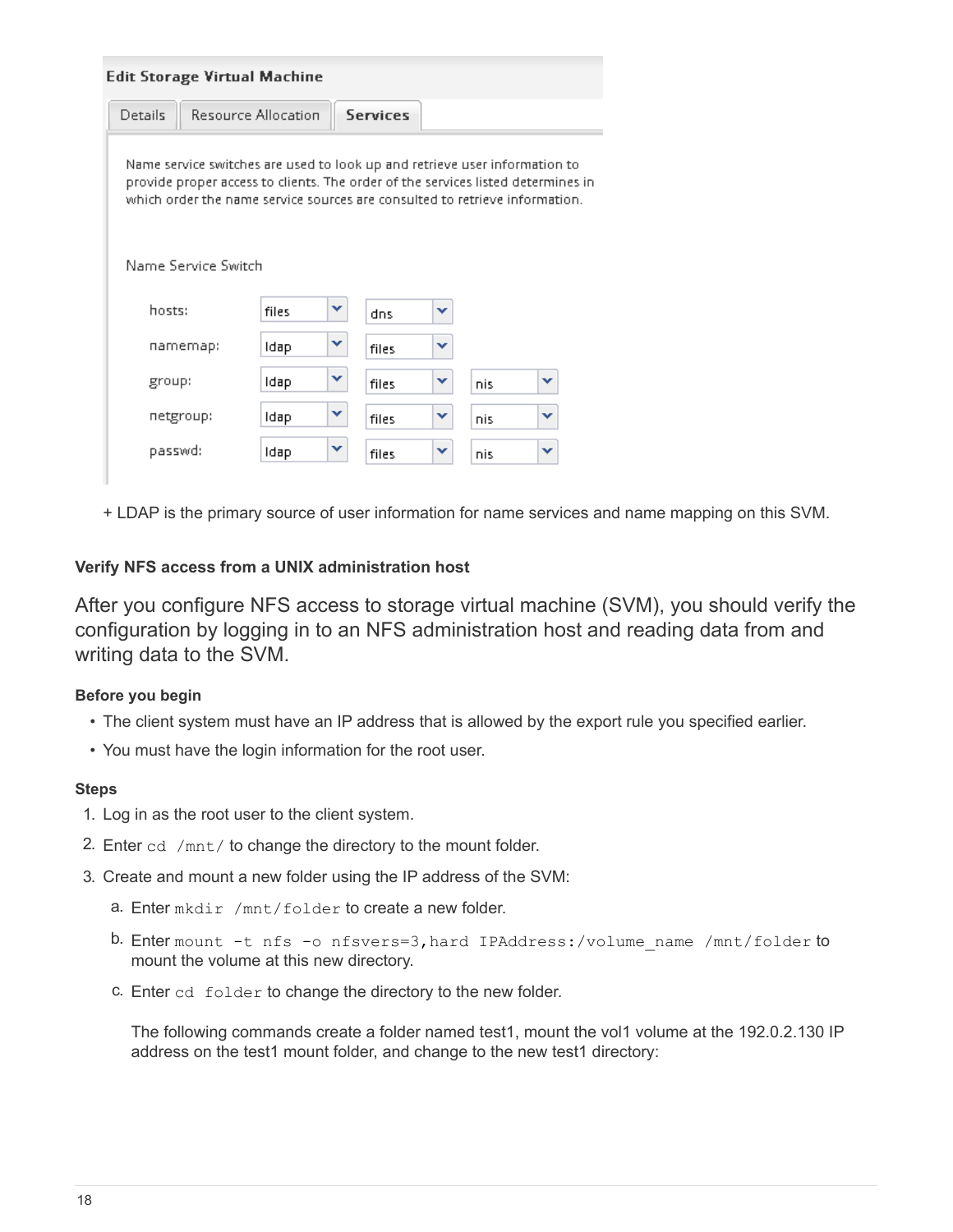```
host# mkdir /mnt/test1
host# mount -t nfs -o nfsvers=3,hard 192.0.2.130:/vol1 /mnt/test1
host# cd /mnt/test1
```
- 4. Create a new file, verify that it exists, and write text to it:
	- a. Enter touch filename to create a test file.
	- b. Enter  $ls$  -1 filename to verify that the file exists.
	- c. Enter cat  $>$ filename, type some text, and then press Ctrl+D to write text to the test file.
	- d. Enter cat filename to display the content of the test file.
	- e. Enter rm filename to remove the test file.
	- f. Enter  $cd$   $\ldots$  to return to the parent directory.

```
host# touch myfile1
host# ls -l myfile1
-rw-r--r-- 1 root root 0 Sep 18 15:58 myfile1
host# cat >myfile1
This text inside the first file
host# cat myfile1
This text inside the first file
host# rm -r myfile1
host# cd ..
```
#### **Results**

You have confirmed that you have enabled NFS access to the SVM.

#### **Configure and verify NFS client access (Configure NFS access to an existing SVM)**

When you are ready, you can give select clients access to the share by setting UNIX file permissions on a UNIX administration host and adding an export rule in System Manager. Then you should test that the affected users or groups can access the volume.

- 1. Decide which clients and users or groups will be given access to the share.
- 2. On a UNIX administration host, use the root user to set UNIX ownership and permissions on the volume.
- 3. In System Manager, add rules to the export policy to permit NFS clients to access the share.
	- a. Select the storage virtual machine (SVM), and click **SVM Settings**.
	- b. In the **Policies** pane, click **Export Policies**.
	- c. Select the export policy with the same name as the volume.
	- d. In the **Export Rules** tab, click **Add**, and specify a set of clients.
	- e. Select **2** for the **Rule Index** so that this rule executes after the rule that allows access to the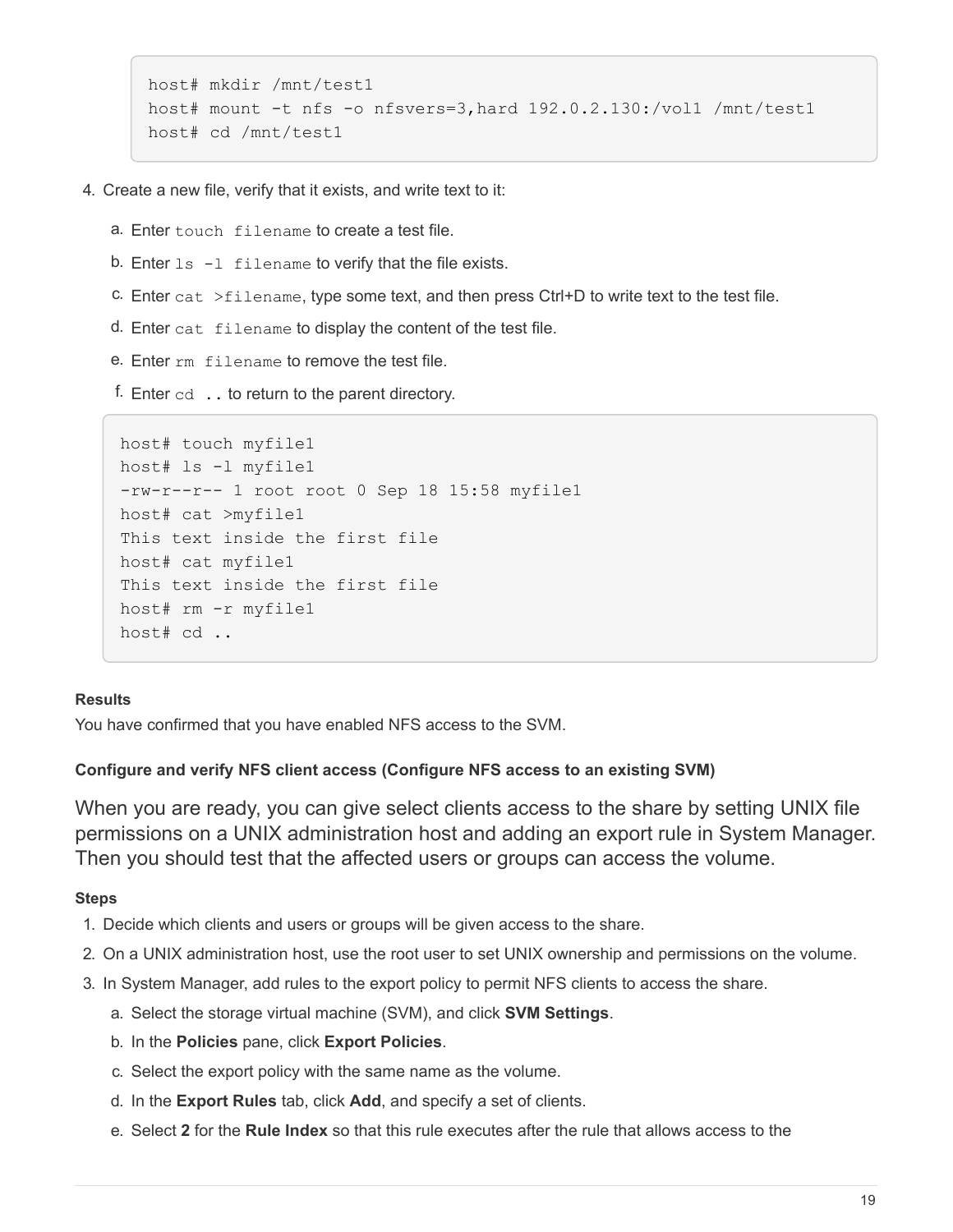administration host.

- f. Select **NFSv3**.
- g. Specify the access details that you want, and click **OK.**

You can give full read/write access to clients by typing the subnet 10.1.1.0/24 as the **Client Specification**, and selecting all the access check boxes except **Allow Superuser Access**.

| <b>Create Export Rule</b>         |             |                                                                                                                           | ×                                                    |
|-----------------------------------|-------------|---------------------------------------------------------------------------------------------------------------------------|------------------------------------------------------|
| Client Specification: 10.1.1.0/24 |             |                                                                                                                           |                                                      |
| Rule Index:                       | ≎<br>2      |                                                                                                                           |                                                      |
| Access Protocols:                 | <b>CIFS</b> |                                                                                                                           |                                                      |
|                                   | <b>NFS</b>  | NESv3 NESv4                                                                                                               |                                                      |
|                                   | Flexcache   |                                                                                                                           |                                                      |
|                                   | (SVM).      | $\blacksquare$ If you do not select any protocol, access is provided<br>through any of the above protocols (CIFS, NFS, or | FlexCache) configured on the Storage Virtual Machine |
| Access Details:                   |             | Read-Only                                                                                                                 | ✔ Read/Write                                         |
|                                   | <b>UNIX</b> |                                                                                                                           |                                                      |
|                                   | Kerberos 5  | ✔                                                                                                                         | ✔                                                    |
|                                   | Kerberos 5i | ✔                                                                                                                         | ✔                                                    |
|                                   | NTLM        |                                                                                                                           |                                                      |
|                                   |             | Allow Superuser Access                                                                                                    |                                                      |
|                                   |             | Superuser access is set to all                                                                                            |                                                      |

4. On a UNIX client, log in as one of the users who now has access to the volume, and verify that you can mount the volume and create a file.

## <span id="page-21-0"></span>**Add an NFS volume to an NFS-enabled SVM**

Adding an NFS volume to an NFS-enabled SVM involves creating and configuring a volume, creating an export policy, and verifying access from a UNIX administration host. You can then configure NFS client access.

#### **Before you begin**

NFS must be completely set up on the SVM.

## **Create and configure a volume**

You must create a FlexVol volume to contain your data. You can optionally change the volume's default security style, which is inherited from the security style of the root volume. You can also optionally change the volume's default location in the namespace, which is at the root volume of the storage virtual machine (SVM).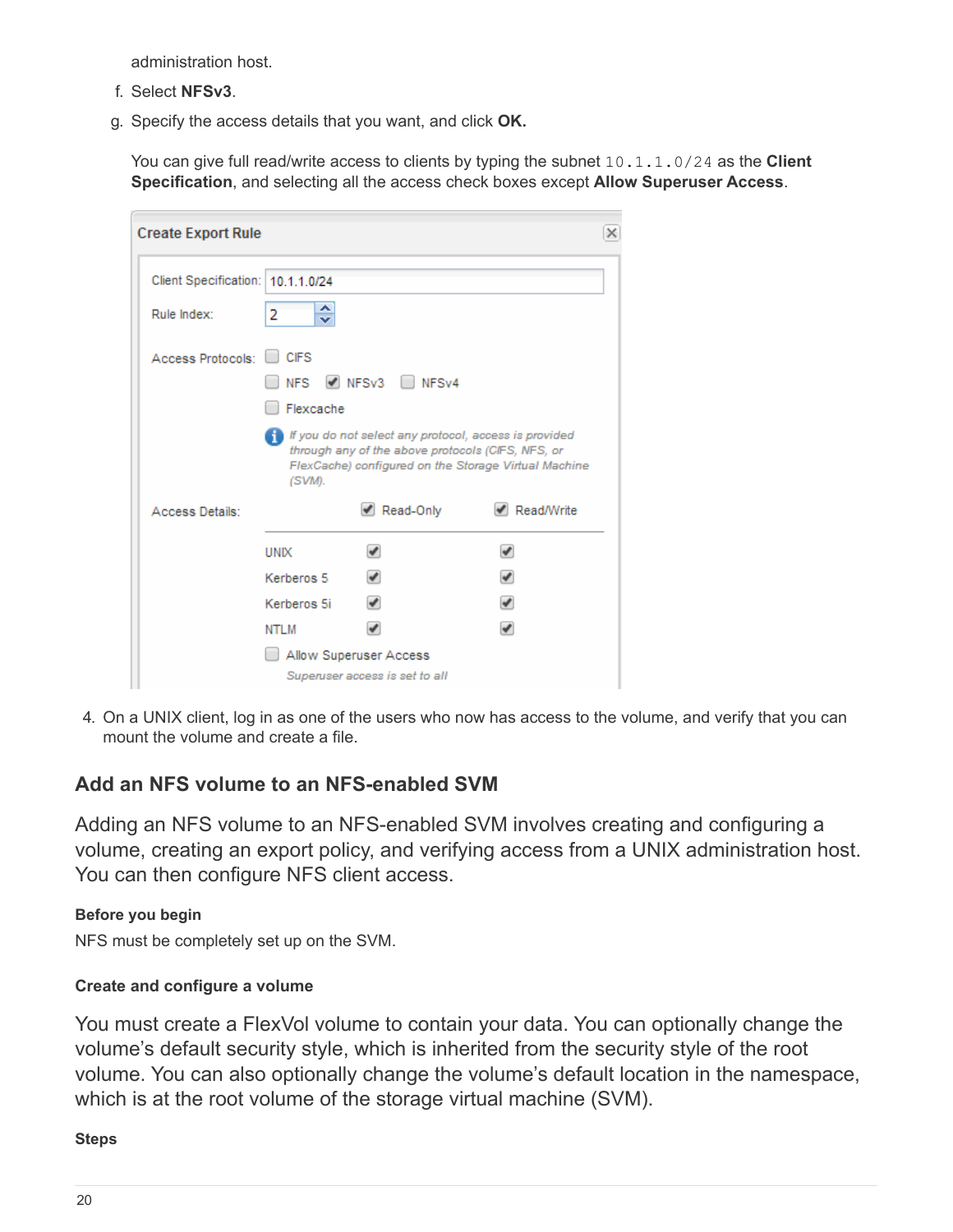- 1. Navigate to the **Volumes** window.
- 2. Click **Create** > **Create FlexVol**.

The Create Volume dialog box is displayed.

- 3. If you want to change the default name, which ends in a date and time stamp, specify a new name, such as vol1.
- 4. Select an aggregate for the volume.
- 5. Specify the size of the volume.
- 6. Click **Create**.

Any new volume created in System Manager is mounted by default at the root volume using the volume name as the junction name. NFS clients use the junction path and the junction name when mounting the volume.

- 7. If you do not want the volume to be located at the root of the SVM, modify the place of the new volume in the existing namespace:
	- a. Navigate to the **Namespace** window.
	- b. Select the **SVM** from the drop-down menu.
	- c. Click **Mount**.
	- d. In the **Mount Volume** dialog box, specify the volume, the name of its junction path, and the junction path on which you want the volume mounted.
	- e. Verify the new junction path in the **Namespace** window.

If you want to organize certain volumes under a main volume named "data", you can move the new volume "vol1" from the root volume to the "data" volume.

|                     | Storage Object     |                     | Storage Object    |
|---------------------|--------------------|---------------------|-------------------|
|                     | vs0examplecom_root |                     | s0examplecom_root |
| " data              | ⊟ data             | $\overline{4}$ data | $\Box$ data       |
| $\overline{+}$ vol1 | $\Theta$ vol1      | $\overline{+}$ vol1 | $\Theta$ vol1     |

- 8. Review the volume's security style and change it, if necessary:
	- a. In the **Volume** window, select the volume you just created, and click **Edit**.

The Edit Volume dialog box is displayed, showing the volume's current security style, which is inherited from the security style of the SVM root volume.

b. Make sure the security style is UNIX.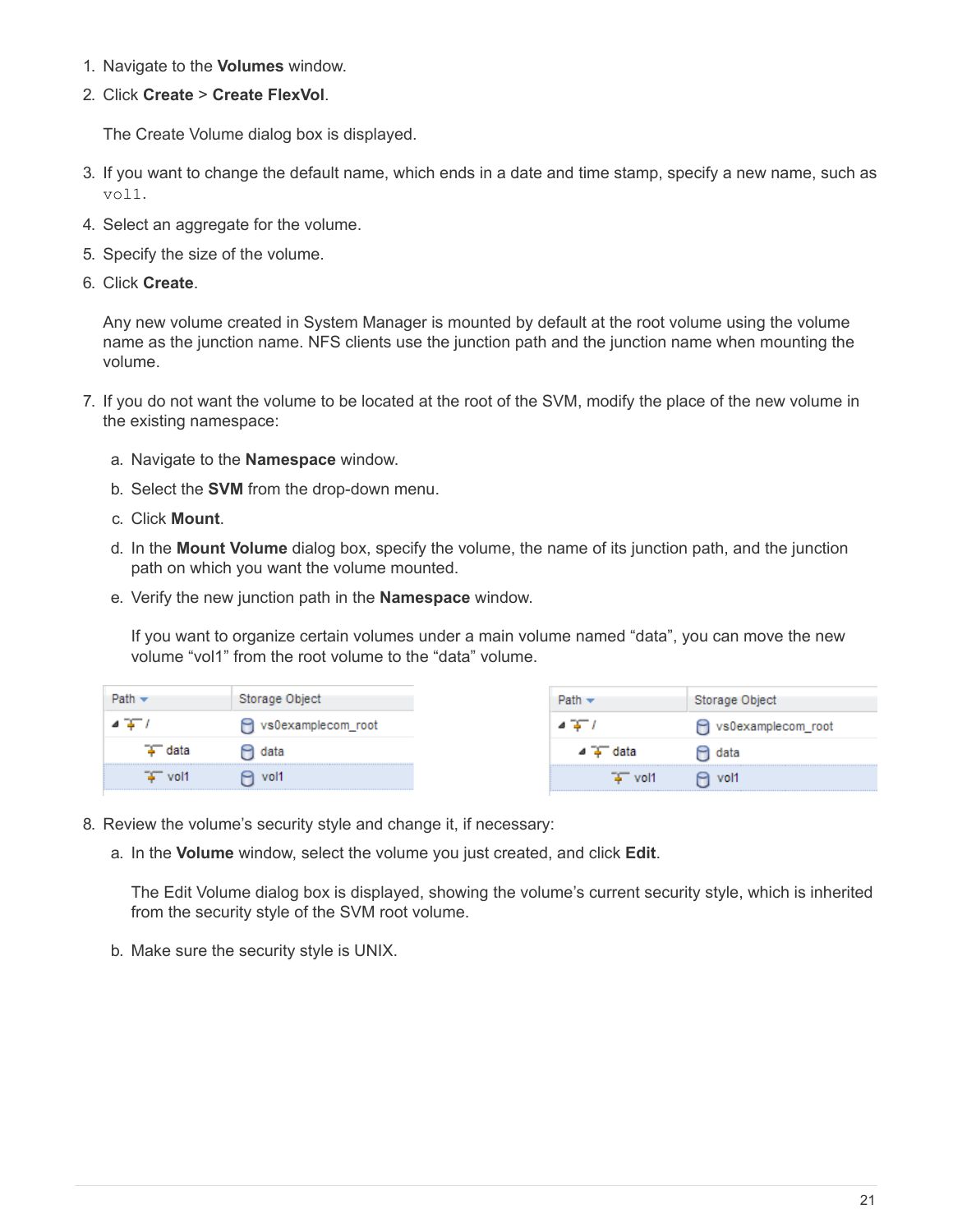| <b>Edit Volume</b> |                    |          |      |       |         |  |
|--------------------|--------------------|----------|------|-------|---------|--|
| General            | Storage Efficiency | Advanced |      |       |         |  |
| Name:              | vol1               |          |      |       |         |  |
| Security style:    | <b>NTFS</b>        | v        |      |       |         |  |
| UNIX permissions   | <b>NTFS</b>        |          | Read | Write | Execute |  |
| Owner              | UNIX<br>Mixed      |          |      |       |         |  |
| Group              |                    |          |      |       |         |  |

#### **Create an export policy for the volume**

Before any NFS clients can access a volume, you must create an export policy for the volume, add a rule that permits access by an administration host, and apply the new export policy to the volume.

- 1. Navigate to the **SVMs** window.
- 2. Click the **SVM Settings** tab.
- 3. Create a new export policy:
	- a. In the **Policies** pane, click **Export Policies** and then click **Create**.
	- b. In the **Create Export Policy** window, specify a policy name.
	- c. Under **Export Rules**, click **Add** to add a rule to the new policy.

| Policy Name:            |        | ExportPolicy1               |                                     |                |
|-------------------------|--------|-----------------------------|-------------------------------------|----------------|
| Copy Rules from         |        |                             |                                     |                |
| Storage Virtual Machine |        | <b>NBO Excernalist comi</b> |                                     | $\sim$         |
| Export Priley           |        | beloot a export policy.     |                                     | v              |
| Export Rules:           |        |                             |                                     |                |
| Add                     |        |                             | Edit X Delete   nove Up + Move Down |                |
| Rule Index              | Client |                             | Access Protocols                    | Read-Only Rule |

- 4. In the **Create Export Rule** dialog box, create a rule that allows an administrator full access to the export through all protocols:
	- a. Specify the IP address or client name, such as admin\_host, from which the exported volume will be administered.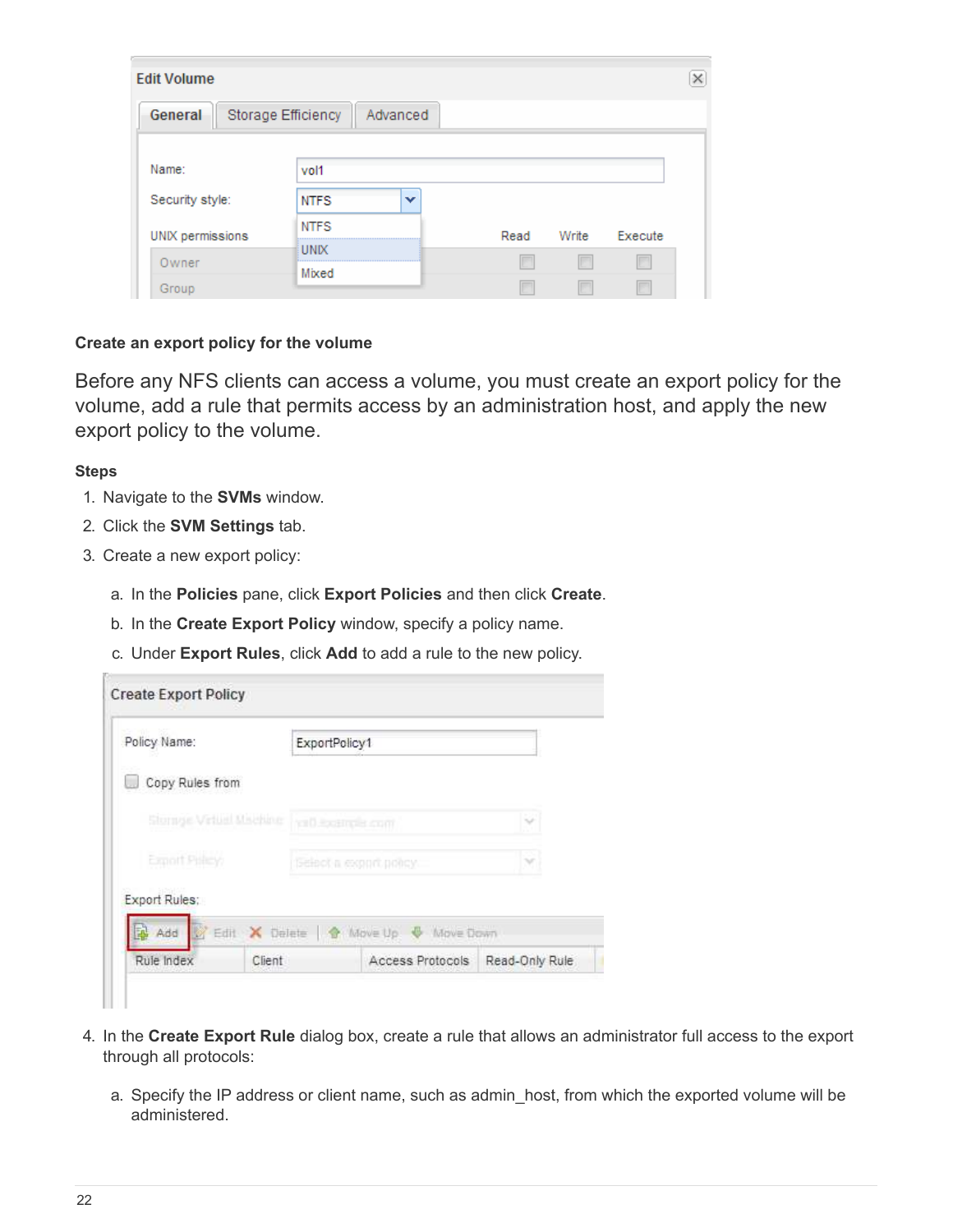- b. Select **NFSv3**.
- c. Ensure that all **Read/Write** access details are selected, as well as **Allow Superuser Access**.

| <b>Create Export Rule</b>        |                                                  |                                                                                                                         |                                                                    | × |
|----------------------------------|--------------------------------------------------|-------------------------------------------------------------------------------------------------------------------------|--------------------------------------------------------------------|---|
| Client Specification: admin_host |                                                  |                                                                                                                         |                                                                    |   |
| Access Protocols: 0 CIFS         | NFS.<br>Flexcache                                | $\triangledown$ NFSv3 NFSv4                                                                                             |                                                                    |   |
| Access Details:                  | (SVM).                                           | If you do not select any protocol, access is provided<br>through any of the above protocols (CIFS, NFS, or<br>Read-Only | FlexCache) configured on the Storage Virtual Machine<br>Read/Write |   |
|                                  | <b>UNIX</b><br>Kerberos 5<br>Kerberos 5i<br>NTLM | Allow Superuser Access<br>Superuser access is set to all                                                                |                                                                    |   |

d. Click **OK** and then click **Create**.

The new export policy is created, along with its new rule.

- 5. Apply the new export policy to the new volume so that the administrator host can access the volume:
	- a. Navigate to the **Namespace** window.
	- b. Select the volume and click **Change Export Policy**.
	- c. Select the new policy and click **Change**.

#### **Related information**

#### [Verifying NFS access from a UNIX administration host](#page-11-0)

#### **Verify NFS access from a UNIX administration host**

After you configure NFS access to storage virtual machine (SVM), you should verify the configuration by logging in to an NFS administration host and reading data from and writing data to the SVM.

#### **Before you begin**

- The client system must have an IP address that is allowed by the export rule you specified earlier.
- You must have the login information for the root user.

#### **Steps**

1. Log in as the root user to the client system.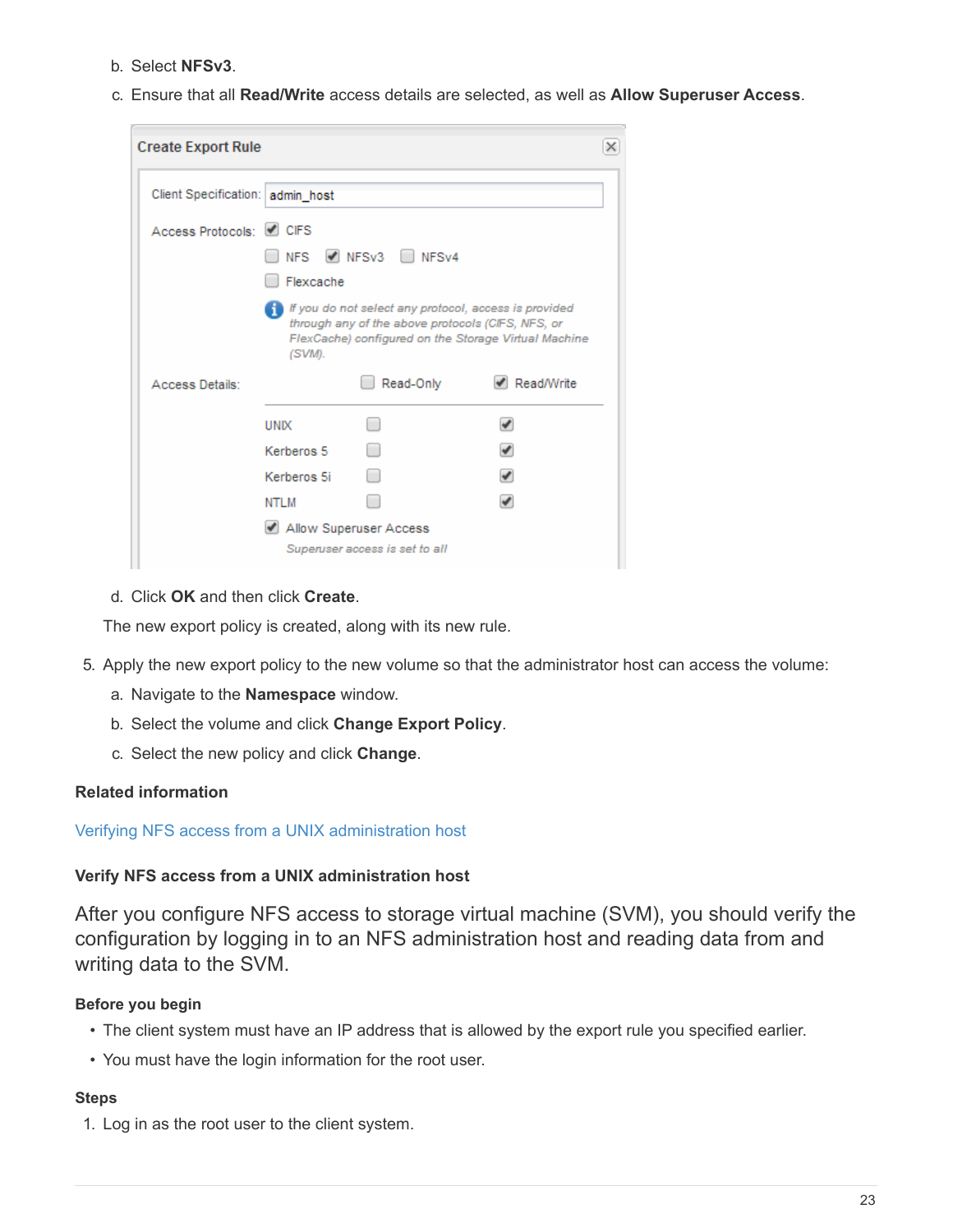- 2. Enter cd /mnt/ to change the directory to the mount folder.
- 3. Create and mount a new folder using the IP address of the SVM:
	- a. Enter mkdir /mnt/folder to create a new folder.
	- b. Enter mount -t nfs -o nfsvers=3, hard IPAddress:/volume\_name /mnt/folder to mount the volume at this new directory.
	- c. Enter cd folder to change the directory to the new folder.

The following commands create a folder named test1, mount the vol1 volume at the 192.0.2.130 IP address on the test1 mount folder, and change to the new test1 directory:

```
host# mkdir /mnt/test1
host# mount -t nfs -o nfsvers=3,hard 192.0.2.130:/vol1 /mnt/test1
host# cd /mnt/test1
```
- 4. Create a new file, verify that it exists, and write text to it:
	- a. Enter touch filename to create a test file.
	- b. Enter  $ls -l$  filename to verify that the file exists.
	- c. Enter cat  $>$ filename, type some text, and then press Ctrl+D to write text to the test file.
	- d. Enter cat filename to display the content of the test file.
	- e. Enter rm filename to remove the test file.
	- f. Enter  $cd$   $\ldots$  to return to the parent directory.

```
host# touch myfile1
host# ls -l myfile1
-rw-r--r-- 1 root root 0 Sep 18 15:58 myfile1
host# cat >myfile1
This text inside the first file
host# cat myfile1
This text inside the first file
host# rm -r myfile1
host# cd ..
```
#### **Results**

You have confirmed that you have enabled NFS access to the SVM.

## **Configure and verify NFS client access (Add an NFS volume to an NFS-enabled SVM)**

When you are ready, you can give select clients access to the share by setting UNIX file permissions on a UNIX administration host and adding an export rule in System Manager. Then you should test that the affected users or groups can access the volume.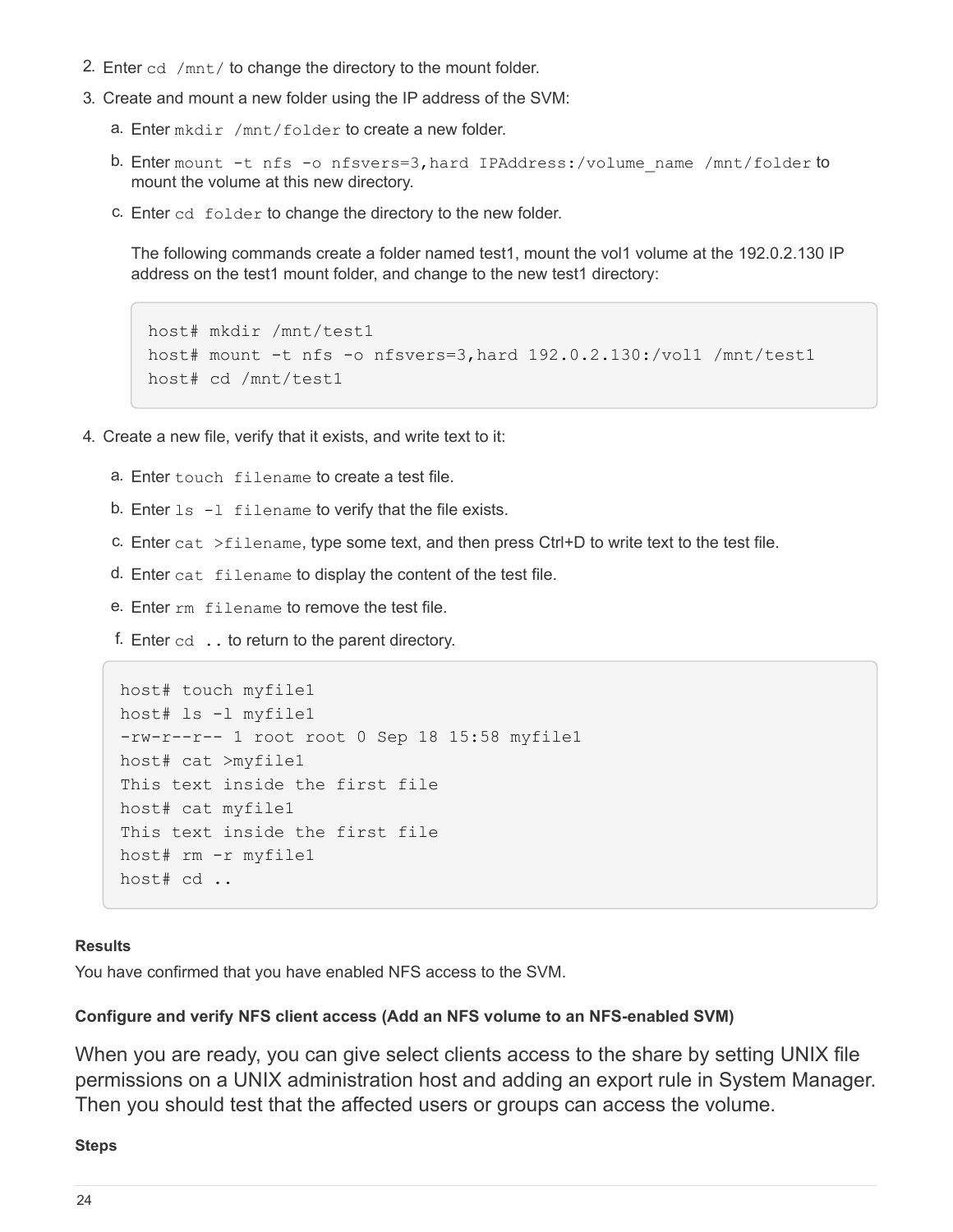- 1. Decide which clients and users or groups will be given access to the share.
- 2. On a UNIX administration host, use the root user to set UNIX ownership and permissions on the volume.
- 3. In System Manager, add rules to the export policy to permit NFS clients to access the share.
	- a. Select the storage virtual machine (SVM), and click **SVM Settings**.
	- b. In the **Policies** pane, click **Export Policies**.
	- c. Select the export policy with the same name as the volume.
	- d. In the **Export Rules** tab, click **Add**, and specify a set of clients.
	- e. Select **2** for the **Rule Index** so that this rule executes after the rule that allows access to the administration host.
	- f. Select **NFSv3**.
	- g. Specify the access details that you want, and click **OK.**

You can give full read/write access to clients by typing the subnet 10.1.1.0/24 as the **Client Specification**, and selecting all the access check boxes except **Allow Superuser Access**.

| <b>Create Export Rule</b>         |             |                                                                                                               | $\times$                                             |
|-----------------------------------|-------------|---------------------------------------------------------------------------------------------------------------|------------------------------------------------------|
| Client Specification: 10.1.1.0/24 |             |                                                                                                               |                                                      |
| Rule Index:                       | ᄉ<br>2<br>v |                                                                                                               |                                                      |
| Access Protocols:                 | <b>CIFS</b> |                                                                                                               |                                                      |
|                                   | <b>NFS</b>  | MPSv3 NPSv4                                                                                                   |                                                      |
|                                   | Flexcache   |                                                                                                               |                                                      |
|                                   | (SVM).      | If If you do not select any protocol, access is provided<br>through any of the above protocols (CIFS, NFS, or | FlexCache) configured on the Storage Virtual Machine |
| Access Details:                   |             | Read-Only                                                                                                     | $\blacktriangleright$ Read/Write                     |
|                                   | <b>UNIX</b> |                                                                                                               | ✔                                                    |
|                                   | Kerberos 5  |                                                                                                               | ✔                                                    |
|                                   | Kerberos 5i |                                                                                                               | $\blacktriangledown$                                 |
|                                   | NTLM        |                                                                                                               |                                                      |
|                                   |             | Allow Superuser Access                                                                                        |                                                      |
|                                   |             | Superuser access is set to all                                                                                |                                                      |

4. On a UNIX client, log in as one of the users who now has access to the volume, and verify that you can mount the volume and create a file.

## <span id="page-26-0"></span>**NFS configuration for ESXi using VSC**

## **NFS configuration for ESXi using VSC overview**

Using the ONTAP System Manager classic interface (ONTAP 9.7 and earlier), you can quickly set up NFS access for ESXi hosts to datastores using ONTAP volumes.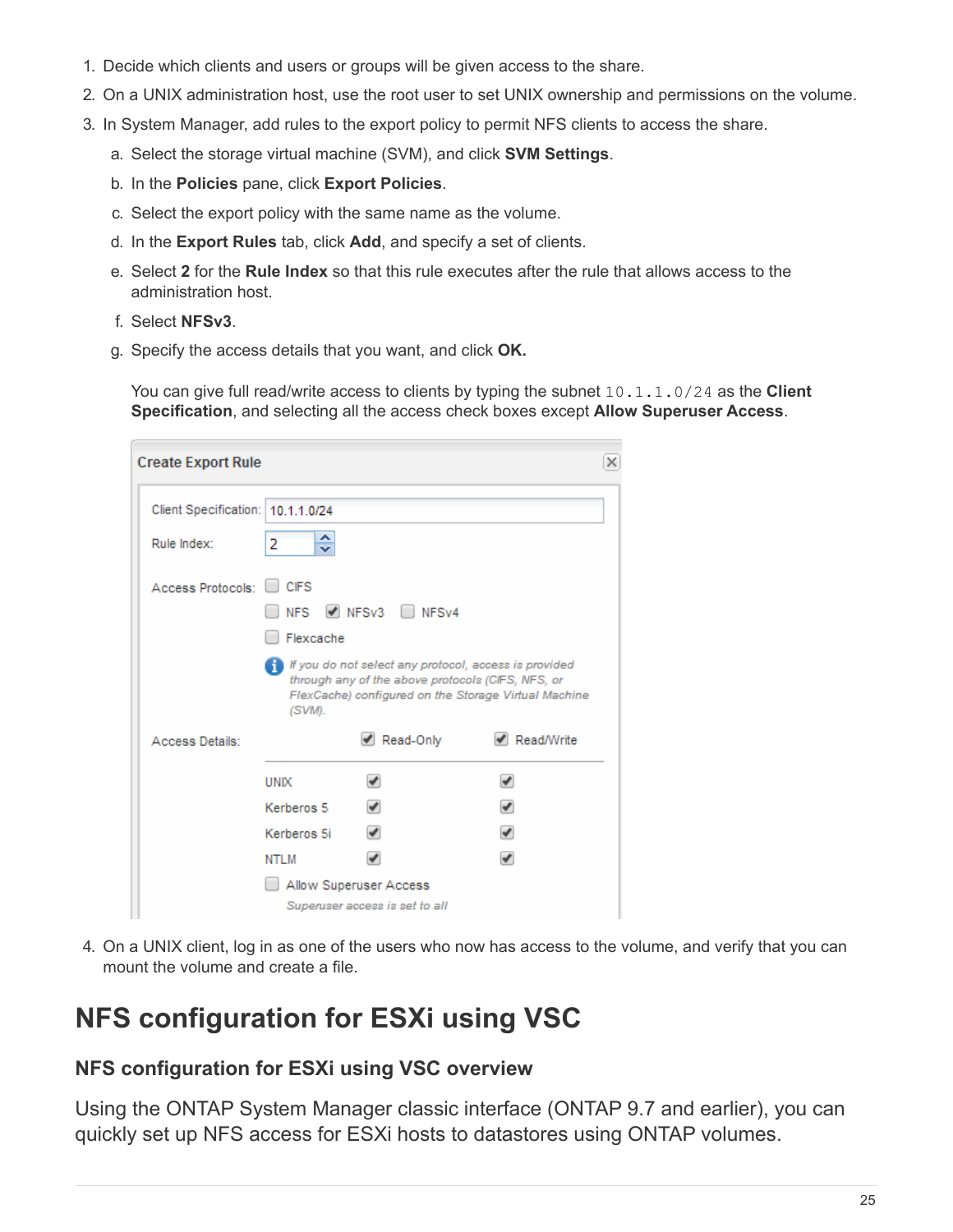Use this procedure if:

- You are using a supported version of Virtual Storage Console for VMware vSphere (VSC) to provision a datastore and create a volume.
	- Beginning with VSC 7.0, VSC is part of the [ONTAP Tools for VMware vSphere](https://docs.netapp.com/us-en/ontap-tools-vmware-vsphere/index.html) virtual appliance, which includes VSC, vStorage APIs for Storage Awareness (VASA) Provider, and Storage Replication Adapter (SRA) for VMware vSphere capabilities.
	- Be sure to check the [NetApp Interoperability Matrix Tool](https://imt.netapp.com/matrix/) to confirm compatibility between your current ONTAP and VSC releases.
- Your data network uses the default IPspace, the default broadcast domain, and the default failover group.

If your data network is flat, these default objects prescribe that LIFs will fail over correctly in the event of a link failure. If you are not using the default objects, you should refer to [Network Management](https://docs.netapp.com/us-en/ontap/networking/index.html) for information about how to configure LIF path failover.

- You want to use the Plug-In for VMware VAAI.
	- VMware vStorage APIs for Array Integration (VAAI) enable you to perform copy offload and space reservations. The Plug-In for VMware VAAI uses this to improve host performance because operations do not need to go through the ESXi host, thereby taking advantage of space- and time-efficient cloning in ONTAP.
	- Using VMware VAAI for datastore provisioning is a best practice.
	- The NFS Plug-In for VMware VAAI is available from the [NetApp Support](https://mysupport.netapp.com/site/global/dashboard) site.
- NFS access will be through NFSv3 and NFSv4 for use with VMware VAAI.

For more information, see [TR-4597: VMware vSphere for ONTAP](https://docs.netapp.com/us-en/netapp-solutions/virtualization/vsphere_ontap_ontap_for_vsphere.html) and the documentation for your VSC release.

## **NFS Client Configuration for ESXi workflow**

When you make storage available to an ESXi host using NFS, you provision a volume on the using for and then connect to the NFS export from the ESXi host.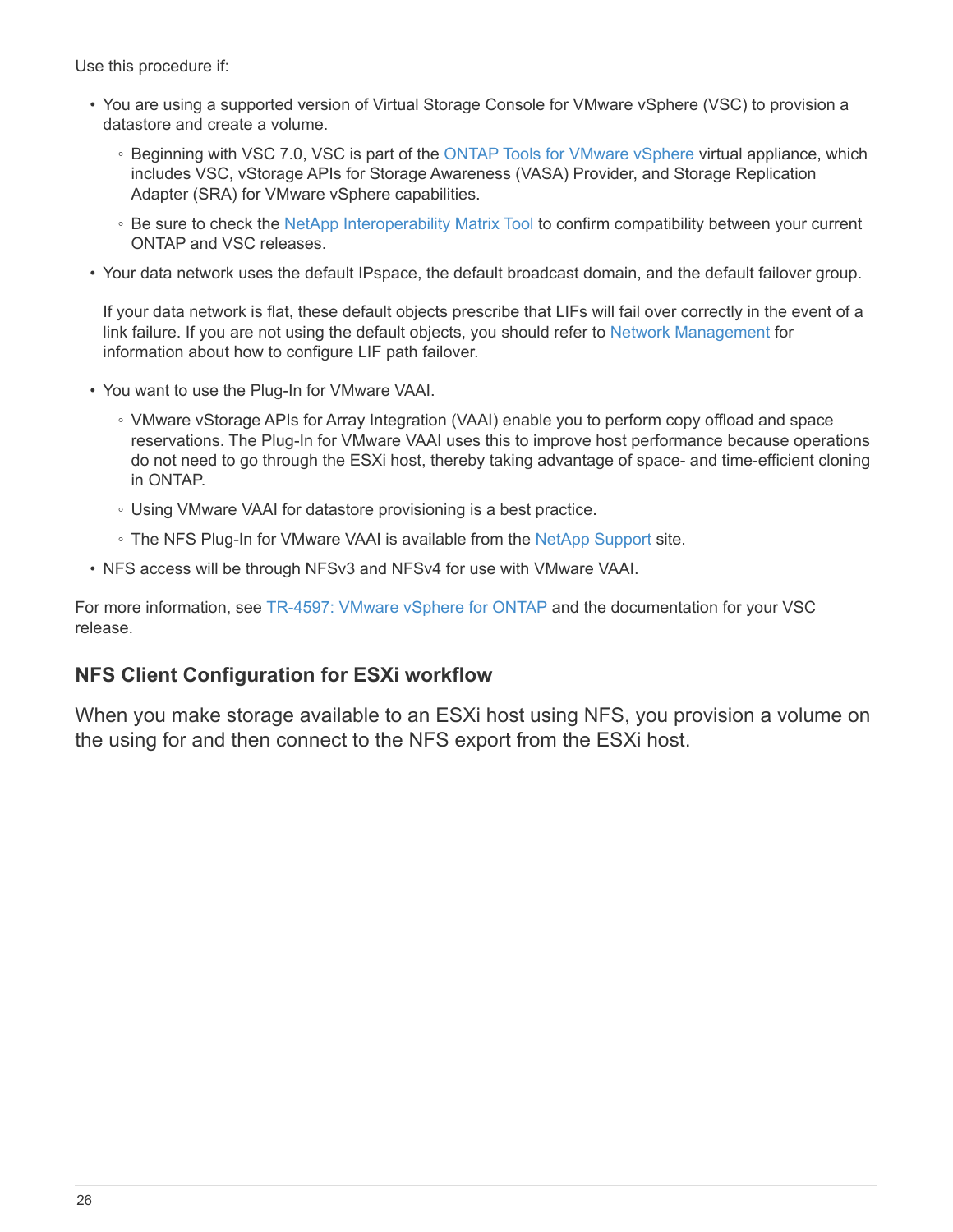

## **Verify that the configuration is supported**

For reliable operation, you must verify that the entire configuration is supported. The lists the supported configurations for NFS and for Virtual Storage Console.

#### **Steps**

1. Go to the to verify that you have a supported combination of the following components:

[NetApp Interoperability Matrix Tool](https://mysupport.netapp.com/matrix)

- ONTAP software
- NFS storage protocol
- ESXi operating system version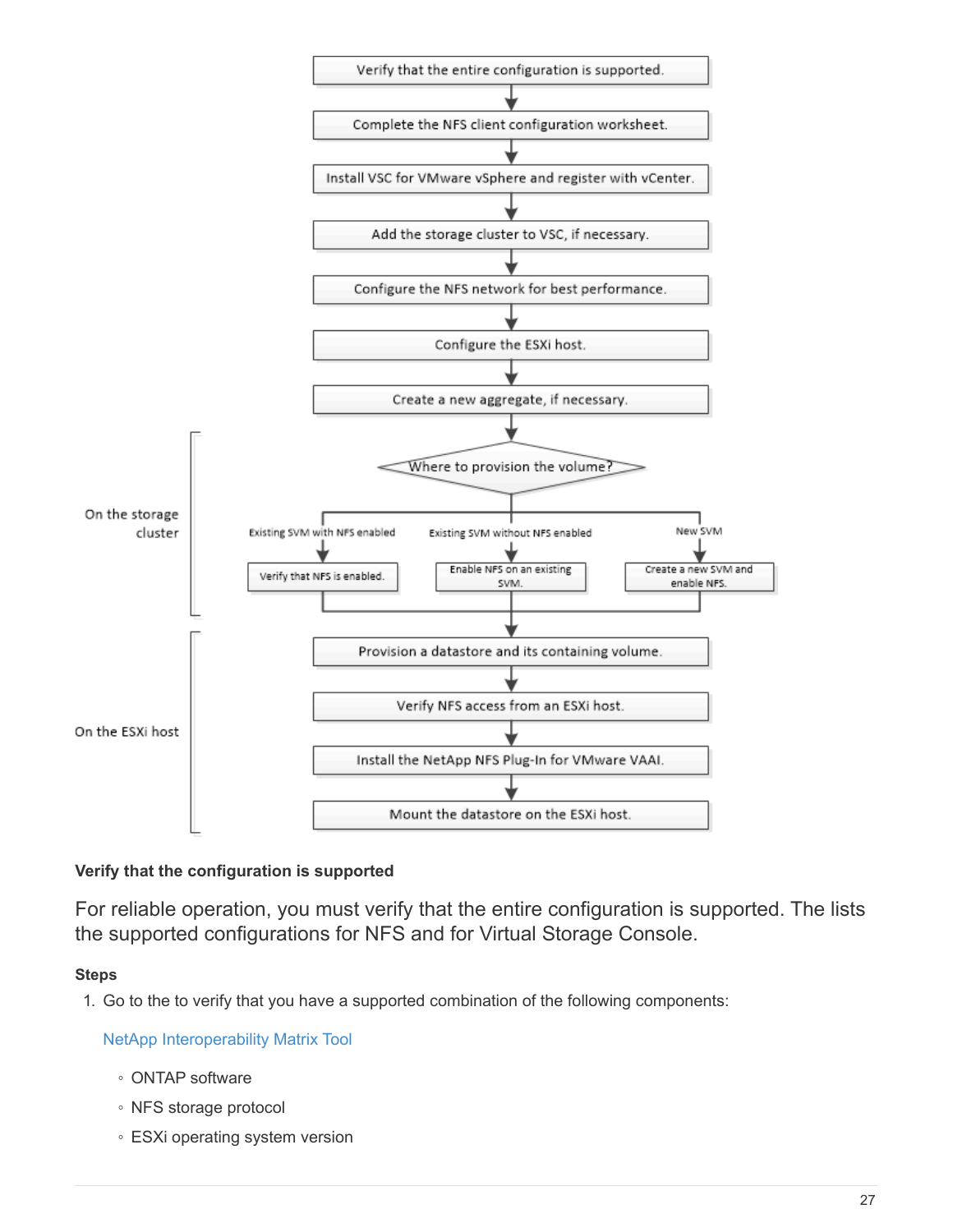- Guest operating system type and version
- for (VSC) software
- NFS Plug-In for VAAI
- 2. Click the configuration name for the selected configuration.

Details for that configuration are displayed in the Configuration Details window.

- 3. Review the information in the following tabs:
	- Notes

Lists important alerts and information that are specific to your configuration.

◦ Policies and Guidelines

Provides general guidelines for all NAS configurations.

## **Complete the NFS client configuration worksheet**

You require network addresses and storage configuration information to perform NFS client configuration tasks.

## **Target network addresses**

You require a subnet with two IP addresses for NFS data LIFs for each node in the cluster. There should be two separate networks for high availability. The specific IP addresses are assigned by ONTAP when you create the LIFs as part of creating the SVM.

If possible, separate network traffic on separate physical networks or on VLANs.



Subnet for LIFs: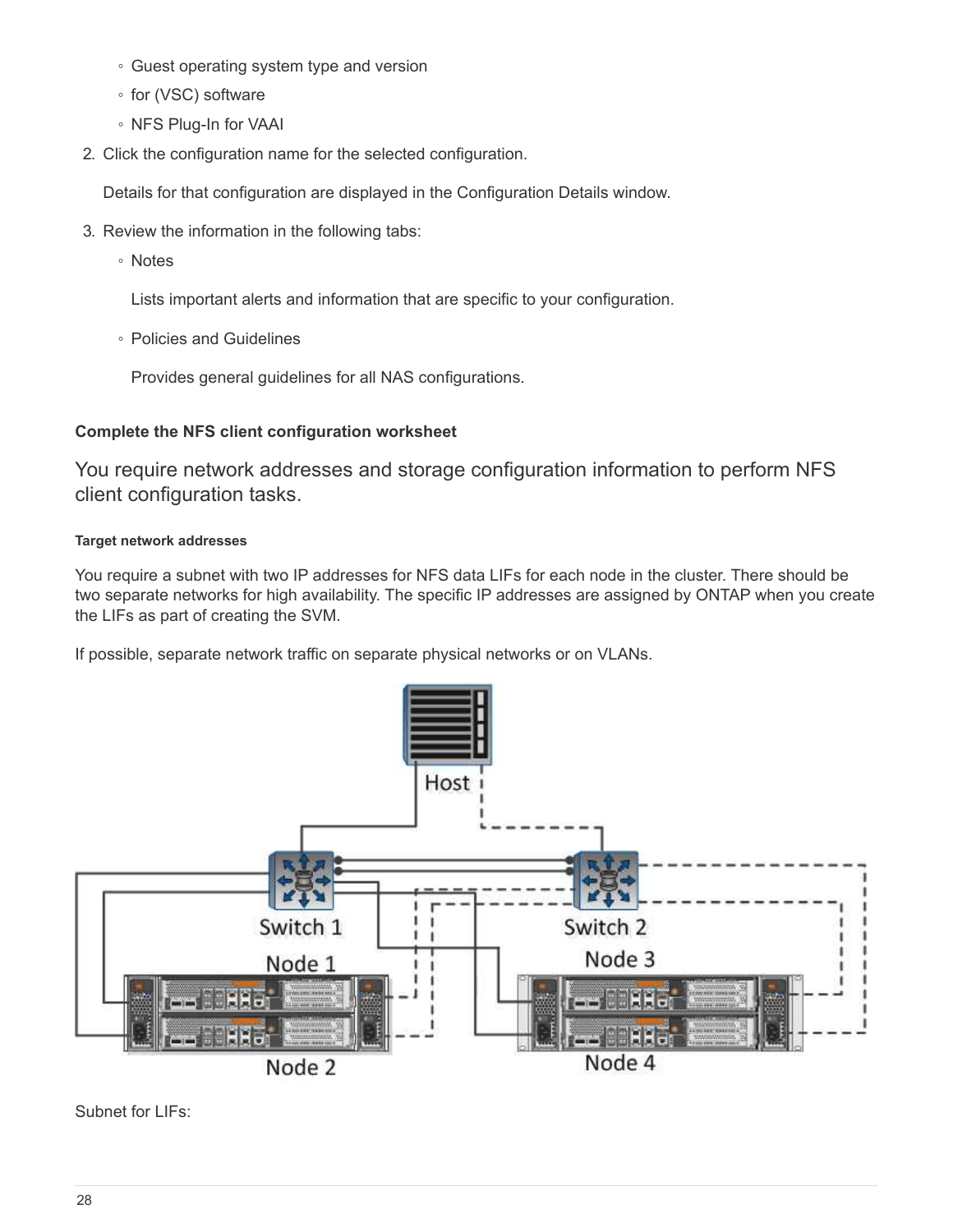| <b>Node or LIF</b><br>with port to<br>switch | <b>IP address</b> | <b>Network mask</b> | Gateway | <b>VLAN ID</b> | Home port |
|----------------------------------------------|-------------------|---------------------|---------|----------------|-----------|
| Node 1 / LIF to<br>switch 1                  |                   |                     |         |                |           |
| Node 2 / LIF to<br>switch 1                  |                   |                     |         |                |           |
| Node 3 / LIF to<br>switch 1                  |                   |                     |         |                |           |
| Node 4 / LIF to<br>switch 1                  |                   |                     |         |                |           |
| Node 1 / LIF to<br>switch 2                  |                   |                     |         |                |           |
| Node 2 / LIF to<br>switch 2                  |                   |                     |         |                |           |
| Node 3 / LIF to<br>switch 2                  |                   |                     |         |                |           |
| Node 4 / LIF to<br>switch 2                  |                   |                     |         |                |           |

## **Storage configuration**

If the aggregate and are already created, record their names here; otherwise, you can create them as required:

| <b>Node to own NFS export</b> |  |
|-------------------------------|--|
| Aggregate name                |  |
| name                          |  |

#### **NFS export information**

| <b>Export size</b>            |  |
|-------------------------------|--|
| Export name (optional)        |  |
| Export description (optional) |  |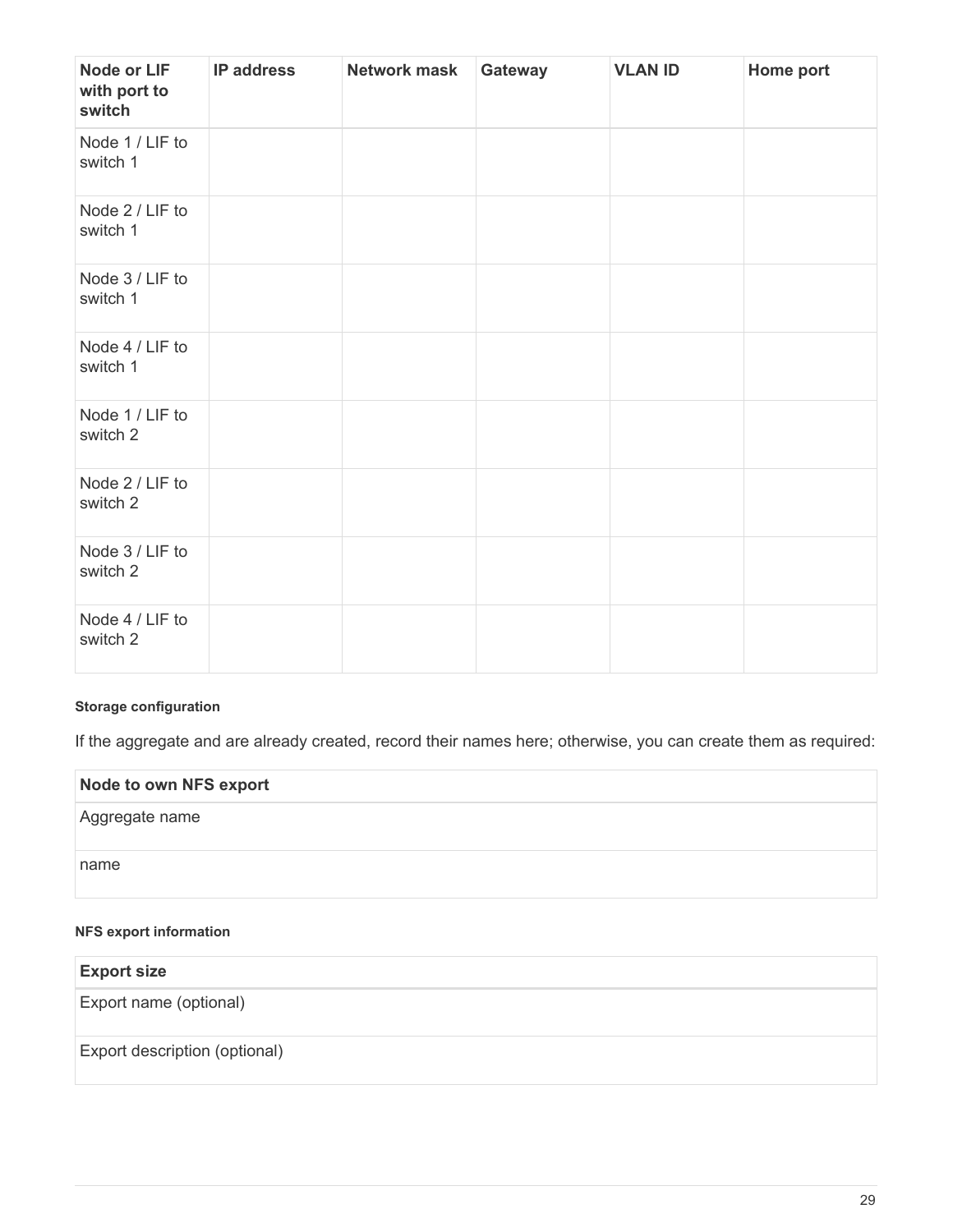#### **SVM information**

If you are not using an existing , you require the following information to create a new one:

| <b>SVM name</b>               |               |
|-------------------------------|---------------|
| Aggregate for SVM root volume |               |
| SVM user name (optional)      |               |
| SVM password (optional)       |               |
| SVM management LIF (optional) |               |
|                               | Subnet:       |
|                               | IP address:   |
|                               | Network mask: |
|                               | Gateway:      |
|                               | Home node:    |

#### **Install**

Virtual Storage Console for automates many of the configuration and provisioning tasks required to use storage with an ESXi host. is a plug-in to vCenter Server.

#### **Before you begin**

You must have administrator credentials on the vCenter Server used to manage the ESXi host.

#### **About this task**

• Virtual Storage Console is installed as a virtual appliance that includes Virtual Storage Console, vStorage APIs for Storage Awareness (VASA) Provider, and Storage Replication Adapter (SRA) for VMware vSphere capabilities.

#### **Steps**

1. Download the version of that is supported for your configuration, as shown in the Interoperability Matrix tool.

#### [NetApp Support](https://mysupport.netapp.com/site/global/dashboard)

2. Deploy the virtual appliance and configure it following the steps in *Deployment and Setup Guide*.

#### **Add the storage cluster to VSC**

Before you can provision the first datastore to an ESXi host in your Datacenter, you must add the cluster or a specific storage virtual machine (SVM) to Virtual Storage Console for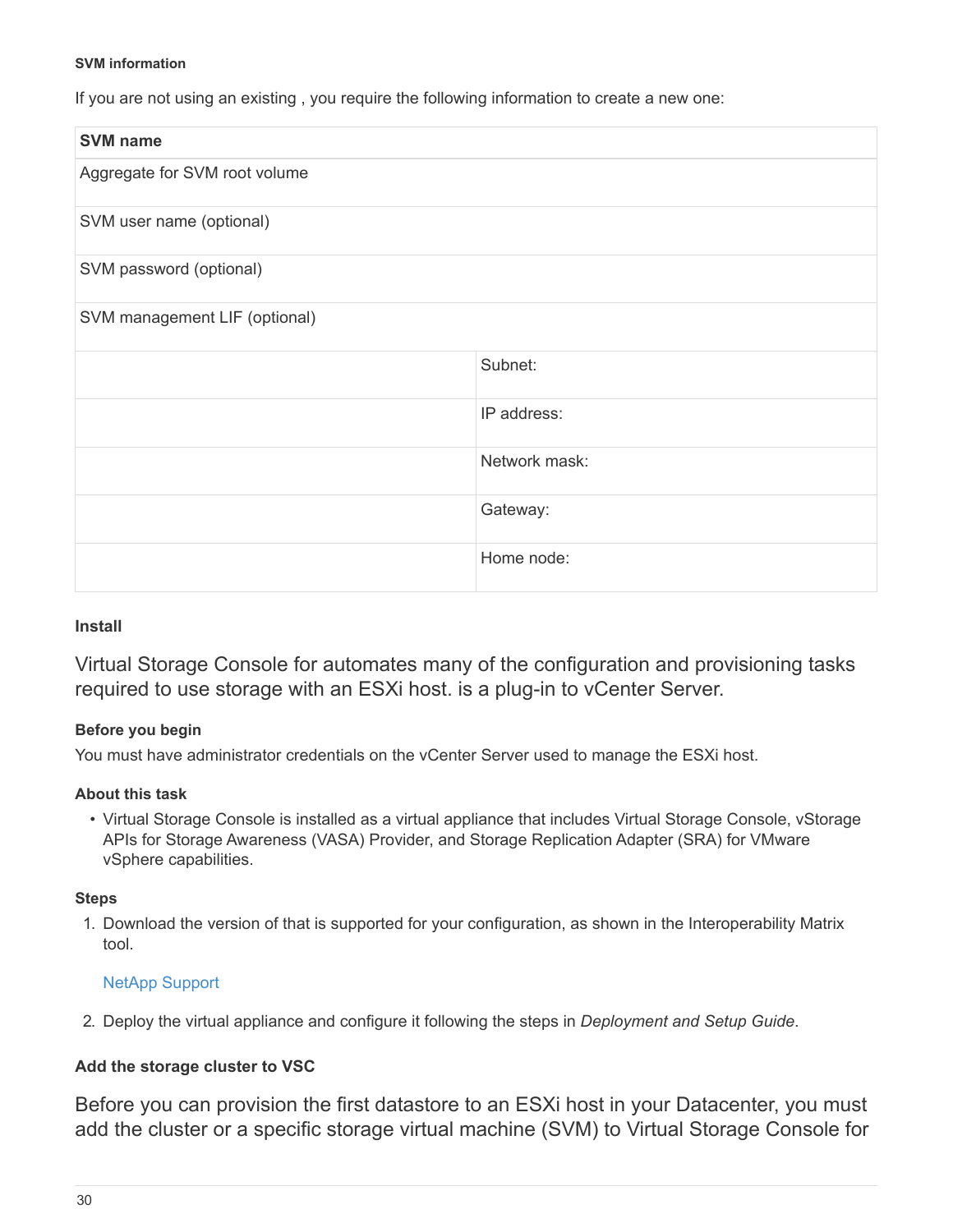VMware vSphere. Adding the cluster enables you to provision storage on any SVM in the cluster.

## **Before you begin**

You must have administrator credentials for the storage cluster or the that is being added.

#### **About this task**

Depending on your configuration, the cluster might have been discovered automatically, or might have already been added.

#### **Steps**

- 1. Log in to the vSphere Web Client.
- 2. Select **Virtual Storage Console**.
- 3. Select **Storage Systems** and then click the **Add** icon.
- 4. In the **Add Storage System** dialog box, enter the host name and administrator credentials for the storage cluster or and then click **OK**.

#### **Configure your network for best performance**

Ethernet networks vary greatly in performance. You can maximize the performance of the network by selecting specific configuration values.

#### **Steps**

1. Connect the host and storage ports to the same network.

It is best to connect to the same switches.

2. Select the highest speed ports available.

10 GbE or faster ports are best. 1 GbE ports are the minimum.

3. Enable jumbo frames if desired and supported by your network.

Jumbo frames should have an MTU of 9000 for ESXi hosts and storage systems, and 9216 for most switches. All network devices in the data path — including ESXi NICs, storage NICs, and switches — must support jumbo frames and should be configured for their maximum MTU values.

For more information, see [Check the network settings on the data switches](https://docs.netapp.com/us-en/ontap/performance-admin/check-network-settings-data-switches-task.html) and the switch vendor documentation.

## **Configure the ESXi host**

Configuring the ESXi host involves configuring ports and vSwitches, and using ESXi host best practice settings. After verifying that these settings are correct, you can then create an aggregate and decide where to provision the new volume.

#### **Configure host ports and vSwitches**

The ESXi host requires network ports for the NFS connections to the storage cluster.

#### **About this task**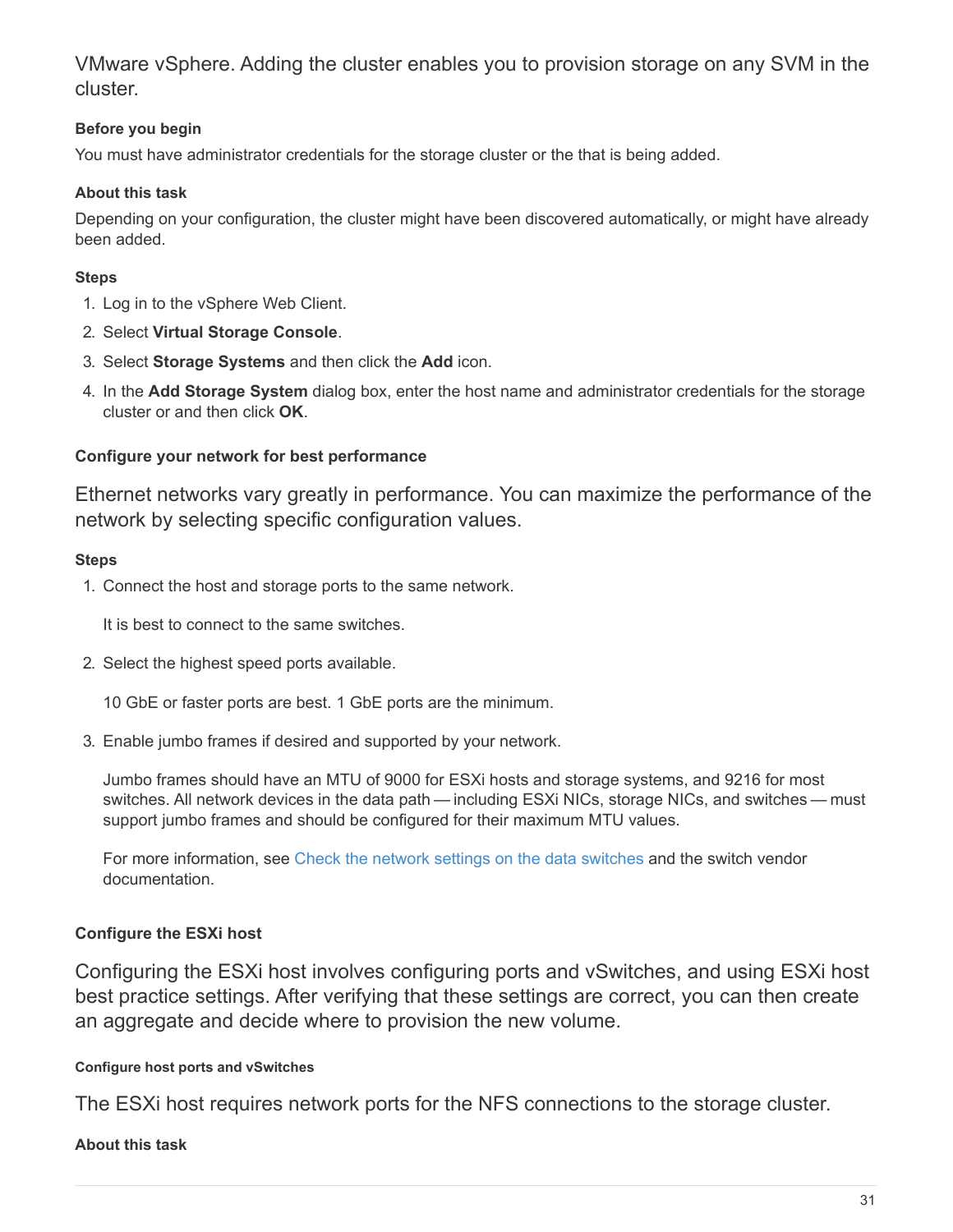It is recommended that you use IP Hash as the NIC teaming policy, which requires a single VMkernel port on a single vSwitch.

The host ports and storage cluster ports used for NFS must have IP addresses in the same subnet.

This task lists the high-level steps for configuring the ESXi host. If you require more detailed instructions, see the VMware publication *Storage* for your version of ESXi.

#### [VMware](http://www.vmware.com)

#### **Steps**

- 1. Log in to the vSphere Client, and then select the ESXi host from the inventory pane.
- 2. On the **Manage** tab, click **Networking**.
- 3. Click **Add Networking**, and then select **VMkernel** and **Create a vSphere standard switch** to create the VMkernel port and vSwitch.
- 4. Configure jumbo frames for the vSwitch (MTU size of 9000, if used).

#### **Configure the ESXi host best practice settings**

You must ensure that the ESXi host best practice settings are correct so that the ESXi host can correctly manage the loss of an NFS connection or a storage.

#### **Steps**

- 1. From the VMware vSphere Web Client **Home** page, click **vCenter** > **Hosts**.
- 2. Right-click the host, and then select **Actions** > **NetApp VSC** > **Set Recommended Values**.
- 3. In the **NetApp Recommended Settings** dialog box, ensure that all of the options are selected, and then click **OK**.

MPIO Settings do not apply to NFS. However, if you use other protocols, you should ensure that all options are selected.

The vCenter Web Client displays the task progress.

#### **Create an aggregate**

If you do not want to use an existing aggregate, you can create a new aggregate to provide physical storage to the volume which you are provisioning.

#### **About this task**

If you have an existing aggregate that you want to use for the new volume, you can skip this procedure.

- 1. Enter the URL https://IP-address-of-cluster-management-LIF in a web browser and log in to using your cluster administrator credential.
- 2. Navigate to the **Aggregates** window.
- 3. Click **Create.**
- 4. Follow the instructions on the screen to create the aggregate using the default RAID-DP configuration, and then click **Create**.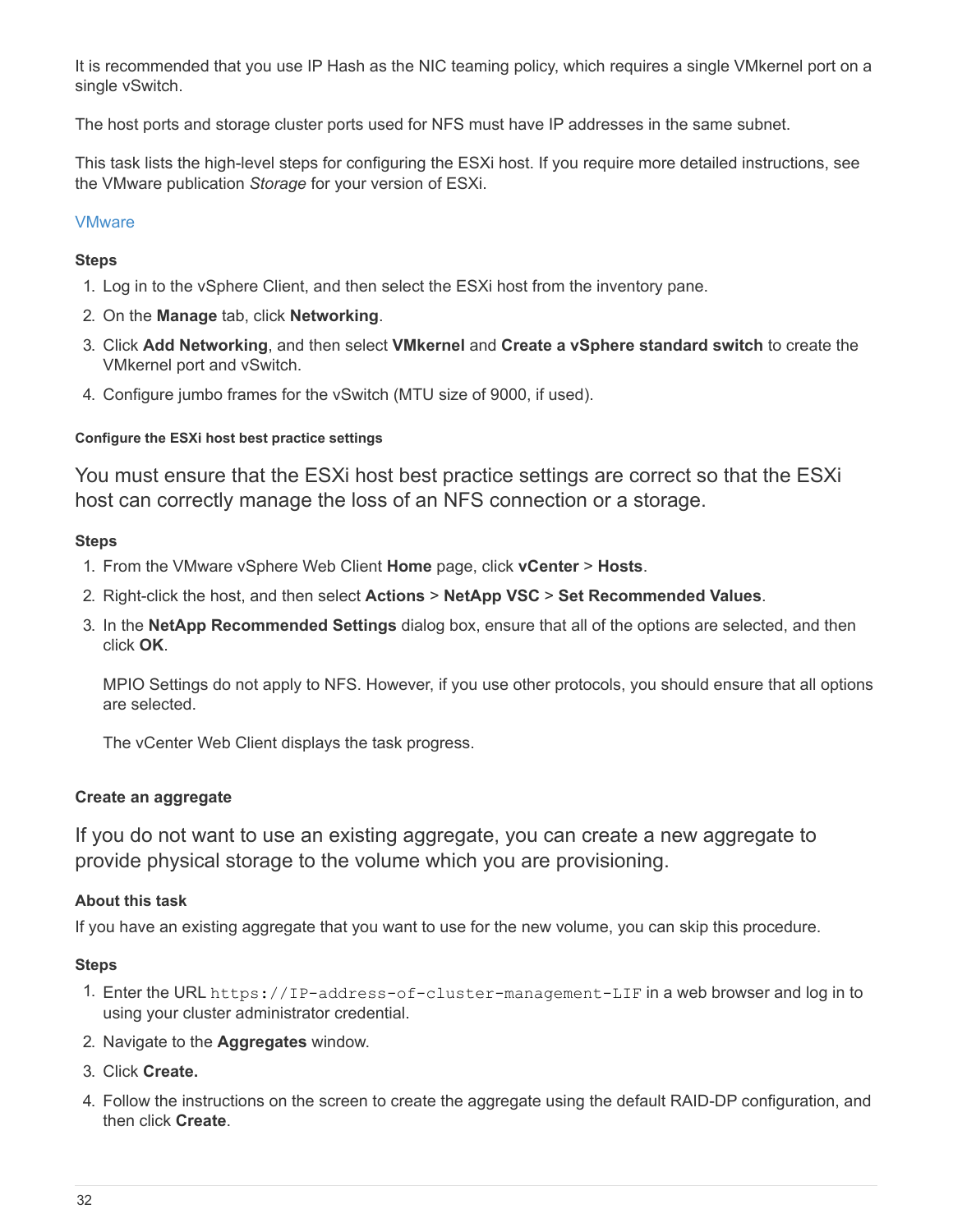| <b>Create Aggregate</b> |                                                                              |
|-------------------------|------------------------------------------------------------------------------|
|                         | To create an aggregate, select a disk type then specify the number of disks. |
| Name:                   | aggr2                                                                        |
| Disk Type:              | SAS<br>Browse.                                                               |
| Number of Disks:        | ÷<br>Max: 8 (excluding 1 hot spare), min: 5 for RAID-DP<br>8                 |
| RAID Configuration:     | RAID-DP; RAID group size of 16 disks<br>Change                               |
| New Usable Capacity:    | 4.968 TB (Estimated)                                                         |

#### **Results**

The aggregate is created with the specified configuration and added to the list of aggregates in the Aggregates window.

#### **Decide where to provision the new volume**

Before you create an NFS volume, you must decide whether to place it in an existing and, if so, how much configuration the requires. This decision determines your workflow.

#### **Procedure**

• If you want a new , follow the steps that you do for creating an NFS-enabled on an existing SVM.

[Creating a new NFS-enabled SVM](#page-34-0)

You must choose this option if NFS is not enabled on an existing SVM.

• If you want to provision a volume on an existing that has NFS enabled but not configured, follow the steps that you do for configuring NFS access to an existing SVM.

[Configuring NFS access to an existing SVM](#page-37-0)

This is the case if you followed this procedure to create the SVM.

• If you want to provision a volume on an existing that is fully configured for NFS access, follow the steps that you do for verifying settings on an existing SVM.

[Verifying settings on an existing SVM](#page-38-0)

#### <span id="page-34-0"></span>**Create a new NFS-enabled**

Setting up a new involves creating the new and enabling NFS. You can then configure NFS access on the ESXi host and verify that NFS is enabled for ESXi by using Virtual Storage Console.

#### **Before you begin**

• Your network must be configured and the relevant physical ports must be connected to the network.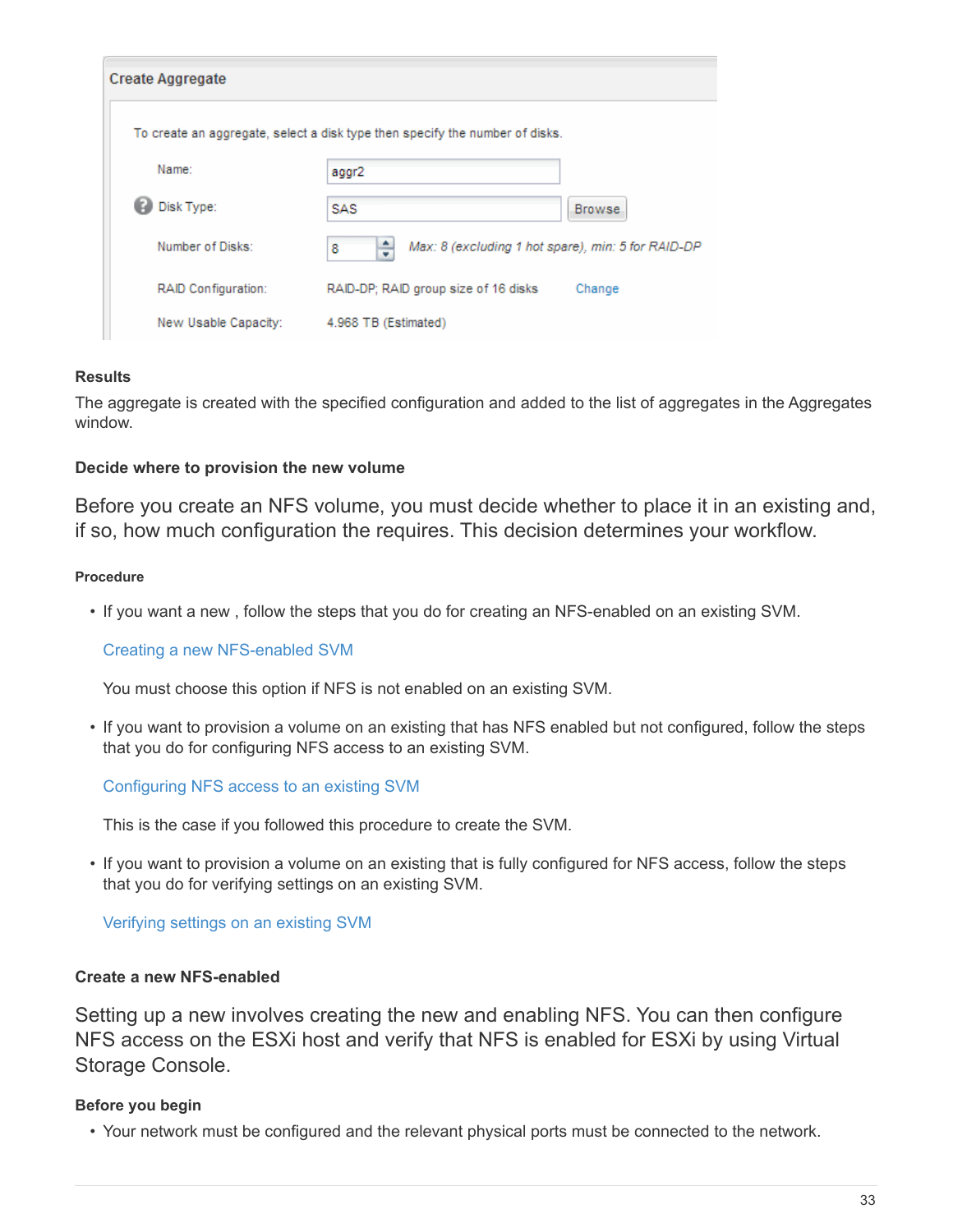- You must know which of the following networking components the will use:
	- The node and the specific port on that node where the data logical interface (LIF) will be created
	- The subnet from which the data LIF's IP address will be provisioned, or optionally the specific IP address you want to assign to the data LIF
- Any external firewalls must be appropriately configured to allow access to network services.

#### **About this task**

You can use a wizard that guides you through the process of creating the SVM, configuring DNS, creating a data LIF, and enabling NFS.

#### **Steps**

- 1. Navigate to the **SVMs** window.
- 2. Click **Create**.
- 3. In the **Storage Virtual Machine (SVM) Setup** window, create the :
	- a. Specify a unique name for the SVM.

The name must either be a fully qualified domain name (FQDN) or follow another convention that ensures unique names across a cluster.

b. Select **NFS** for the data protocol.

If you plan to use additional protocols on the same , you should select them even if you do not want to configure them immediately.

c. Keep the default language setting, C.UTF-8.

This language is inherited by the volume that you create later, and a volume's language cannot be changed.

d. **Optional**: If you enabled the CIFS protocol, change the security style to **UNIX**.

Selecting the CIFS protocol sets the security style to NTFS by default.

e. **Optional**: Select the root aggregate to contain the root volume.

The aggregate that you select for the root volume does not determine the location of the data volume.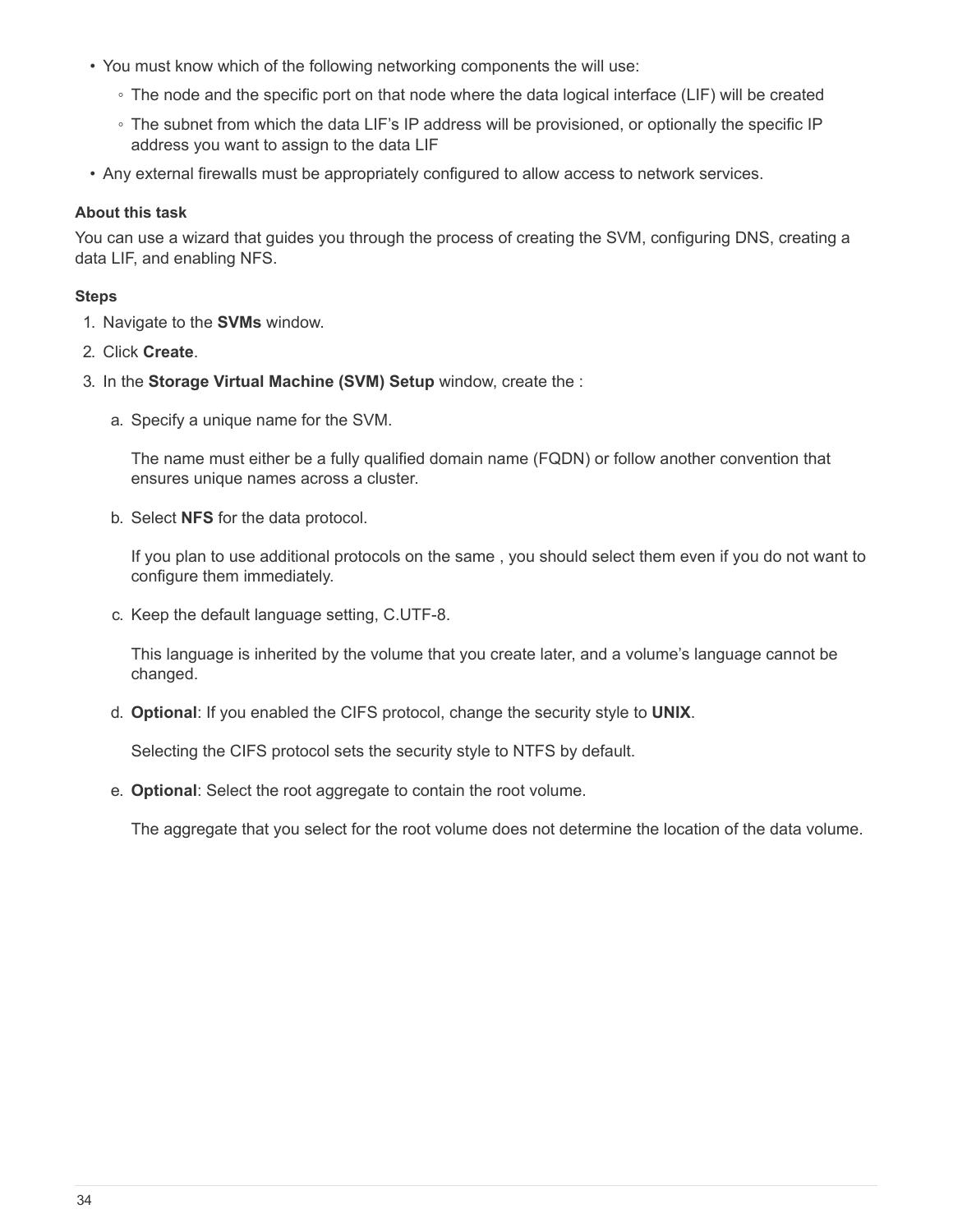| Storage Virtual Machine (SVM) Setup |                                                                                                        |   |
|-------------------------------------|--------------------------------------------------------------------------------------------------------|---|
| Enter SVM basic details             |                                                                                                        |   |
| <b>SVM Details</b>                  |                                                                                                        |   |
| (?)                                 | Specify a unique name and the data protocols for the SVM                                               |   |
| SVM Name:                           | vs0.example.com                                                                                        |   |
| IPspace:                            | ×<br>Default                                                                                           |   |
| Data Protocols:                     | $\blacksquare$ CIFS $\blacksquare$ NFS $\blacksquare$ iscsl $\blacksquare$ FC/FCoE $\blacksquare$ NVMe |   |
| (?)                                 | Default Language: C.UTF-8 [ c.utf_8]                                                                   | v |
|                                     | The language of the SVM specifies the default language encoding setting for the SVM and                |   |
|                                     | Its volumes. Using a setting that incorporates UTF-8 character encoding is recommended.                |   |
| Security Style:                     | <b>UNIX</b>                                                                                            | v |
| Root Aggregate:                     | data_01_aggr                                                                                           | v |

f. **Optional**: In the **DNS Configuration** area, ensure that the default DNS search domain and name servers are the ones that you want to use for this SVM.

|   |                 | Specify the DNS domain and name servers. DNS details are required to configure CIFS protocol. |
|---|-----------------|-----------------------------------------------------------------------------------------------|
|   | Search Domains: | example.com                                                                                   |
| ? | Name Servers:   | 192.0.2.145,192.0.2.146,192.0.2.147                                                           |

g. Click **Submit & Continue**.

The is created, but protocols are not yet configured.

- 4. In the **Data LIF Configuration** section of the **Configure CIFS/NFS protocol** page, specify the details of the first data LIF of the first datastore.
	- a. Assign an IP address to the LIF automatically from a subnet you specify or manually enter the address.
	- b. Click **Browse** and select a node and port that will be associated with the LIF.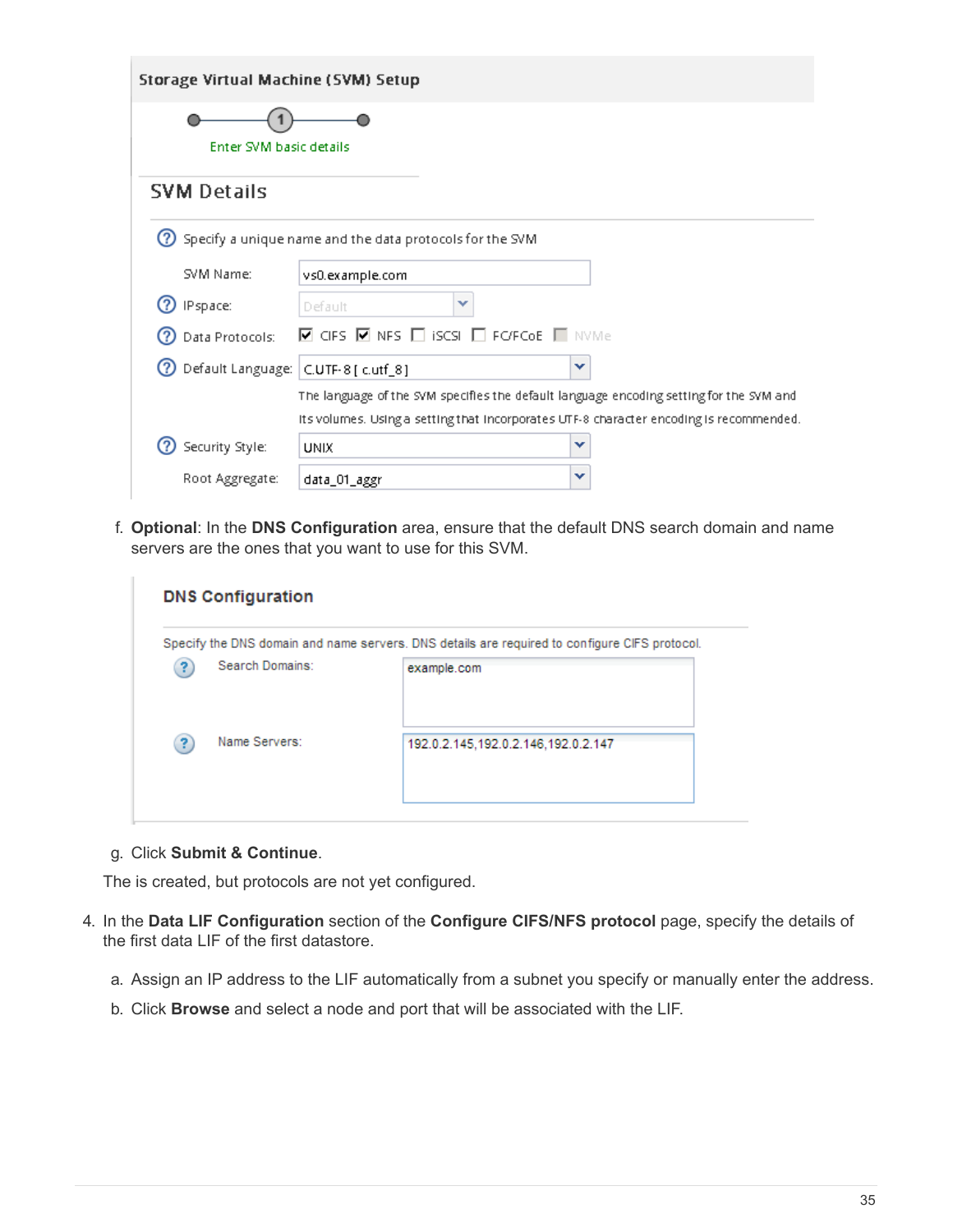| A Data LIF Configuration            |                                                           |        |
|-------------------------------------|-----------------------------------------------------------|--------|
|                                     |                                                           |        |
|                                     | Retain the CIFS data LIF's configuration for NFS clients. |        |
| Data Interface details for CIFS     |                                                           |        |
| Assign IP Address: Without a subnet |                                                           |        |
|                                     | IP Address: 10.224.107.199                                | Change |
| Port:                               | abccorp_1:e0b                                             | Browse |

Do not enter any information to provision a volume. You can provision datastores later using

#### 5. Click **Submit & Continue**.

The following objects are created:

- A data LIF named after the with the suffix "\_nfs\_lif1"
- An NFS server
- 6. For all other protocol configuration pages that are displayed, click **Skip**, and then configure the protocol later.
- 7. When the **SVM Administration** page is displayed, configure or defer configuring a separate administrator for this SVM:
	- Click **Skip**, and then configure an administrator later if required.
	- Enter the requested information, and then click **Submit & Continue**.
- 8. Review the **Summary** page, record any information that you might require later, and then click **OK**.

NFS clients need to know the IP address of the data LIF.

#### **Results**

A new is created with NFS enabled.

## **Add NFS access to an existing**

To add NFS access to an existing , you must first create a data logical interface (LIF). You can then configure NFS access on the ESXi host and verify that NFS is enabled for ESXi using Virtual Storage Console.

## **Before you begin**

- You must know which of the following networking components the will use:
	- The node and the specific port on that node where the data LIF will be created
	- The subnet from which the data LIF's IP address will be provisioned, or optionally the specific IP address you want to assign to the data LIF
- Any external firewalls must be appropriately configured to allow access to network services.
- The NFS protocol must be allowed on the SVM.

This is the case if you did not follow this procedure to create the SVM while configuring a different protocol.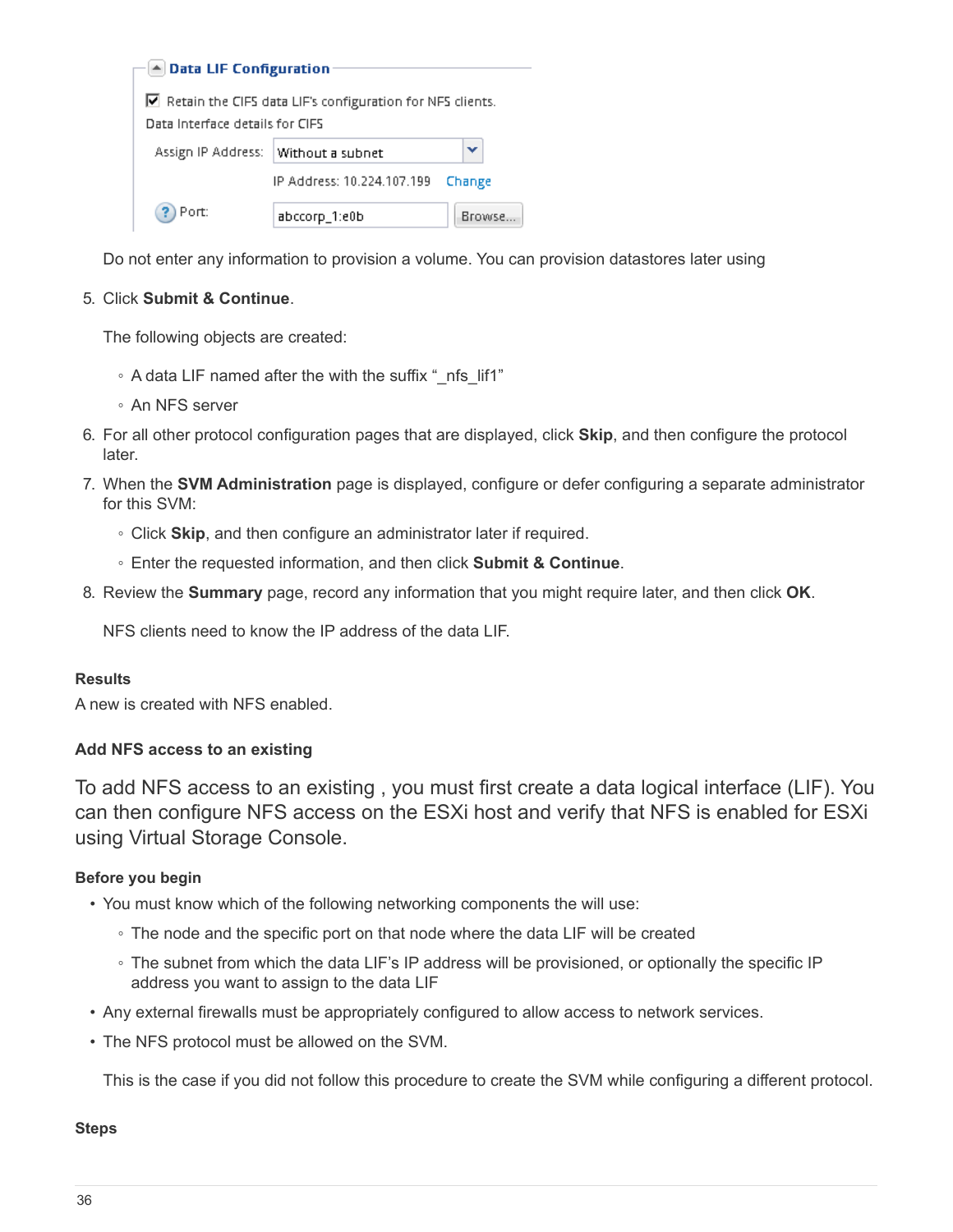- 1. Navigate to the **Details** pane where you can configure the protocols of the :
	- a. Select the that you want to configure.
	- b. In the **Details** pane, next to **Protocols**, click **NFS**.

Protocols: NFS FO/FCoE

- 2. In the **Configure NFS protocol** dialog box, create a data LIF:
	- a. Assign an IP address to the LIF automatically from a subnet you specify or manually enter the address.
	- b. Click **Browse** and select a node and port that will be associated with the LIF.

| $\blacktriangle$ Data LIF Configuration |                                                                          |         |
|-----------------------------------------|--------------------------------------------------------------------------|---------|
|                                         |                                                                          |         |
| Data Interface details for CIFS         | $\blacksquare$ Retain the CIFS data LIF's configuration for NFS clients. |         |
| Assign IP Address:                      | Without a subnet                                                         | v       |
|                                         | IP Address: 10.224.107.199                                               | Change  |
| Port:                                   | abccorp_1:e0b                                                            | Browse. |

Do not enter any information to provision a volume. You can provision datastores later using the Virtual Storage Console.

3. Click **Submit & Close**, and then click **OK**.

## **Verify that NFS is enabled on an existing**

If you choose to use an existing SVM, you must first verify that NFS is enabled on the SVM. You can then configure NFS access and verify that NFS is enabled for ESXi by using ESXi by using Virtual Storage Console.

## **Steps**

- 1. Navigate to the **SVMs** window.
- 2. Click the **SVM Settings** tab.
- 3. In the **Protocols** pane, click **NFS**.
- 4. Verify that NFS is displayed as enabled.

If NFS is not enabled, you must enable it or create a new SVM.

## **Provision a datastore and create its containing volume**

A datastore contains virtual machines and their VMDKs on the ESXi host. The datastore on the ESXi host is provisioned on a volume on the storage cluster.

## **Before you begin**

Virtual Storage Console for VMware vSphere for (VSC) must be installed and registered with the vCenter Server that manages the ESXi host.

VSC must have sufficient cluster or credentials to create the volume on the specified SVM.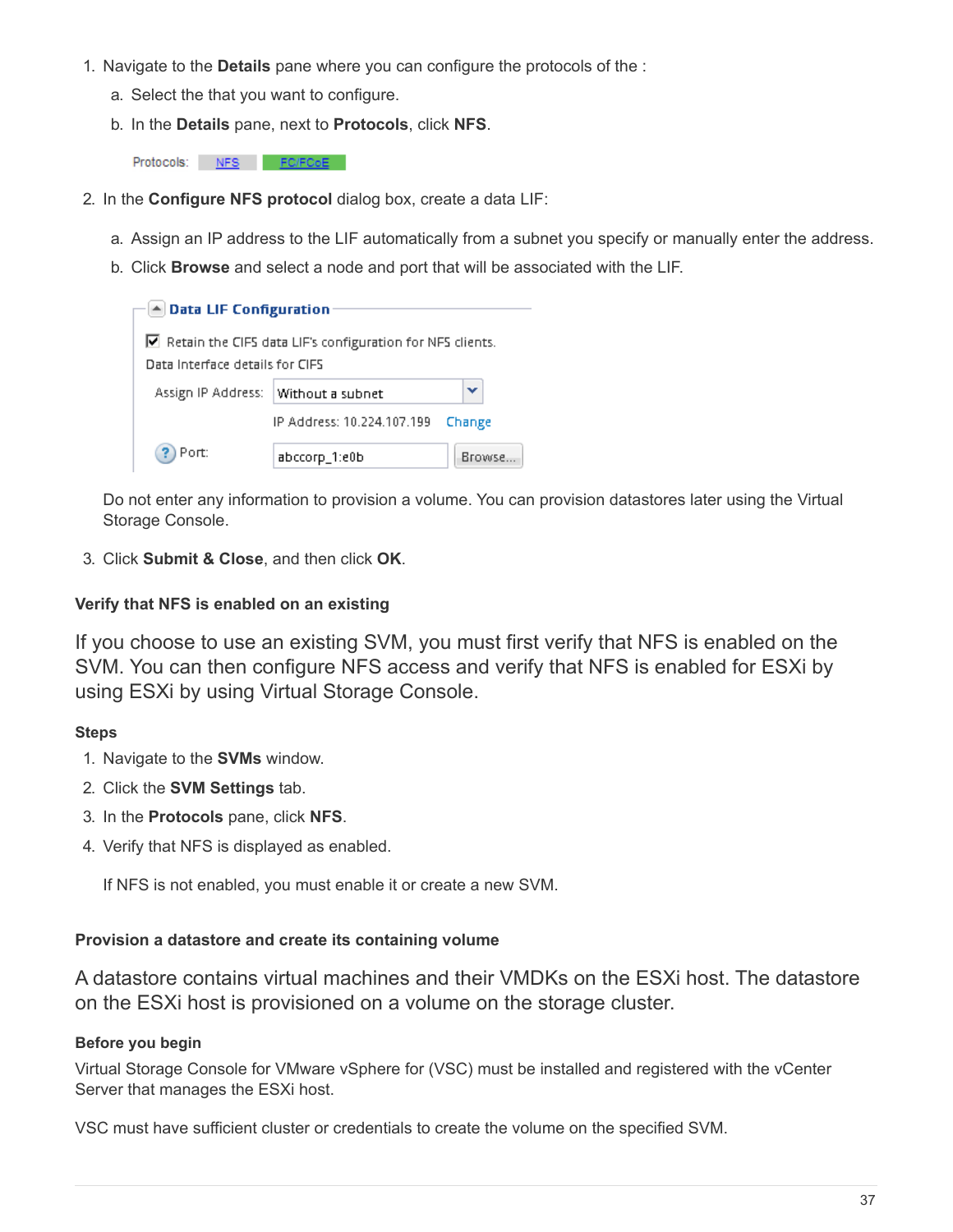#### **About this task**

VSC automates the datastore provisioning, including creating a volume on the specified SVM.

#### **Steps**

- 1. From the vSphere Web Client **Home** page, click **Hosts and Clusters**.
- 2. In the navigation pane, expand the datacenter where you want to provision the datastore.
- 3. Right-click the ESXi host, and then select **NetApp VSC** > **Provision Datastore**.

Alternatively, you can right-click the cluster when provisioning to make the datastore available to all hosts in the cluster.

4. Provide the required information in the wizard:

| umanan<br>Name | ٠               |        |                                                                                                                                                                    |
|----------------|-----------------|--------|--------------------------------------------------------------------------------------------------------------------------------------------------------------------|
| Type:          | $\bullet$ 0 NFS | O VMFS |                                                                                                                                                                    |
|                |                 |        | Specify the name and type of datastore you want to provision.<br>You will be able to select the storage system for your datastore in the next page of this wizard. |

## **Verify NFS access from an ESXi host**

After you have provisioned a datastore, you can verify that the ESXi host has NFS access by creating a virtual machine on the datastore and powering it on.

#### **Steps**

- 1. From the vSphere Web Client **Home** page, click **Hosts and Clusters**.
- 2. In the navigation pane, expand the datacenter to locate the datastore you previously created.
- 3. Click **Create a new virtual machine** and provide the required information in the wizard.

To verify NFS access, you should select the datacenter, ESXi host, and datastore that you previously created.

The virtual machine appears in the vSphere Web Client inventory.

4. Power on the virtual machine.

## **Deploy the NFS Plug-in for VMware VAAI**

The plug-in is a software library that integrates the VMware Virtual Disk Libraries that are installed on the ESXi host. Downloading and installing the NFS Plug-In for VMware VAAI enables you to improve the performance of cloning operations by using the copy offload and space reservation options.

#### **About this task**

To provide consistent access to the virtual machines residing on the ESXi host on which you are installing the NFS plug-in, you can migrate virtual machines or install the NFS plug-in during planned maintenance.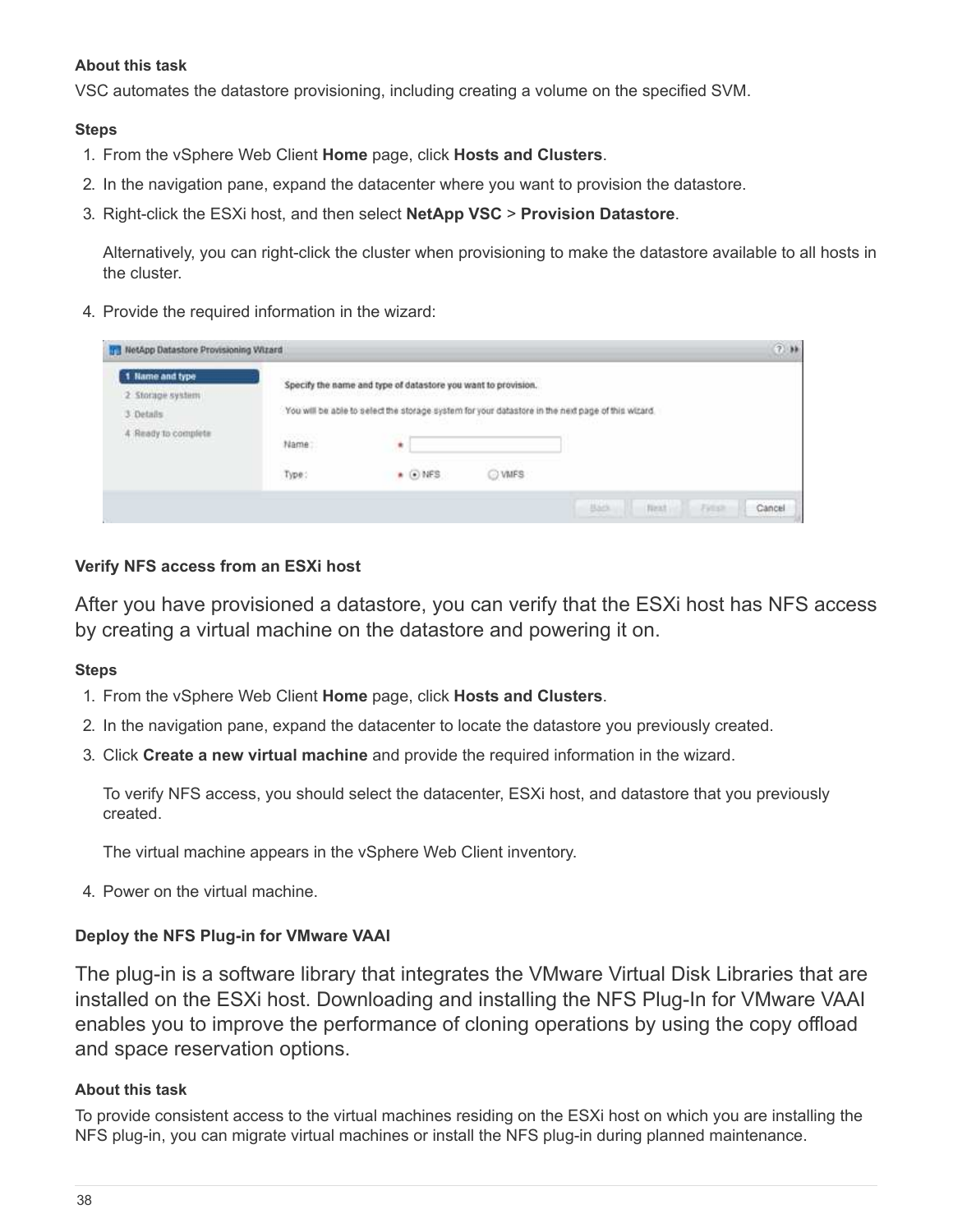## **Steps**

1. Download the NFS Plug-In for VMware VAAI.

## [NetApp Support](https://mysupport.netapp.com/site/global/dashboard)

You should download the online bundle (NetAppNasPlugIn.vib) of the most recent plug-in

2. Verify that VAAI is enabled on each ESXi host.

In VMware vSphere 5.0 and later, VAAI is enabled by default.

- 3. In Virtual Storage Console, go to **Tools** > **NFS VAAI Tools**.
- 4. Click **Select File** to upload the NetAppNasPlugIn.vib file.
- 5. Click **Upload**.

You see an uploaded successfully message.

- 6. Click **Install on host**.
- 7. Select the ESXi hosts on which you want to install the plug-in, click **Install**, and then click **OK**.
- 8. Reboot the ESXi host to enable the plug-in.

After installing the plug-in, you must reboot the ESXi host before installation is complete.

You do not need to reboot the storage system.

## **Mount datastores on hosts**

Mounting a datastore gives a host access to storage. When datastores are provisioned by , they are automatically mounted to the host or cluster. You might need to mount a datastore on a host after you add the host to your VMware environment.

## **Steps**

- 1. From the vSphere Web Client **Home** page, click **Hosts and Clusters**:
- 2. In the navigation pane, expand the datacenter that contains the host:
- 3. Right-click the host, and then select **NetApp VSC** > **Mount Datastores**.
- 4. Select the datastores that you want to mount, and then click **OK**.

# **Related information**

[Virtual Storage Console, VASA Provider, and Storage Replication Adapter for VMware vSphere Administration](https://docs.netapp.com/vapp-96/topic/com.netapp.doc.vsc-iag/home.html) [for 9.6 release](https://docs.netapp.com/vapp-96/topic/com.netapp.doc.vsc-iag/home.html)

# **SMB/CIFS and NFS multiprotocol configuration**

# **SMB and NFS multiprotocol configuration overview**

Using the ONTAP System Manager classic interface (ONTAP 9.7 and earlier), you can quickly set up both SMB and NFS access to a new volume on either a new or existing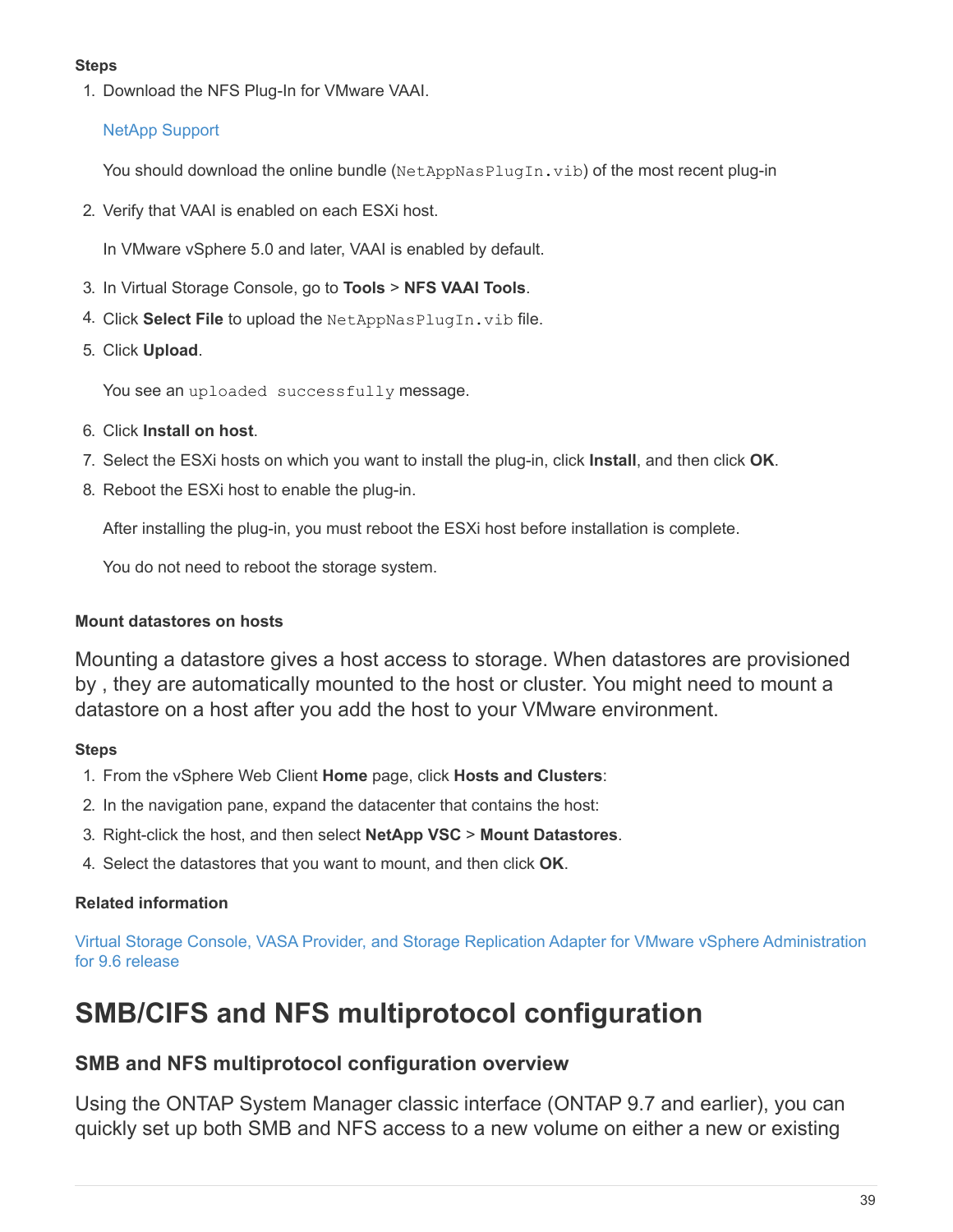# storage virtual machine (SVM).

Use this procedure if you want to configure access to a volume in the following way:

- NFS access will be through NFSv3, not NFSv4 or NFSv4.1.
- You want to use best practices, not explore every available option.
- Your data network uses the default IPspace, the default broadcast domain, and the default failover group.

If your data network is flat, using these default objects ensures that LIFs will fail over correctly in the event of a link failure. If you are not using the default objects, you should refer to [Network Management](https://docs.netapp.com/us-en/ontap/networking/index.html) for information on how to configure LIF path failover.

• LDAP, if used, is provided by Active Directory.

If you want details about the range of ONTAP NFS and SMB protocol capabilities, see the following documentation:

- [NFS management](https://docs.netapp.com/us-en/ontap/nfs-admin/index.html)
- [SMB management](https://docs.netapp.com/us-en/ontap/smb-admin/index.html)

## **Other ways to do this in ONTAP**

| To perform these tasks with                                           | Refer to                                                                       |
|-----------------------------------------------------------------------|--------------------------------------------------------------------------------|
| The redesigned System Manager (available with<br>ONTAP 9.7 and later) | Provision NAS storage for both Windows and Linux<br>using both NFS and SMB     |
| The ONTAP command line interface                                      | SMB configuration overview with the CLI                                        |
|                                                                       | NFS configuration overview with the CLI                                        |
|                                                                       | What the security styles and their effects are                                 |
|                                                                       | Case-sensitivity of file and directory names in a<br>multiprotocol environment |

# **Multiprotocol configuration workflow**

Configuring both SMB/CIFS and NFS involves optionally creating an aggregate; optionally creating a new SVM or configuring an existing one; creating a volume, share, and export; and verifying access from UNIX and Windows administration hosts. You can then open access to SMB/CIFS and NFS clients.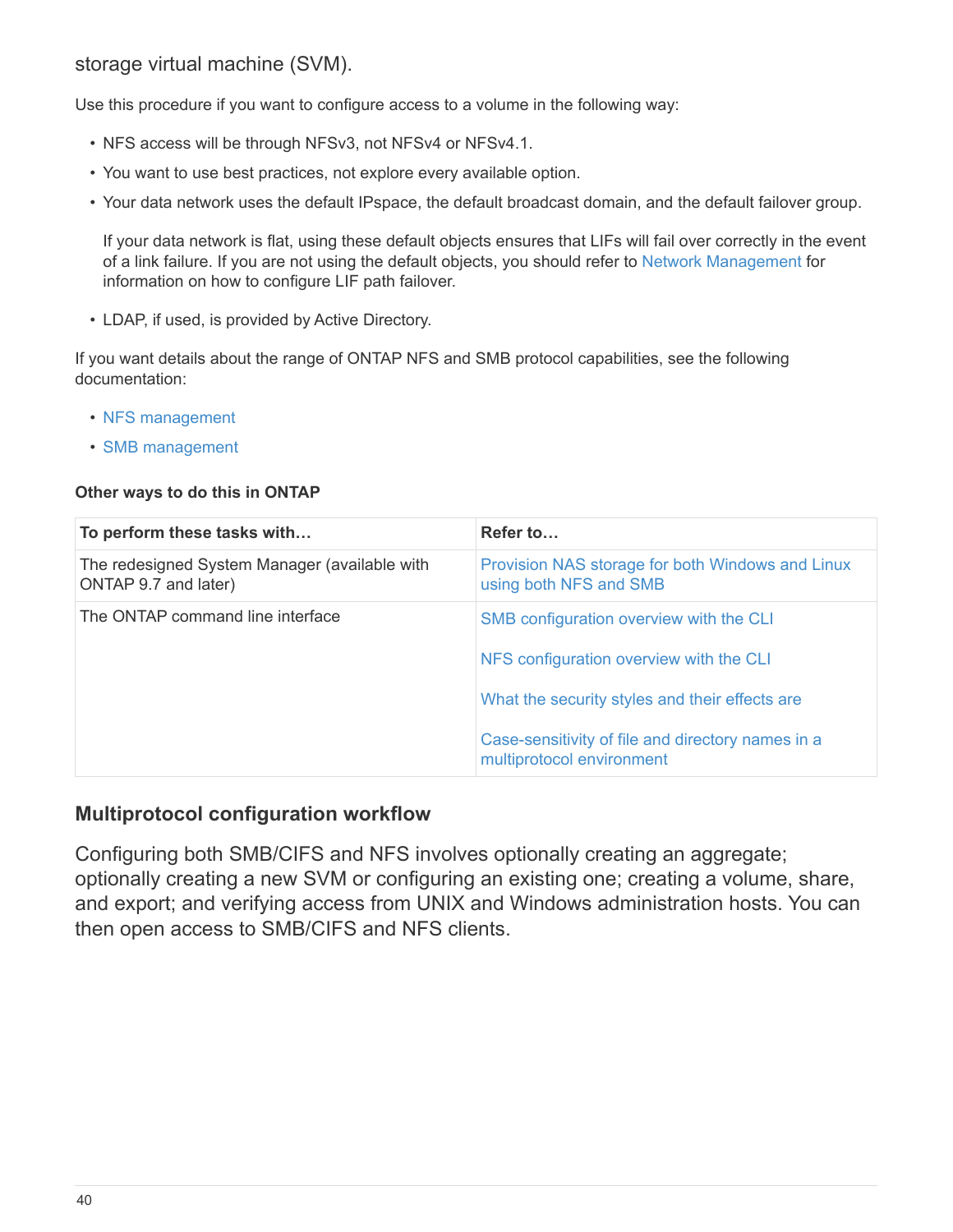

# **Create an aggregate**

If you do not want to use an existing aggregate, you can create a new aggregate to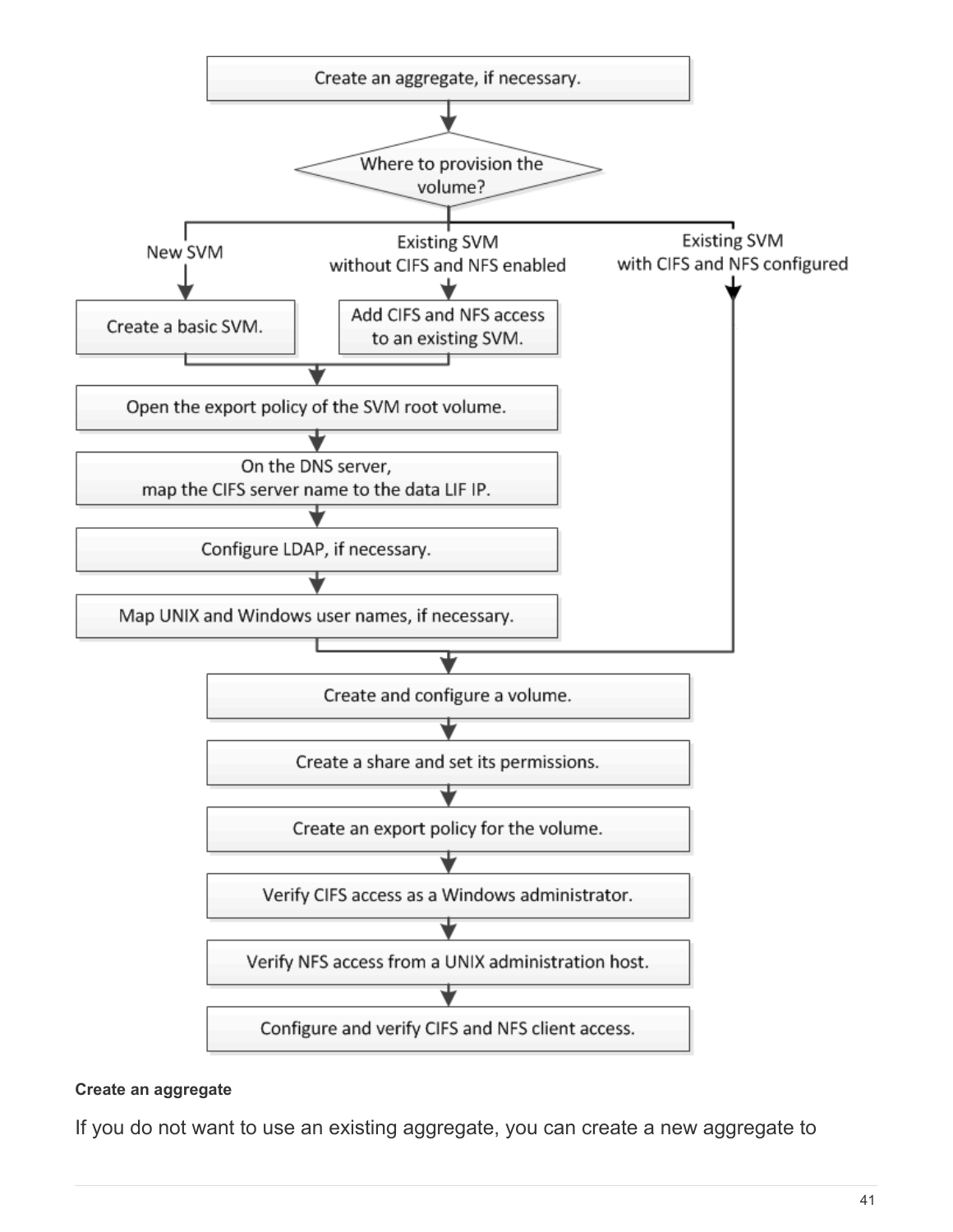provide physical storage to the volume which you are provisioning.

#### **About this task**

If you have an existing aggregate that you want to use for the new volume, you can skip this procedure.

#### **Steps**

- 1. Enter the URL https://IP-address-of-cluster-management-LIF in a web browser and log in to System Manager using your cluster administrator credential.
- 2. Navigate to the **Aggregates** window.
- 3. Click **Create.**
- 4. Follow the instructions on the screen to create the aggregate using the default RAID-DP configuration, and then click **Create**.

| <b>Create Aggregate</b> |                                                                              |         |
|-------------------------|------------------------------------------------------------------------------|---------|
|                         | To create an aggregate, select a disk type then specify the number of disks. |         |
| Name:                   | aggr2                                                                        |         |
| Disk Type:              | <b>SAS</b>                                                                   | Browse. |
| Number of Disks:        | ÷<br>Max: 8 (excluding 1 hot spare), min: 5 for RAID-DP<br>8                 |         |
| RAID Configuration:     | RAID-DP; RAID group size of 16 disks                                         | Change  |
| New Usable Capacity:    | 4.968 TB (Estimated)                                                         |         |

#### **Results**

The aggregate is created with the specified configuration and added to the list of aggregates in the Aggregates window.

## **Decide where to provision the new volume**

Before you create a new multiprotocol volume, you must decide whether to place the volume in an existing storage virtual machine (SVM), and, if so, how much configuration the SVM requires. This decision determines your workflow.

#### **Procedure**

• If you want to provision a volume on a new SVM, create a basic SVM.

## [Creating a basic SVM](#page-44-0)

You must choose this option if CIFS and NFS are not already enabled on an existing SVM.

• If you want to provision a volume on an existing SVM that has both CIFS and NFS enabled but not configured, add CIFS and NFS access on the existing SVM.

[Adding CIFS and NFS access on an existing SVM](#page-47-0)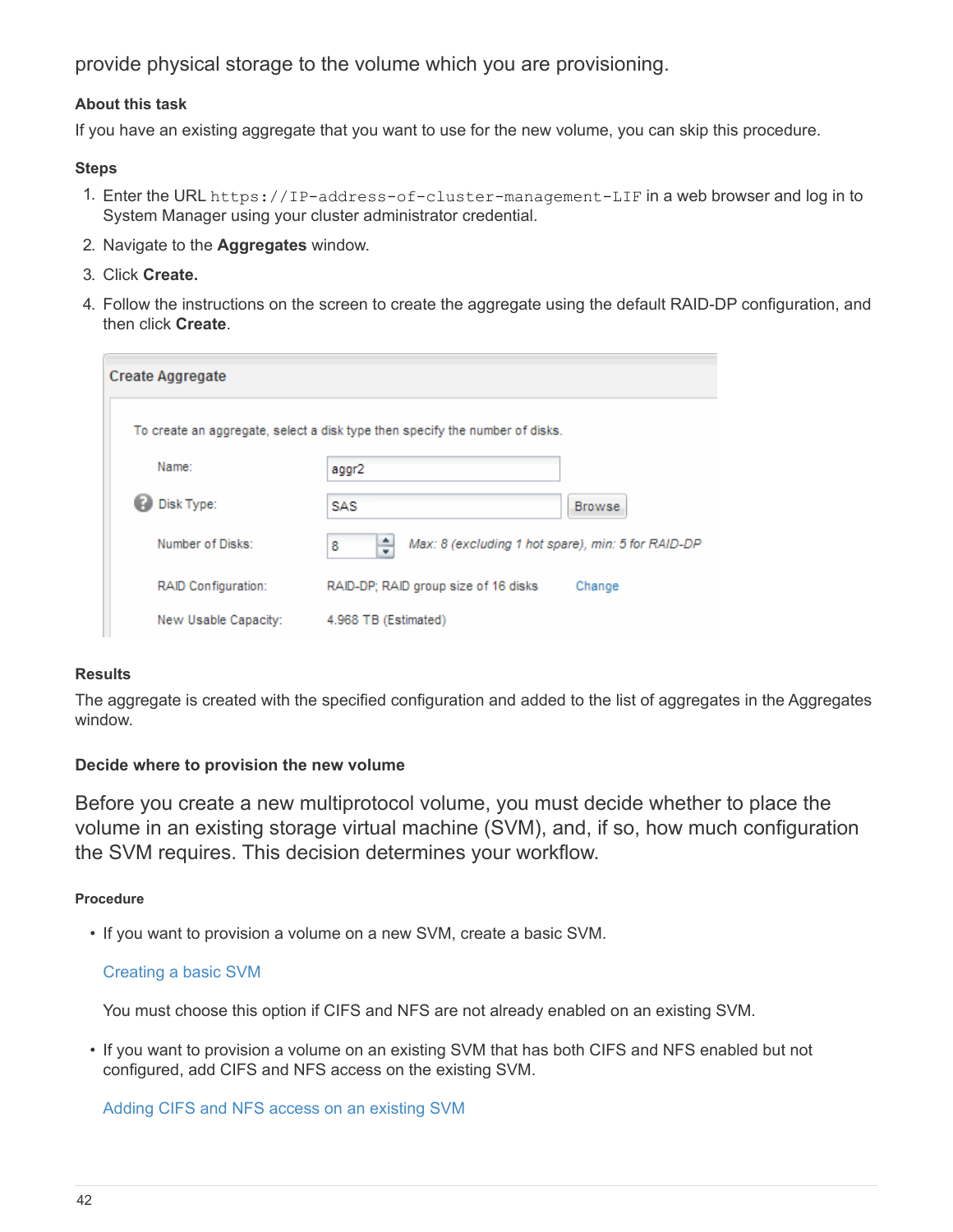• If you want to provision a volume on an existing SVM that is fully configured for CIFS and NFS multiprotocol access, you can directly create and configure the volume.

[Creating and configuring a volume](#page-57-0)

## <span id="page-44-0"></span>**Create a basic SVM**

You can use a wizard that guides you through the process of creating a new storage virtual machine (SVM), configuring Domain Name System (DNS), creating a data logical interface (LIF), configuring a CIFS server, enabling NFS, and optionally configuring NIS.

# **Before you begin**

- Your network must be configured and the relevant physical ports must be connected to the network.
- You must know which of the following networking components the SVM will use:
	- The node and the specific port on that node where the data logical interface (LIF) will be created
	- The subnet from which the data LIF's IP address will be provisioned, or optionally the specific IP address you want to assign to the data LIF
	- Active Directory (AD) domain that this SVM will join, along with the credentials required to add the SVM to it
	- NIS information, if your site uses NIS for name services or name mapping
- The subnet must be routable to all external servers required for services such as Network Information Service (NIS), Lightweight Directory Access Protocol (LDAP), Active Directory (AD), and DNS.
- Any external firewalls must be appropriately configured to allow access to network services.
- The time on the AD domain controllers, clients, and SVM must be synchronized to within five minutes of each other.

# **About this task**

When you are creating an SVM for multiprotocol access, you should not use the provisioning sections of the Storage Virtual Machine (SVM) Setup window, which creates two volumes—not a single volume with multiprotocol access. You can provision the volume later in the workflow.

## **Steps**

- 1. Navigate to the **SVMs** window.
- 2. Click **Create.**
- 3. In the **Storage Virtual Machine (SVM) Setup** dialog box, create the SVM:
	- a. Specify a unique name for the SVM.

The name must either be a fully qualified domain name (FQDN) or follow another convention that ensures unique names across a cluster.

- b. Select all the protocols that you have licenses for and that you will eventually use on the SVM, even if you do not want to configure all the protocols immediately.
- c. Keep the default language setting, C.UTF-8.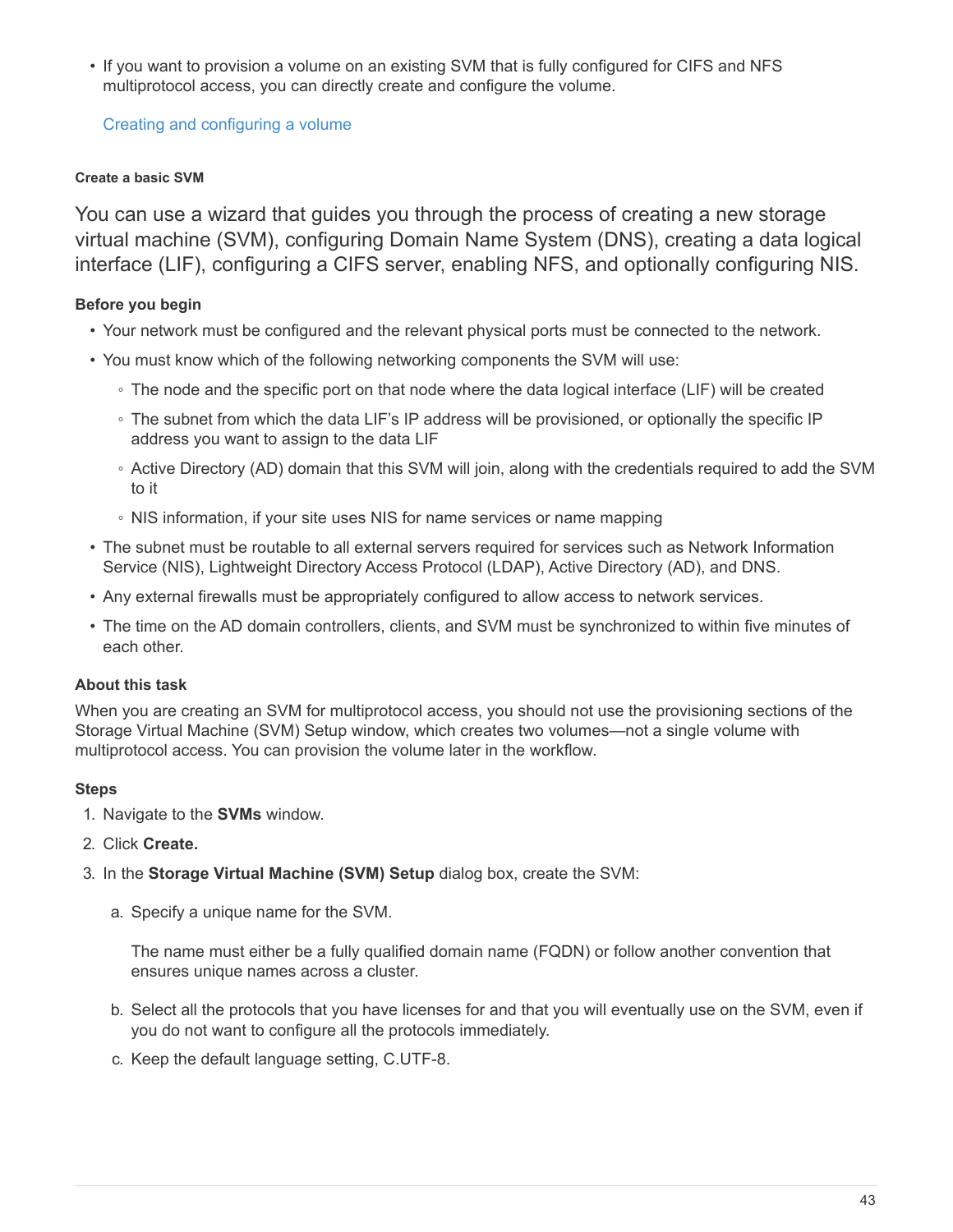

If you support international character display in both NFS and SMB/CIFS clients, consider using the **UTF8MB4** language code, which is available beginning with ONTAP 9.5.

d. **Optional**: Make sure that the security style is set to your preference.

Selecting the CIFS protocol sets the security style to NTFS by default.

e. **Optional**: Select the root aggregate to contain the SVM root volume.

The aggregate that you select for the root volume does not determine the location of the data volume. The aggregate for the data volume is selected separately in a later step.

| Storage Virtual Machine (SVM) Setup  |                                                                                                        |
|--------------------------------------|--------------------------------------------------------------------------------------------------------|
| Enter SVM basic details              |                                                                                                        |
| <b>SVM Details</b>                   |                                                                                                        |
|                                      | Specify a unique name and the data protocols for the SVM                                               |
| SVM Name:                            | vs0.example.com                                                                                        |
| IPspace:                             | ×<br>Default                                                                                           |
| Data Protocols:                      | $\blacksquare$ CIFS $\blacksquare$ NFS $\blacksquare$ ISCSI $\blacksquare$ FO/FCoE $\blacksquare$ NVMe |
| Default Language: C.UTF-8 [ c.utf_8] | v                                                                                                      |
|                                      | The language of the SVM specifies the default language encoding setting for the SVM and                |
|                                      | Its volumes. Using a setting that incorporates UTF-8 character encoding is recommended.                |
| Security Style:                      | v<br><b>NTFS</b>                                                                                       |
| Root Aggregate:                      | v<br>data_01_aggr                                                                                      |

f. **Optional**: In the **DNS Configuration** area, ensure that the default DNS search domain and name servers are the ones that you want to use for this SVM.

|                 | Specify the DNS domain and name servers. DNS details are required to configure CIFS protocol. |
|-----------------|-----------------------------------------------------------------------------------------------|
| Search Domains: | example.com                                                                                   |
| Name Servers:   | 192.0.2.145,192.0.2.146,192.0.2.147                                                           |

g. Click **Submit & Continue**.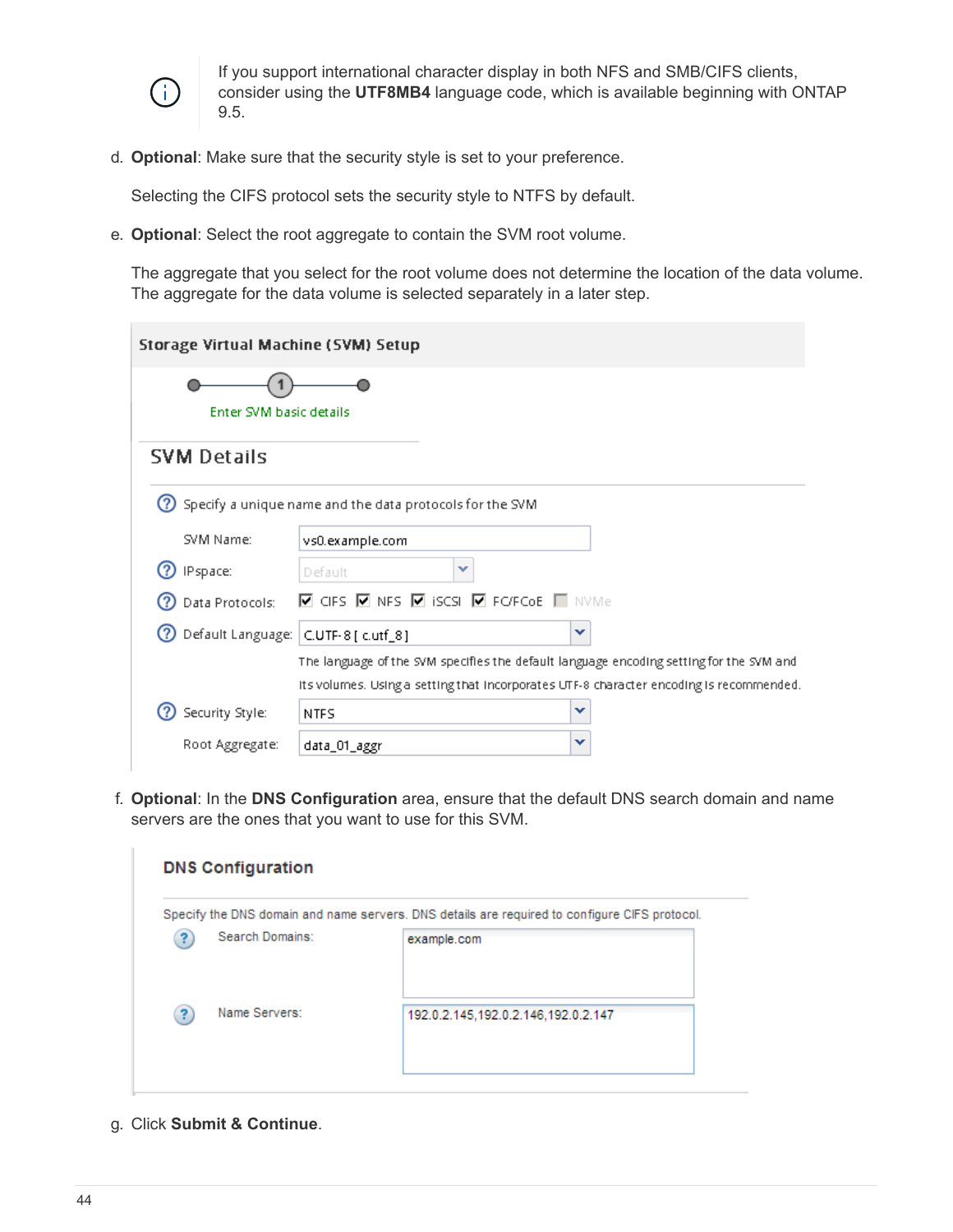The SVM is created, but protocols are not yet configured.

- 4. In the **Data LIF Configuration** section of the **Configure CIFS/NFS protocol** page, specify the details of the LIF that clients will use to access data:
	- a. Assign an IP address to the LIF automatically from a subnet you specify or manually enter the address.
	- b. Click **Browse** and select a node and port that will be associated with the LIF.

| ▲ Data LIF Configuration         |                                                                          |         |
|----------------------------------|--------------------------------------------------------------------------|---------|
|                                  |                                                                          |         |
|                                  | $\blacksquare$ Retain the CIFS data LIF's configuration for NFS clients. |         |
| Data Interface details for CIFS. |                                                                          |         |
|                                  |                                                                          |         |
| Assign IP Address:               | Without a subnet                                                         | v       |
|                                  | IP Address: 10.224.107.199                                               | Change  |
| Port:                            | abccorp_1:e0b                                                            | Browse, |

- 5. In the **CIFS Server Configuration** section, define the CIFS server and configure it to access the AD domain:
	- a. Specify a name for the CIFS server that is unique in the AD domain.
	- b. Specify the FQDN of the AD domain that the CIFS server can join.
	- c. If you want to associate an organizational unit (OU) within the AD domain other than CN=Computers, enter the OU.
	- d. Specify the name and password of an administrative account that has sufficient privileges to add the CIFS server to the OU.
	- e. If you want to avoid unauthorized access to all the shares on this SVM, select the option to encrypt data using SMB 3.0.

 $\triangle$  CIFS Server Configuration

| CIES Server Name:       | vs0.example.com      |
|-------------------------|----------------------|
| Active Directory:       | AUTH SEC EXAMPLE COM |
| Organizational Unit:    | CN=Computers         |
| Administrator Name:     | adadmin              |
| Administrator Password: |                      |

- 6. Skip the **Provision a volume for CIFS Storage** area because it provisions a volume for only CIFS access—not for multiprotocol access.
- 7. If the **NIS Configuration** area is collapsed, expand it.
- 8. If your site uses NIS for name services or name mapping, specify the domain and IP addresses of the NIS servers.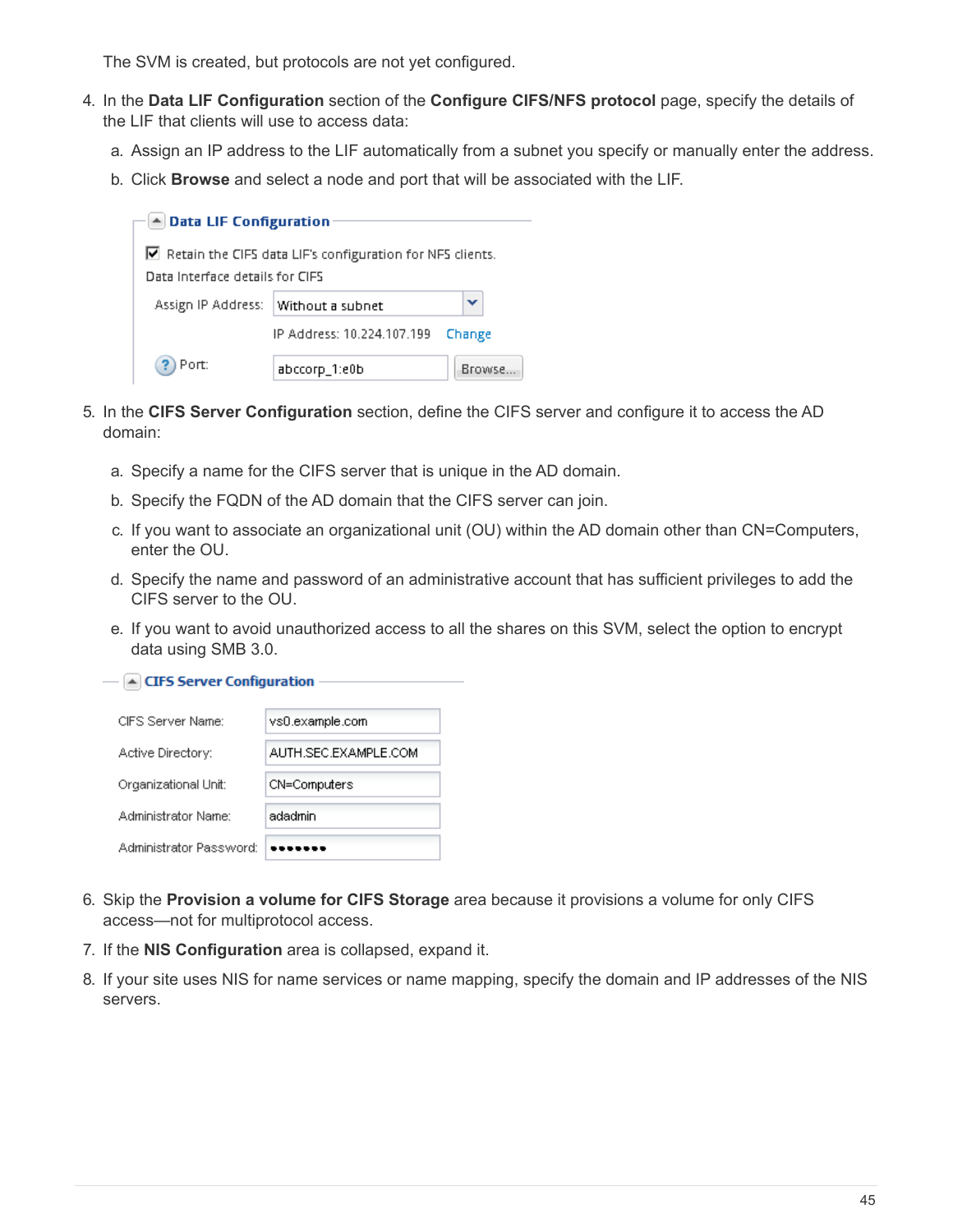#### $\left[\triangle\right]$  NIS Configuration (Optional):

Configure NIS domain on the SVM to authorize NFS users.

? Database Type: Ø group Ø passwd Ø netgroup

| Domain Names: | example.com                         |
|---------------|-------------------------------------|
| IP Addresses: | 192.0.2.145.192.0.2.146.192.0.2.147 |
|               |                                     |

- 9. Skip the **Provision a volume for NFS Storage** area because it provisions a volume for NFS access only—
- 10. Click **Submit & Continue**.

not for multiprotocol access.

The following objects are created:

- A data LIF named after the SVM with the suffix "\_cifs\_nfs\_lif1"
- A CIFS server that is part of the AD domain
- An NFS server
- 11. For all other protocol configuration pages that are displayed, click **Skip** and configure the protocol later.
- 12. When the **SVM Administration** page is displayed, configure or defer configuring a separate administrator for this SVM:
	- Click **Skip** and configure an administrator later if required.
	- Enter the requested information and then click **Submit & Continue**.
- 13. Review the **Summary** page, record any information you might require later and then click **OK**.

The DNS administrator needs to know the CIFS server name and the IP address of the data LIF. Windows clients need to know the name of the CIFS server. NFS clients need to know the IP address of the data LIF.

#### **Results**

A new SVM is created that has a CIFS server and an NFS server accessible through the same data LIF.

#### **What to do next**

You must now open the export policy of the SVM root volume.

#### **Related information**

[Opening the export policy of the SVM root volume \(Creating a new NFS-enabled SVM\)](#page-50-0)

#### <span id="page-47-0"></span>**Add CIFS and NFS access to an existing SVM**

Adding both CIFS/SMB and NFS access to an existing SVM involves creating a data LIF, configuring a CIFS server, enabling NFS, and optionally configuring NIS.

#### **Before you begin**

- You must know which of the following networking components the SVM will use:
	- The node and the specific port on that node where the data logical interface (LIF) will be created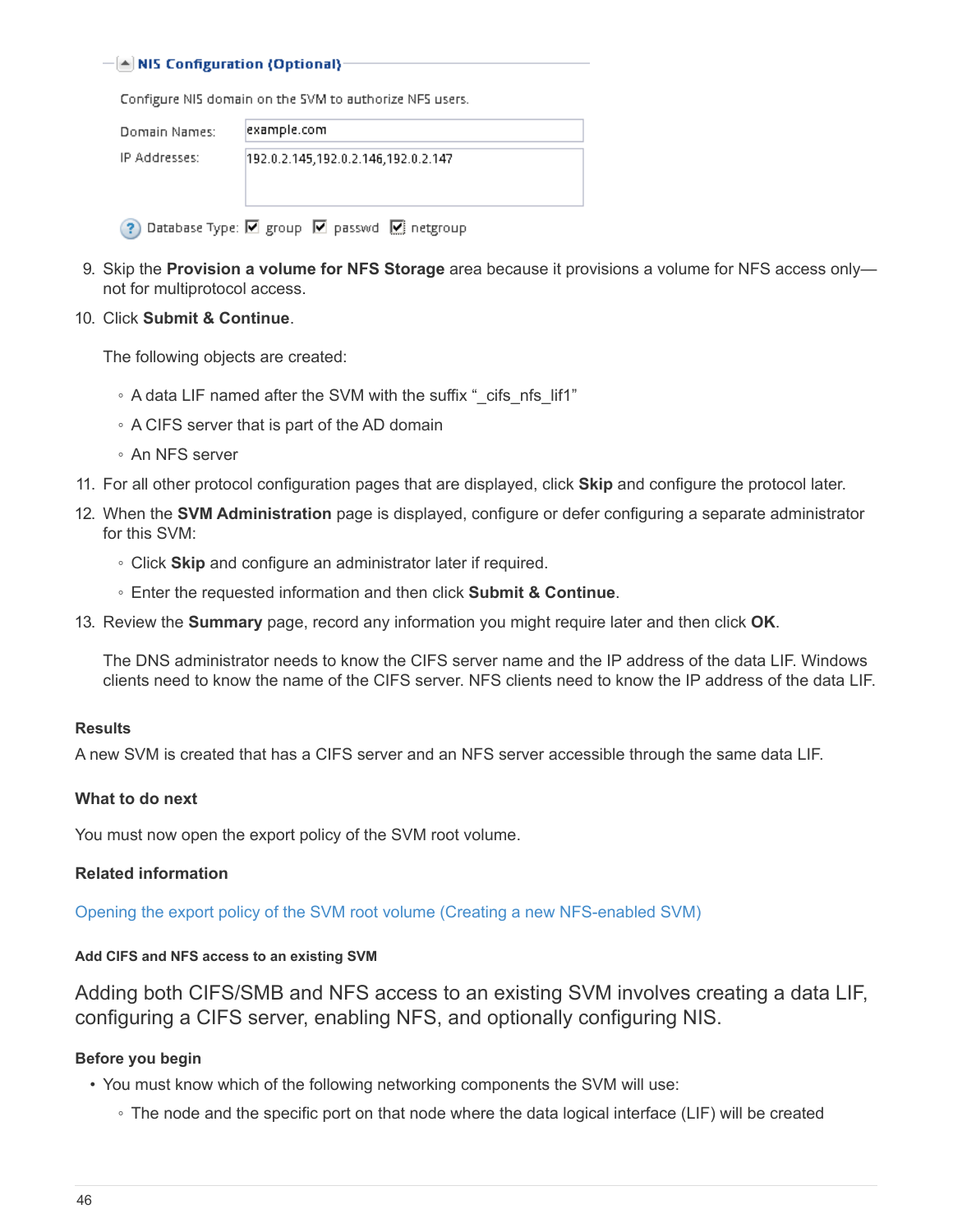- The subnet from which the data LIF's IP address will be provisioned, or optionally the specific IP address you want to assign to the data LIF
- The Active Directory (AD) domain that this SVM will join, along with the credentials required to add the SVM to it
- NIS information if your site uses NIS for name services or name mapping
- Any external firewalls must be appropriately configured to allow access to network services.
- The time on the AD domain controllers, clients, and SVM must be synchronized within five minutes of each other.
- The CIFS and NFS protocols must be allowed on the SVM.

This is the case if you did not follow this procedure to create the SVM while configuring a different protocol.

#### **About this task**

The order in which you configure CIFS and NFS affects the dialog boxes that are displayed. In this procedure, you must configure CIFS first and NFS second.

- 1. Navigate to the area where you can configure the protocols of the SVM:
	- a. Select the SVM that you want to configure.
	- b. In the **Details** pane, next to **Protocols**, click **CIFS**.

| Protocols: | NFS | CIFS |  |
|------------|-----|------|--|
|            |     |      |  |

- 2. In the **Data LIF Configuration** section of the **Configure CIFS protocol** dialog box, create a data LIF for the SVM:
	- a. Assign an IP address to the LIF automatically from a subnet you specify or manually enter the address.
	- b. Click **Browse** and select a node and port that will be associated with the LIF.

| $\blacktriangle$ Data LIF Configuration |                                                           |         |  |  |  |
|-----------------------------------------|-----------------------------------------------------------|---------|--|--|--|
|                                         |                                                           |         |  |  |  |
| Data Interface details for CIFS         | Retain the CIFS data LIF's configuration for NFS clients. |         |  |  |  |
| Assign IP Address:                      | Without a subnet                                          | v       |  |  |  |
|                                         | IP Address: 10.224.107.199                                | Change  |  |  |  |
| Port:                                   | abccorp_1:e0b                                             | Browse. |  |  |  |

- 3. In the **CIFS Server Configuration** section, define the CIFS server and configure it to access the AD domain:
	- a. Specify a name for the CIFS server that is unique in the AD domain.
	- b. Specify the FQDN of the AD domain that the CIFS server can join.
	- c. If you want to associate an organizational unit (OU) within the AD domain other than CN=Computers, enter the OU.
	- d. Specify the name and password of an administrative account that has sufficient privileges to add the CIFS server to the OU.
	- e. If you want to avoid unauthorized access to all the shares on this SVM, select the option to encrypt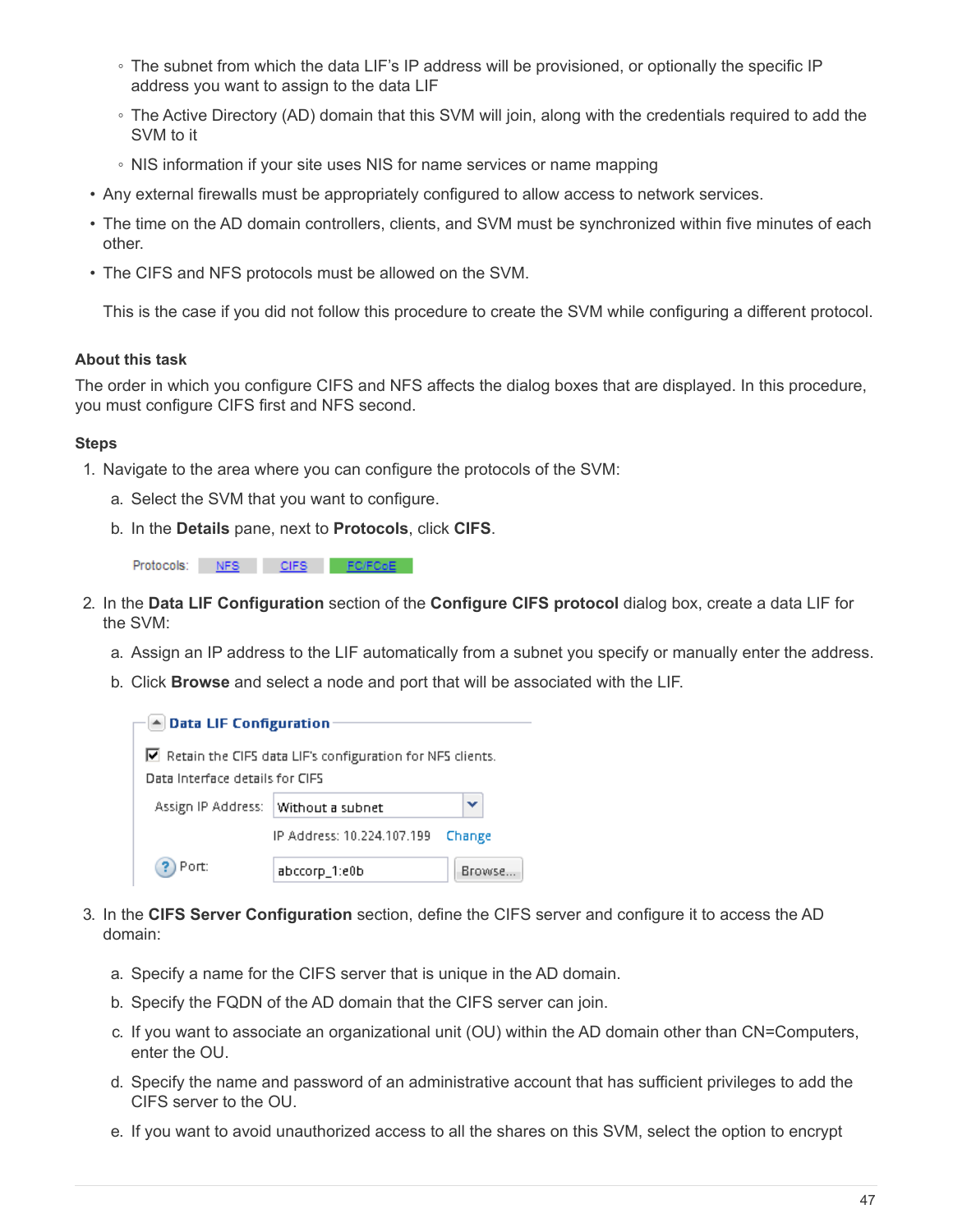data using SMB 3.0.

| ▲ CIFS Server Configuration |                      |  |  |  |  |
|-----------------------------|----------------------|--|--|--|--|
| CIFS Server Name:           | vs0.example.com      |  |  |  |  |
| Active Directory:           | AUTH SEC EXAMPLE COM |  |  |  |  |
| Organizational Unit:        | CN=Computers         |  |  |  |  |
| Administrator Name:         | adadmin              |  |  |  |  |
| Administrator Password:     |                      |  |  |  |  |

- 4. Create a volume for CIFS/SMB access and provision a share on it:
	- a. Name the share that CIFS/SMB clients will use to access the volume.

The name you enter for the share will also be used as the volume name.

b. Specify a size for the volume.

|                 | Provision a volume for CIFS storage (Optional). |    |        |
|-----------------|-------------------------------------------------|----|--------|
| Share Name: Eng |                                                 |    |        |
| Size:           | 10                                              | GB |        |
| Permission:     | Administrators - Full Control                   |    | Change |

You do not have to specify the aggregate for the volume because it is automatically located on the aggregate with the most available space.

- 5. Skip the **Provision a volume for CIFS Storage** area, because it provisions a volume for only CIFS access—not for multiprotocol access.
- 6. Click **Submit & Close**, and then click **OK**.
- 7. Enable NFS:
	- a. From the SVMs tab, select the SVM for which you want to enable NFS and click **Manage**.
	- b. In the **Protocols** pane, click **NFS** and then click **Enable**.
- 8. If your site uses NIS for name services or name mapping, configure NIS:
	- a. In the **Services** window, click **NIS**.
	- b. In the **NIS** window, click **Create**.
	- c. Specify the domain of the NIS servers.
	- d. Add the IP addresses of the NIS servers.
	- e. Select **Activate the domain for Storage Virtual Machine**, and then click **Create**.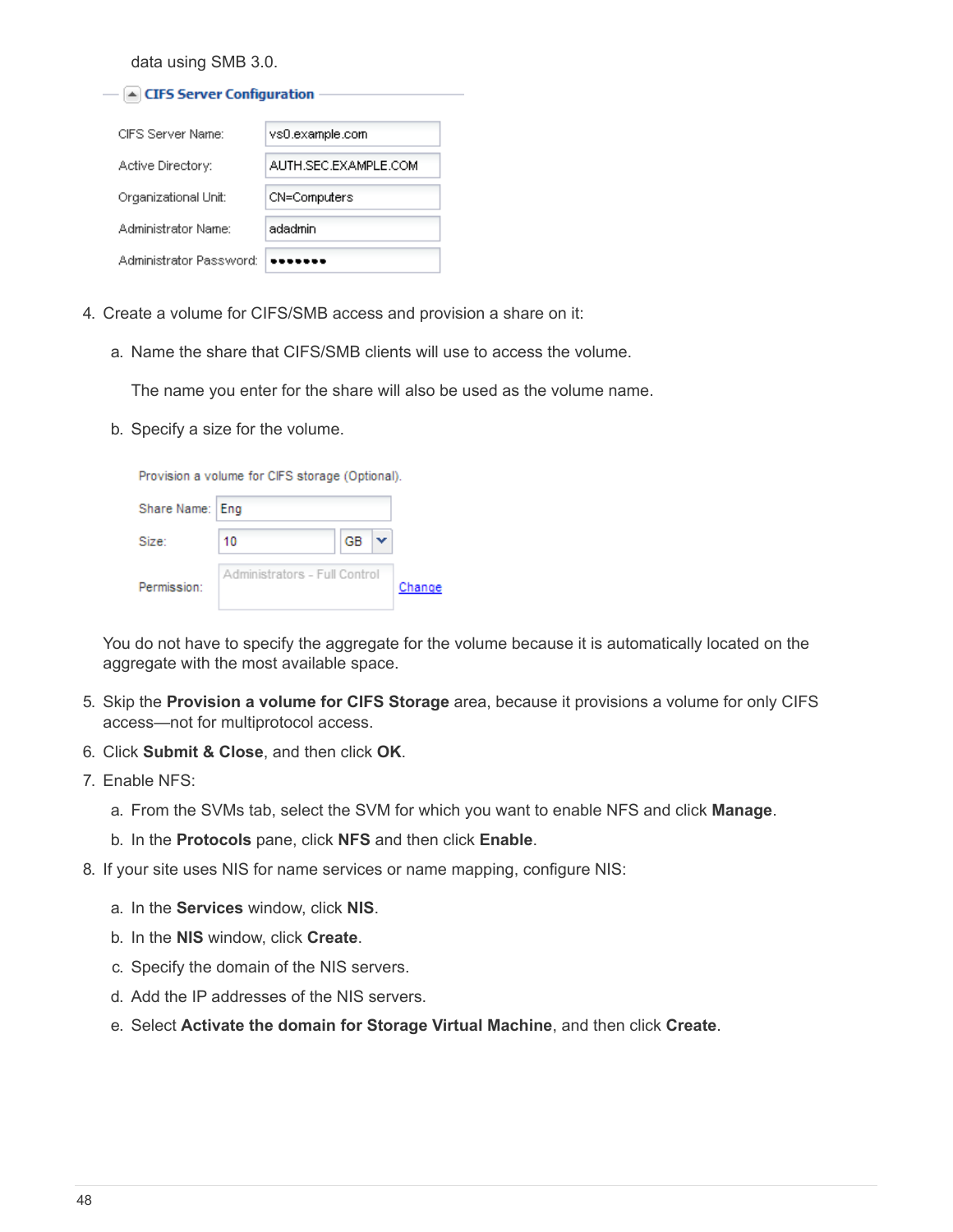| NIS domain:        | example.com |   |        |
|--------------------|-------------|---|--------|
| <b>NIS Servers</b> |             |   |        |
| Server Address     |             | 鹛 | Add    |
| 192.0.2.145        |             | ۸ | Up     |
| 19202.146          |             |   | Down.  |
| 192 0 2 147        |             |   |        |
|                    |             |   | Delete |

## **What to do next**

Open the export policy of the SVM root volume.

#### <span id="page-50-0"></span>**Open the export policy of the SVM root volume (Create a new NFS-enabled SVM)**

You must add a rule to the default export policy to allow all clients access through NFSv3. Without such a rule, all NFS clients are denied access to the storage virtual machine (SVM) and its volumes.

## **About this task**

You should specify all NFS access as the default export policy, and later restrict access to individual volumes by creating custom export policies for individual volumes.

- 1. Navigate to the **SVMs** window.
- 2. Click the **SVM Settings** tab.
- 3. In the **Policies** pane, click **Export Policies**.
- 4. Select the export policy named **default**, which is applied to the SVM root volume.
- 5. In the lower pane, click **Add**.
- 6. In the **Create Export Rule** dialog box, create a rule that opens access to all clients for NFS clients:
	- a. In the **Client Specification** field, enter 0.0.0.0/0 so that the rule applies to all clients.
	- b. Retain the default value as **1** for the rule index.
	- c. Select **NFSv3**.
	- d. Clear all the check boxes except the **UNIX** check box under **Read-Only**.
	- e. Click **OK**.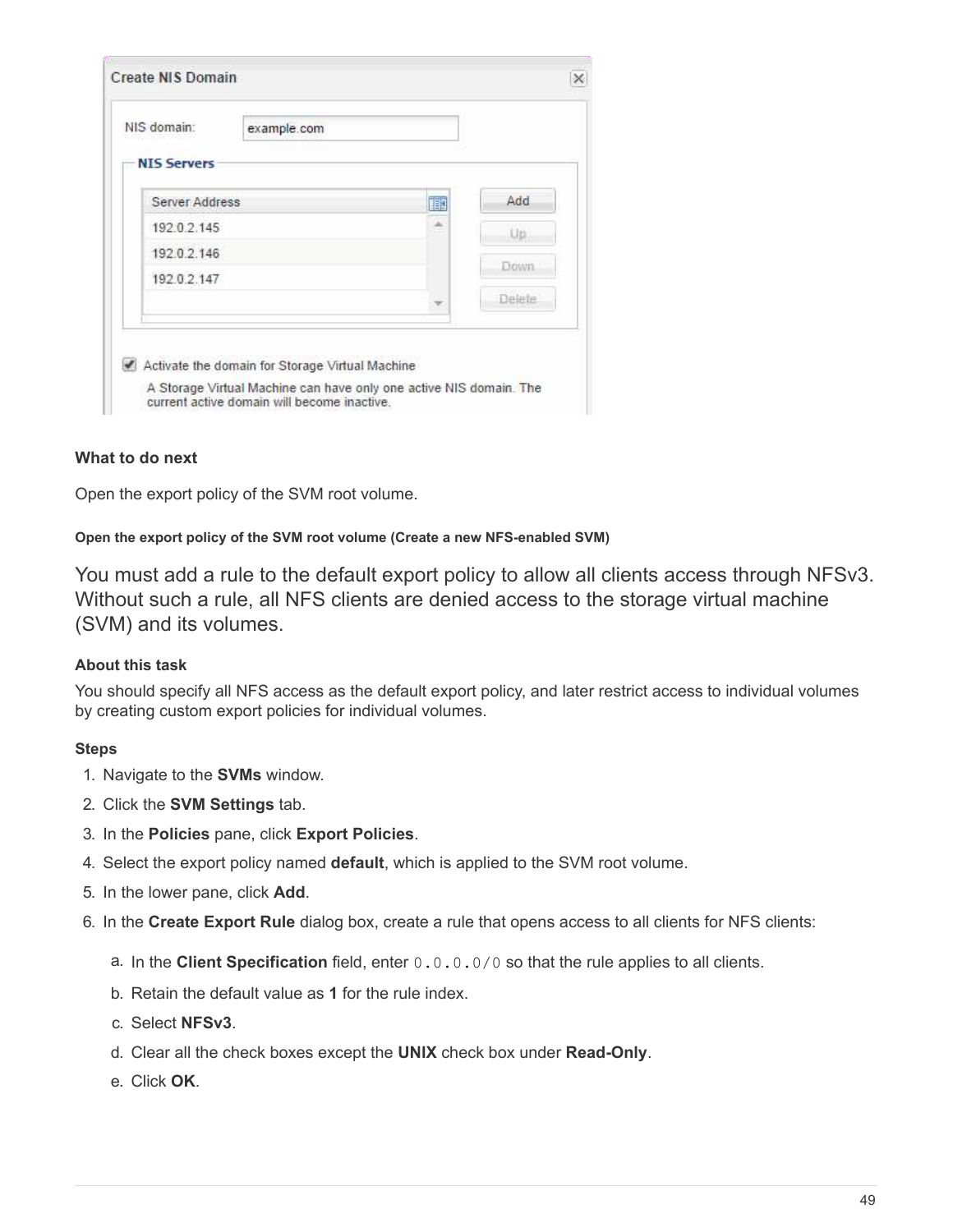| <b>Create Export Rule</b>       |             |                                                                                                            |                                                      | × |
|---------------------------------|-------------|------------------------------------------------------------------------------------------------------------|------------------------------------------------------|---|
| Client Specification: 0.0.0.0/0 |             |                                                                                                            |                                                      |   |
| Rule Index:                     | ≎<br>1      |                                                                                                            |                                                      |   |
| Access Protocols: ✔ CIFS        | <b>NFS</b>  | NFSv3 NFSv4                                                                                                |                                                      |   |
|                                 | Flexcache   |                                                                                                            |                                                      |   |
|                                 | (SVM).      | If you do not select any protocol, access is provided<br>through any of the above protocols (CIFS, NFS, or | FlexCache) configured on the Storage Virtual Machine |   |
| Access Details:                 |             | Read-Only                                                                                                  | <b>Read/Write</b>                                    |   |
|                                 | <b>UNIX</b> | $\blacktriangledown$                                                                                       |                                                      |   |
|                                 | Kerberos 5  |                                                                                                            |                                                      |   |
|                                 | Kerberos 5i |                                                                                                            |                                                      |   |
|                                 | NTLM        |                                                                                                            |                                                      |   |
|                                 |             | Allow Superuser Access<br>Superuser access is set to all                                                   |                                                      |   |

## **Results**

NFSv3 clients can now access any volumes created on the SVM.

#### **Map the SMB server on the DNS server**

Your site's DNS server must have an entry pointing the SMB server name, and any NetBIOS aliases, to the IP address of the data LIF so that Windows users can map a drive to the SMB server name.

#### **Before you begin**

You must have administrative access to your site's DNS server. If you do not have administrative access, you must ask the DNS administrator to perform this task.

#### **About this task**

If you use NetBIOS aliases for the SMB server name, it is a best practice to create DNS server entry points for each alias.

#### **Steps**

- 1. Log in to the DNS server.
- 2. Create forward (A Address record) and reverse (PTR Pointer record) lookup entries to map the SMB server name to the IP address of the data LIF.
- 3. If you use NetBIOS aliases, create an Alias canonical name (CNAME resource record) lookup entry to map each alias to the IP address of the SMB server's data LIF.

#### **Results**

After the mapping is propagated across the network, Windows users can map a drive to the SMB server name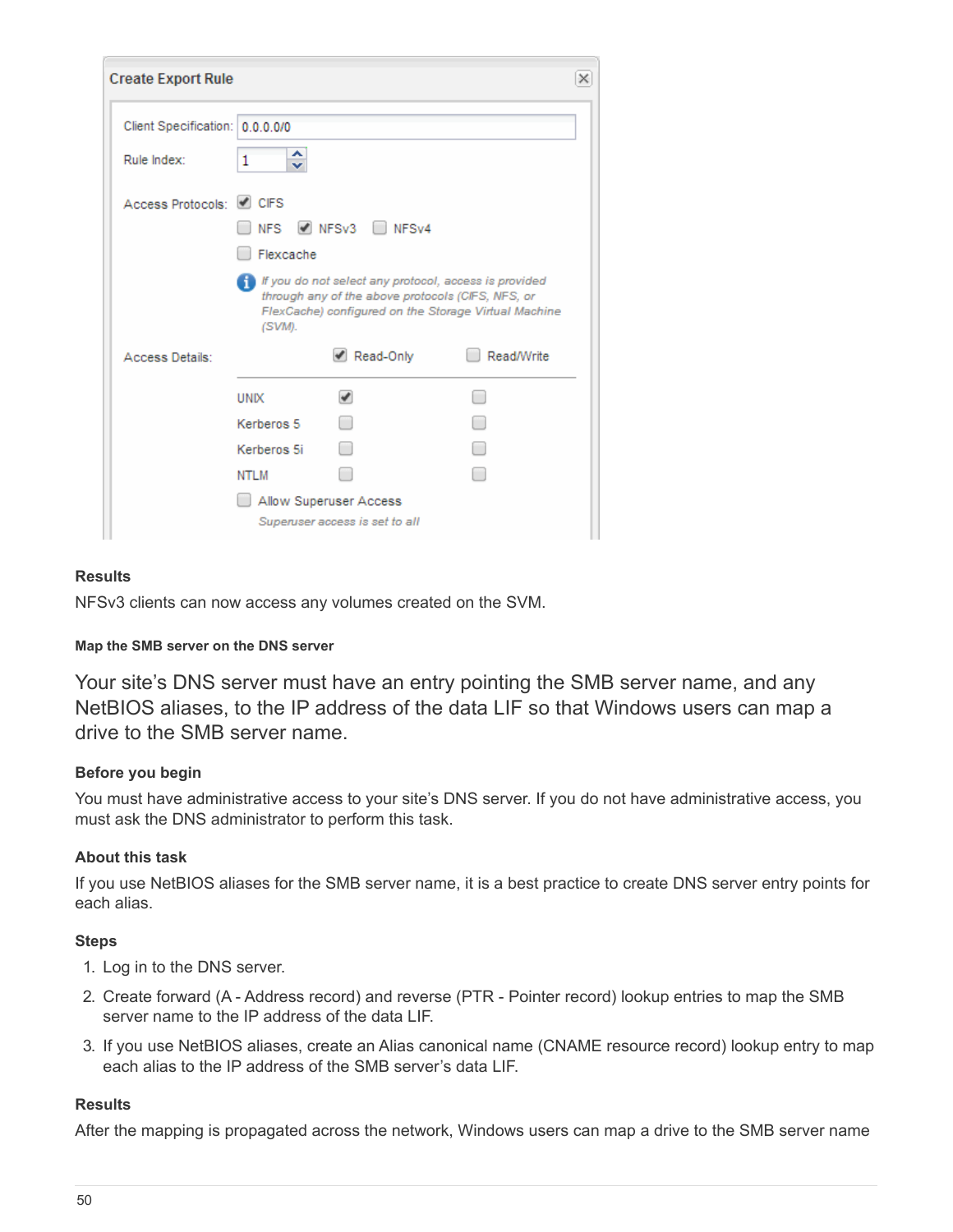#### **Configure LDAP (Create a new NFS-enabled SVM)**

If you want the storage virtual machine (SVM) to get user information from Active Directory-based Lightweight Directory Access Protocol (LDAP), you must create an LDAP client, enable it for the SVM, and give LDAP priority over other sources of user information.

## **Before you begin**

• The LDAP configuration must be using Active Directory (AD).

If you use another type of LDAP, you must use the command-line interface (CLI) and other documentation to configure LDAP.

[NetApp Technical Report 4067: NFS in NetApp ONTAP](https://www.netapp.com/pdf.html?item=/media/10720-tr-4067.pdf)

[NetApp Technical Report 4616: NFS Kerberos in ONTAP with Microsoft Active Directory](https://www.netapp.com/pdf.html?item=/media/19384-tr-4616.pdf)

[NetApp Technical Report 4835: How to Configure LDAP in ONTAP](https://www.netapp.com/pdf.html?item=/media/19423-tr-4835.pdf)

• You must know the AD domain and servers, as well as the following binding information: the authentication level, the Bind user and password, the base DN, and the LDAP port.

- 1. Navigate to the **SVMs** window.
- 2. Select the required SVM
- 3. Click the **SVM Settings** tab.
- 4. Set up an LDAP client for the SVM to use:
	- a. In the **Services** pane, click **LDAP Client**.
	- b. In the **LDAP Client Configuration** window, click **Add**.
	- c. In the **General** tab of the **Create LDAP Client** window, type the name of the LDAP client configuration, such as vs0client1.
	- d. Add either the AD domain or the AD servers.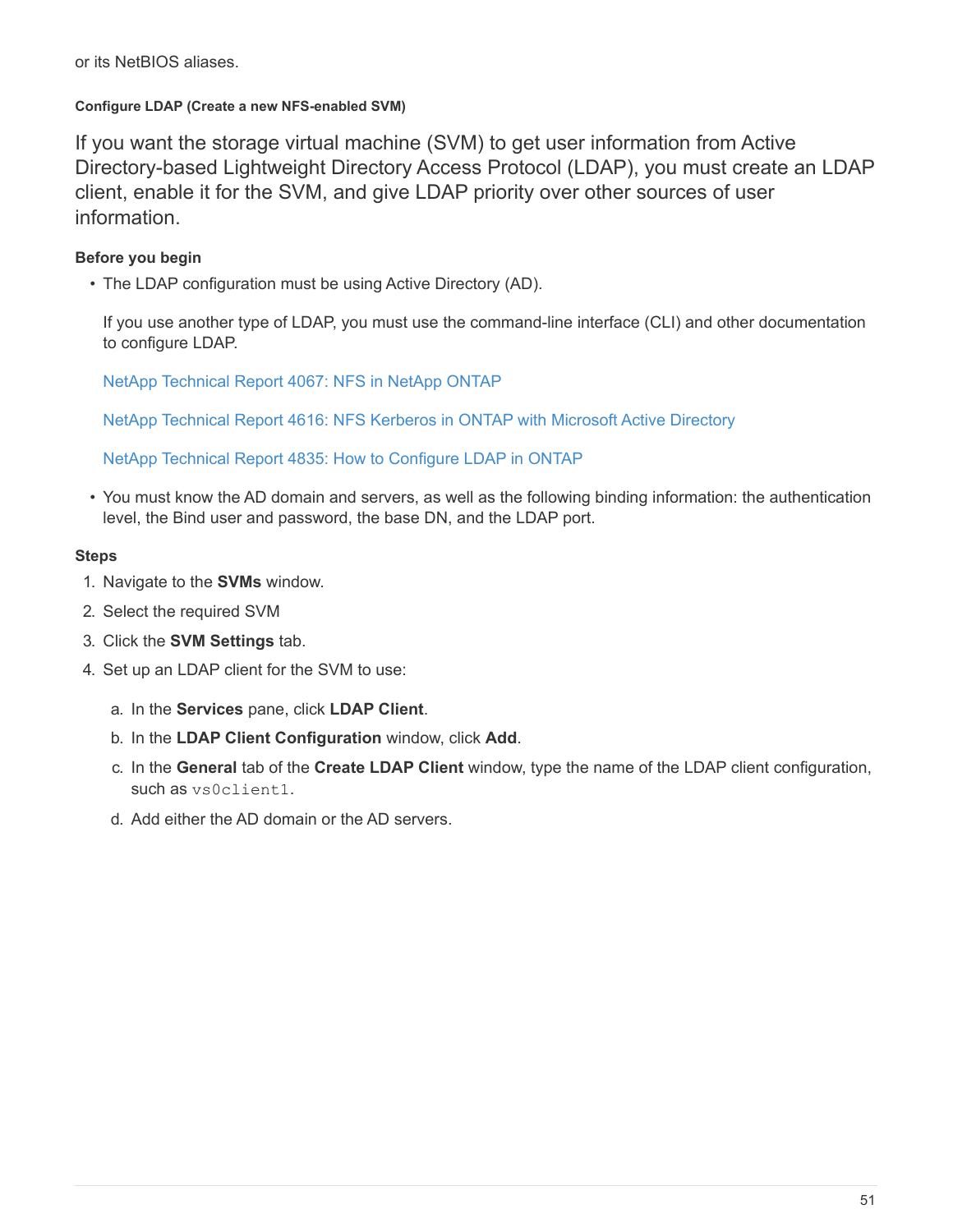| <b>Create LDAP Client</b>                          |         |
|----------------------------------------------------|---------|
| General<br>Binding                                 |         |
| <b>LDAP Client</b><br>vs0client1<br>Configuration: |         |
| <b>Servers</b>                                     |         |
| Active Directory Domain<br>example.com             |         |
| Preferred Active Directory Servers                 |         |
| Server                                             | Add     |
| 192.0.2.145                                        | Delete. |
|                                                    | Up.     |
|                                                    | Down.   |
| Active Directory Servers                           |         |

e. Click **Binding**, and specify the authentication level, the Bind user and password, the base DN, and the port.

| <b>Edit LDAP Client</b>   |                                                                                                                                                                     |
|---------------------------|---------------------------------------------------------------------------------------------------------------------------------------------------------------------|
| General<br><b>Binding</b> |                                                                                                                                                                     |
|                           |                                                                                                                                                                     |
| Authentication level:     | sasl<br>v                                                                                                                                                           |
| Bind DN (User):           | user                                                                                                                                                                |
| Bind user password:       |                                                                                                                                                                     |
| Base DN:                  | DC=example,DC=com                                                                                                                                                   |
| Top port:                 | ÷<br>389                                                                                                                                                            |
| during data access.       | The Bind Distinguished Name (DN) is the identity which will be used to connect the<br>LDAP server whenever a Storage Virtual Machine requires CIFS user information |

# f. Click **Save and Close**.

A new client is created and available for the SVM to use.

- 5. Enable the new LDAP client for the SVM:
	- a. In the navigation pane, click **LDAP Configuration**.
	- b. Click **Edit**.
	- c. Ensure that the client you just created is selected in **LDAP client name**.
	- d. Select **Enable LDAP client**, and click **OK**.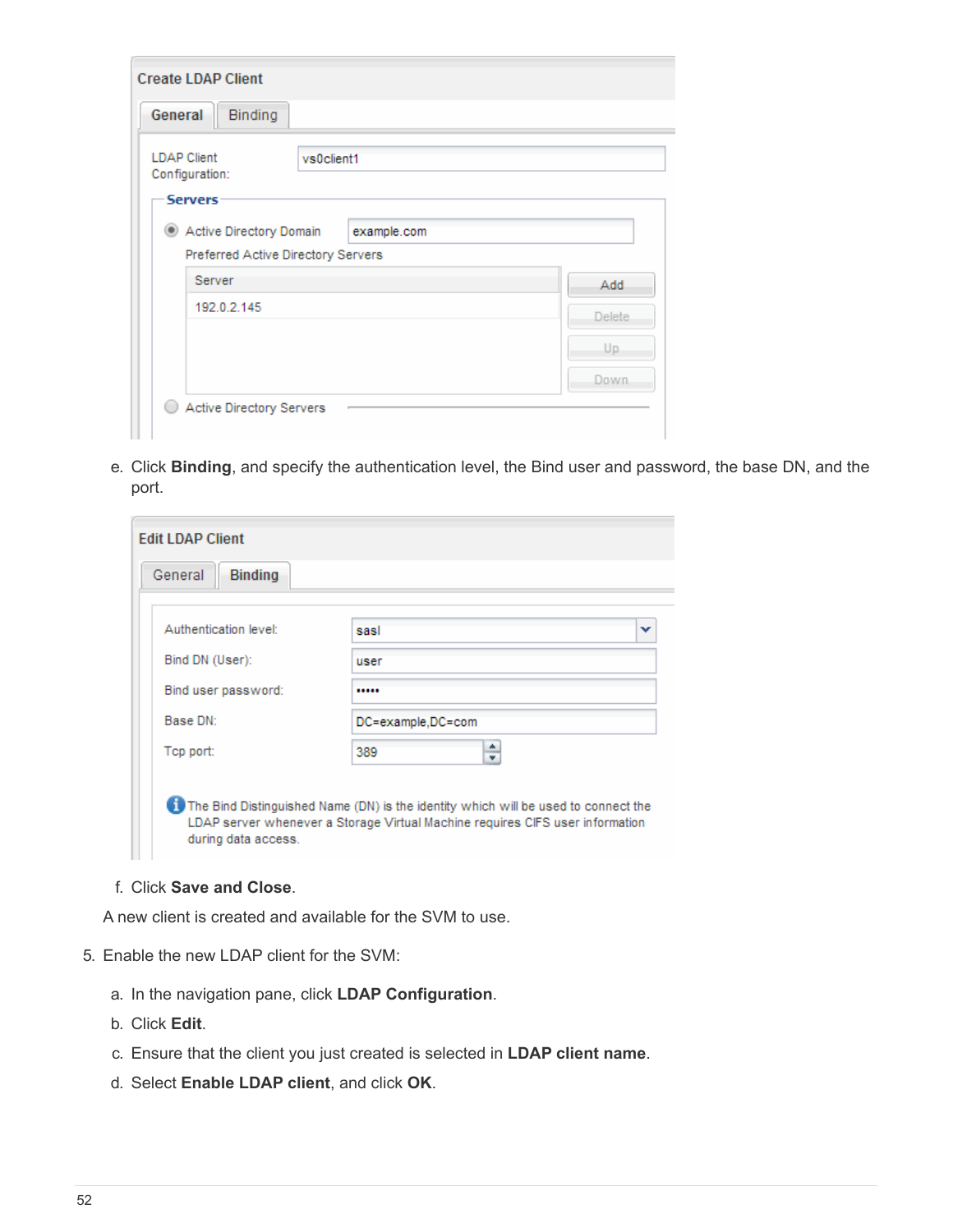| <b>Active LDAP Client</b> |             |              |
|---------------------------|-------------|--------------|
| LDAP client name:         | vs0client1  | $\checkmark$ |
| Enable LDAP client        |             |              |
| Active Directory Domain   | example.com |              |
| <b>Servers</b>            |             |              |
|                           |             |              |

The SVM uses the new LDAP client.

- 6. Give LDAP priority over other sources of user information, such as Network Information Service (NIS) and local users and groups:
	- a. Navigate to the **SVMs** window.
	- b. Select the SVM and click **Edit**.
	- c. Click the **Services** tab.
	- d. Under **Name Service Switch**, specify **LDAP** as the preferred name service switch source for the database types.
	- e. Click **Save and Close**.

| <b>Edit Storage Virtual Machine</b>                                                                                                                                                                                                           |                            |   |                 |   |     |   |
|-----------------------------------------------------------------------------------------------------------------------------------------------------------------------------------------------------------------------------------------------|----------------------------|---|-----------------|---|-----|---|
| Details                                                                                                                                                                                                                                       | <b>Resource Allocation</b> |   | <b>Services</b> |   |     |   |
| Name service switches are used to look up and retrieve user information to<br>provide proper access to clients. The order of the services listed determines in<br>which order the name service sources are consulted to retrieve information. |                            |   |                 |   |     |   |
| Name Service Switch                                                                                                                                                                                                                           |                            |   |                 |   |     |   |
| hosts:                                                                                                                                                                                                                                        | files                      | v | dns             | v |     |   |
| namemap:                                                                                                                                                                                                                                      | Idap                       | ▾ | files           | v |     |   |
| group:                                                                                                                                                                                                                                        | Idap                       | v | files           | v | nis | v |
| netgroup:                                                                                                                                                                                                                                     | Idap                       | v | files           | v | nis | v |
| passwd:                                                                                                                                                                                                                                       | Idap                       | v | files           | v | nis | v |
|                                                                                                                                                                                                                                               |                            |   |                 |   |     |   |

LDAP is the primary source of user information for name services and name mapping on this SVM.

#### **Map UNIX and Windows user names**

If your site has both Windows and UNIX user accounts, you should use name mapping to ensure that Windows users can access files with UNIX file permissions and to ensure that UNIX users can access files with NTFS file permissions. Name mapping can involve any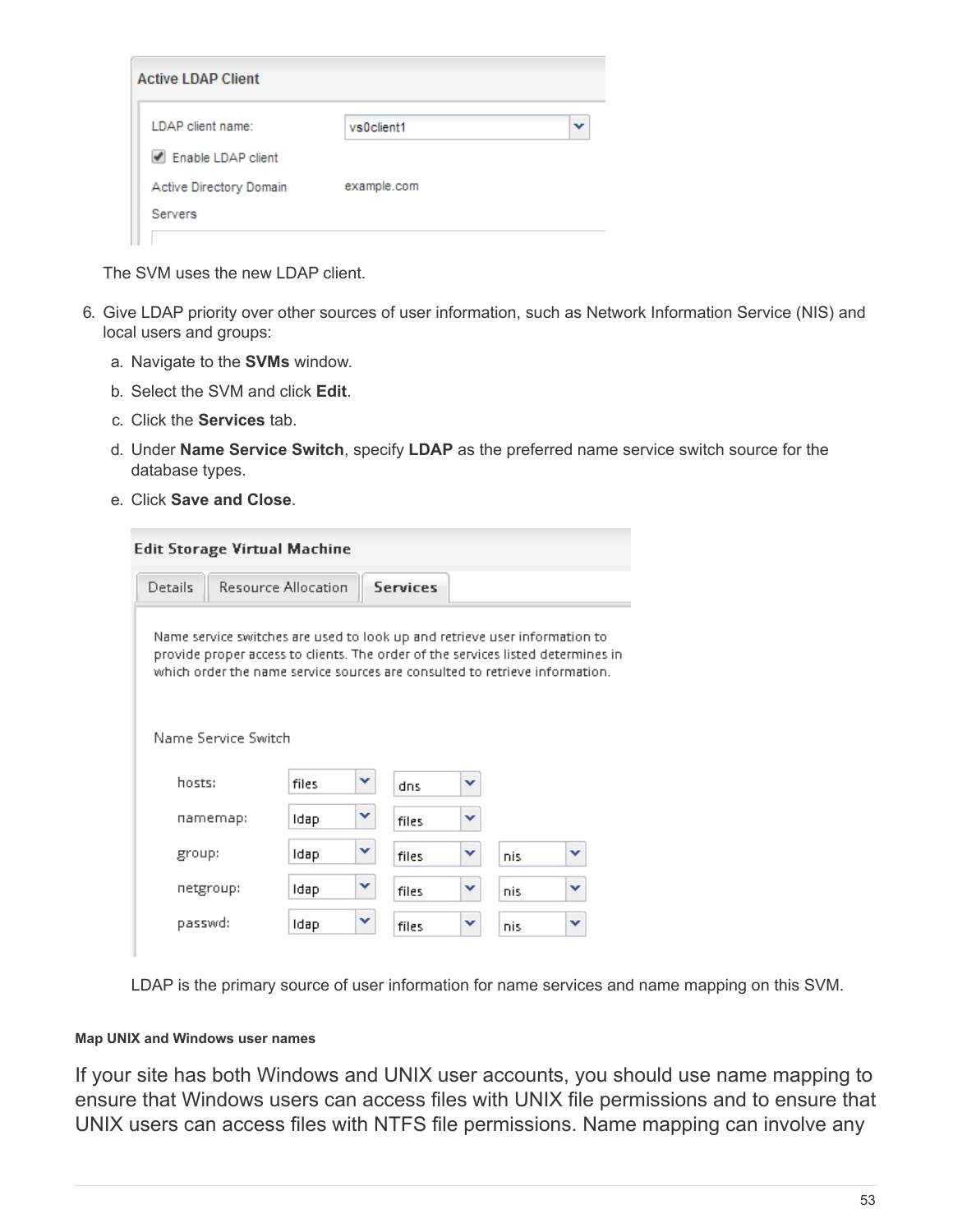combination of implicit mapping, conversion rules, and default users.

#### **About this task**

You should use this procedure only if your site has Windows and UNIX user accounts that do not map implicitly, which is when the lowercase version of each Windows user name matches the UNIX user name. This can be done using NIS, LDAP, or local users. If you have two sets of users that do not match, you should configure name mapping.

#### **Steps**

- 1. Decide on a method of name mapping—name mapping conversion rules, default user mappings, or both by considering the following factors:
	- Conversion rules use regular expressions to convert one user name to another, which is useful if you want to control or track access at an individual level.

For example, you can map UNIX users to Windows users in a domain, and vice versa.

◦ Default users enable you to assign a user name to all users who are not mapped by implicit mappings or name mapping conversion rules.

Each SVM has a default UNIX user named "pcuser" but does not have a default Windows user.

- 2. Navigate to the **SVMs** window.
- 3. Select the SVM that you want to configure.
- 4. Click the **SVM Settings** tab.
- 5. **Optional**: Create a name mapping that converts UNIX user accounts to Windows user accounts, and vice versa:
	- a. In the **Host Users and Groups** pane, click **Name Mapping**.
	- b. Click **Add**, retain the default **Windows to UNIX** direction, and then create a regular expression that produces a UNIX credential when a Windows user tries to access a file that uses UNIX file permissions.

Use the following entry to convert any Windows user in the ENG domain into a UNIX user of the same name. The pattern  $ENG\setminus (T,+)$  finds any Windows user name with the prefix  $ENG\setminus (T, a$  and the replacement \1 creates the UNIX version by removing everything except the user name.

| <b>Add Name Mapping Entry</b> |                 |  |
|-------------------------------|-----------------|--|
| Direction:                    | Windows to UNIX |  |
| Position:                     |                 |  |
| Pattern:                      | $ENGW(+)$       |  |
| Replacement:                  | ١1              |  |

c. Click**Add**, select the **UNIX to Windows** direction, and then create the corresponding mapping that produces a Windows credential when a UNIX user tries to access a file that has NTFS file permissions.

Use the following entry to convert every UNIX user into a Windows user of the same name in the ENG domain. The pattern  $(.+)$  finds any UNIX name, and the replacement  $ENGN\1$  creates the Windows version by inserting ENG\\ before the user name.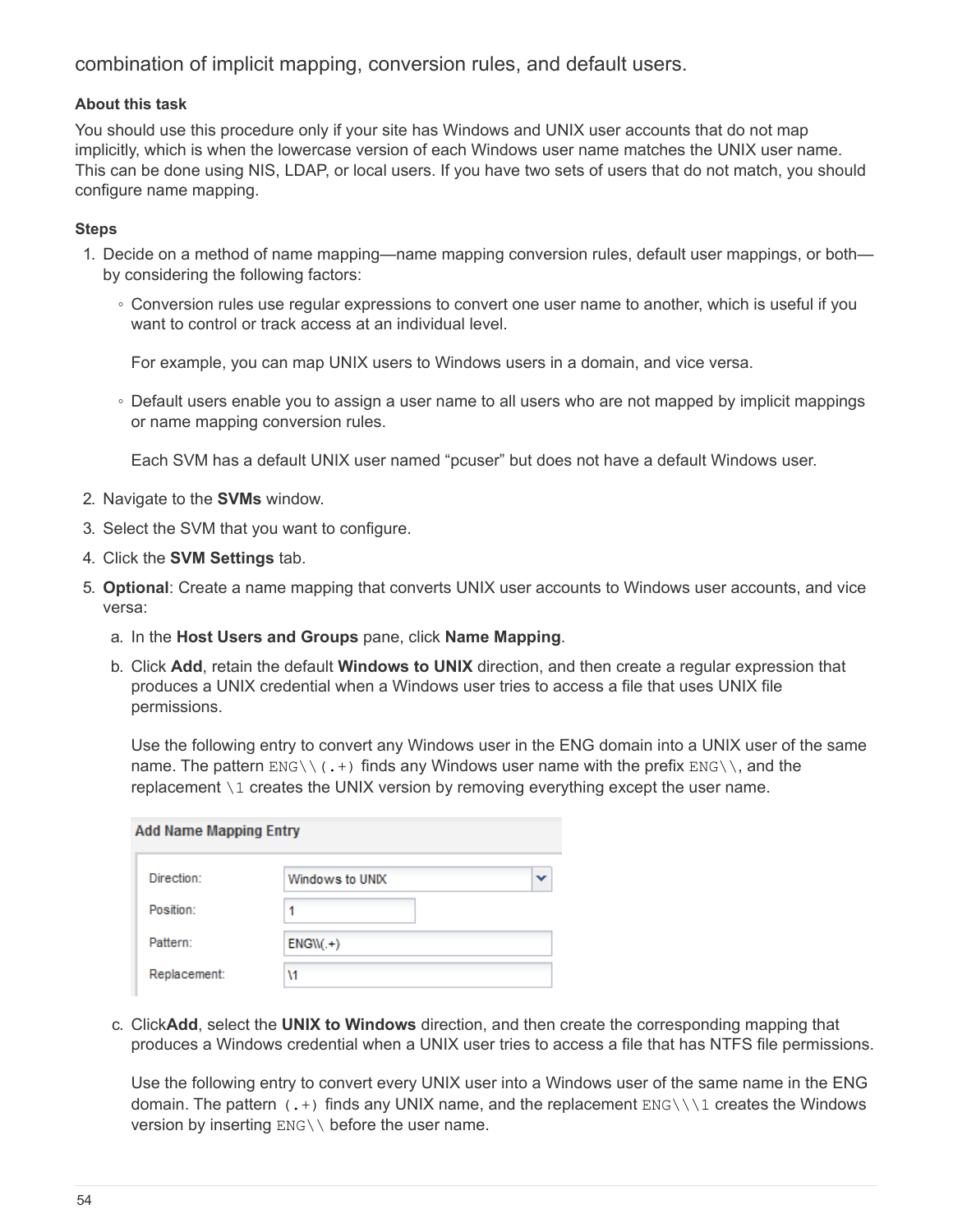| <b>Add Name Mapping Entry</b> |                        |  |
|-------------------------------|------------------------|--|
| Direction:                    | <b>UNIX to Windows</b> |  |
| Position:                     | 2                      |  |
| Pattern:                      | $(+)$                  |  |
| Replacement:                  | ENGW1                  |  |

d. Because the position of each rule determines the order in which the rules are applied, you should review the result and confirm that the order matches your expectations.

| <b>Name Mapping</b>       |                                                            |             |  |  |  |
|---------------------------|------------------------------------------------------------|-------------|--|--|--|
|                           | <b>Reference Construction</b> Belete Reflexion and Refresh |             |  |  |  |
| Position $\triangle$      | Pattern                                                    | Replacement |  |  |  |
| $\exists$ UNIX to Windows |                                                            |             |  |  |  |
| 2                         | $(+)$                                                      | ENGW1       |  |  |  |
| $\equiv$ Windows to UNIX  |                                                            |             |  |  |  |
|                           | $ENGW(+)$                                                  | ١1          |  |  |  |
|                           |                                                            |             |  |  |  |

- e. Repeat steps 5b to 5d to map all of the domains and names on the SVM.
- 6. **Optional**: Create a default Windows user:
	- a. Create a Windows user account in LDAP, NIS, or the local users of the SVM.

If you use local users, you can create an account under **Windows** in the Host Users and Groups pane.

b. Set the default Windows user by selecting **NFS** > **Edit** in the **Protocols** pane, and entering the user name.

You can create a local Windows user named "unixusers" and set it as the default Windows user.

- 7. **Optional**: Configure the default UNIX user if you want a user different from the default value, which is the "pcuser" user.
	- a. Create a UNIX user account in LDAP, NIS, or the local users of the SVM.

If you use local users, you can create an account under **UNIX** in the Host Users and Groups pane.

b. Set the default UNIX user by selecting **CIFS** > **Options** in the **Protocols** pane, and entering the user name.

You can create a local UNIX user named "winusers" and set it as the default UNIX user.

#### **What to do next**

If you configured default users, when you configure file permissions later in the workflow, you should set permissions for the default Windows user and the default UNIX user.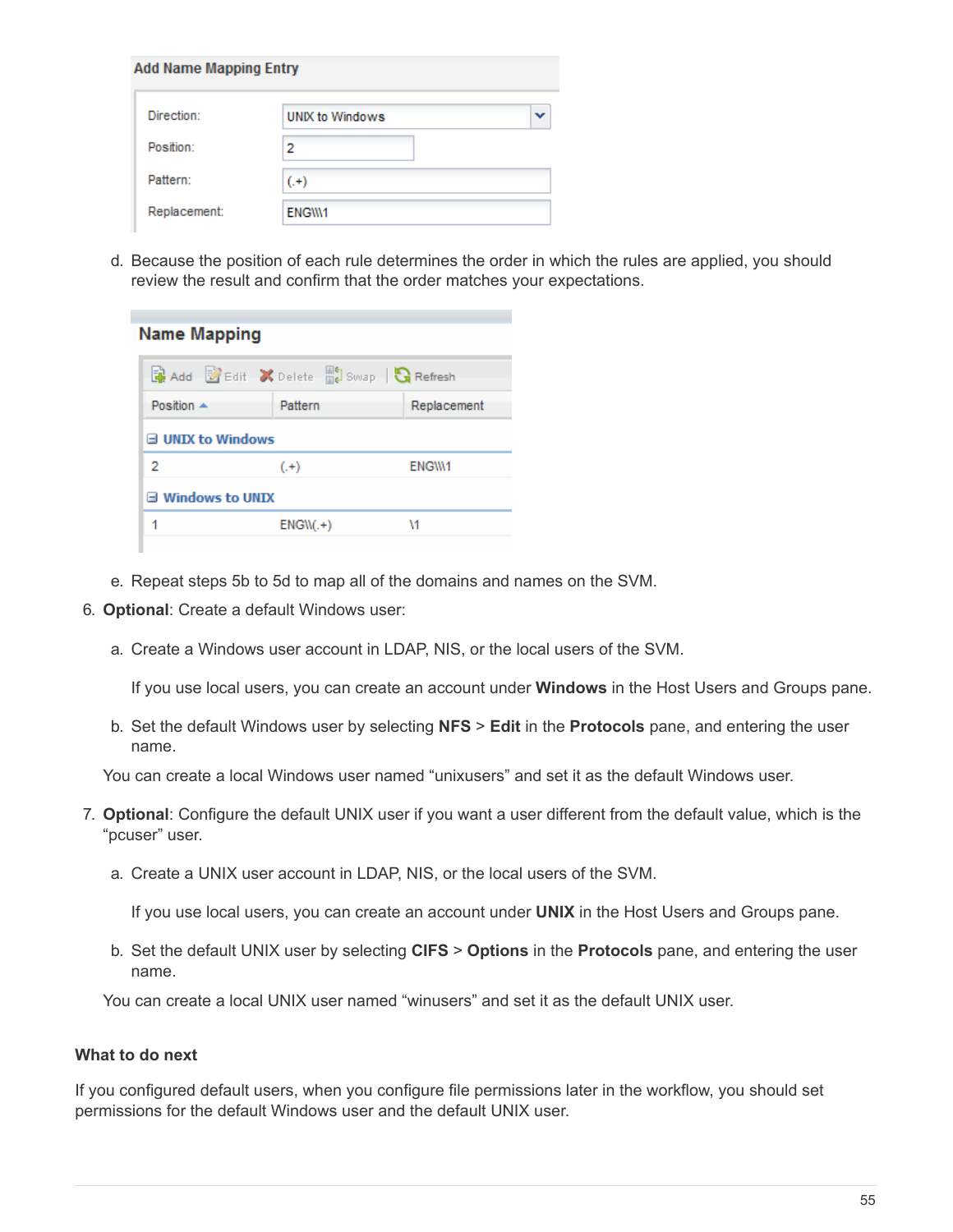## <span id="page-57-0"></span>**Create and configure a volume**

You must create a FlexVol volume to contain your data. You can optionally change the volume's default security style, which is inherited from the security style of the root volume. You can also optionally change the volume's default location in the namespace, which is at the root volume of the storage virtual machine (SVM).

## **Steps**

- 1. Navigate to the **Volumes** window.
- 2. Click **Create** > **Create FlexVol**.

The Create Volume dialog box is displayed.

- 3. If you want to change the default name, which ends in a date and time stamp, specify a new name, such as vol1.
- 4. Select an aggregate for the volume.
- 5. Specify the size of the volume.
- 6. Click **Create**.

Any new volume created in System Manager is mounted by default at the root volume using the volume name as the junction name. You use the junction path and the junction name when configuring CIFS shares, and NFS clients use the junction path and the junction name when mounting the volume.

- 7. **Optional**: If you do not want the volume to be located at the root of the SVM, modify the place of the new volume in the existing namespace:
	- a. Navigate to the **Namespace** window.
	- b. Select the **SVM** from the drop-down menu.
	- c. Click **Mount**.
	- d. In the **Mount Volume** dialog box, specify the volume, the name of its junction path, and the junction path on which you want the volume mounted.
	- e. Verify the new junction path in the **Namespace** window.

If you want to organize certain volumes under a main volume named "data", you can move the new volume "vol1" from the root volume to the "data" volume.

|        | Storage Object     |
|--------|--------------------|
|        | vs0examplecom_root |
|        | data               |
| – voľ1 | $P_1$ vol1         |

- 8. Review the volume's security style and change it, if necessary:
	- a. In the **Volume** window, select the volume you just created, and click **Edit**.

The Edit Volume dialog box is displayed, showing the volume's current security style, which is inherited from the security style of the SVM root volume.

b. Select the security style you prefer, and click **Save and Close**.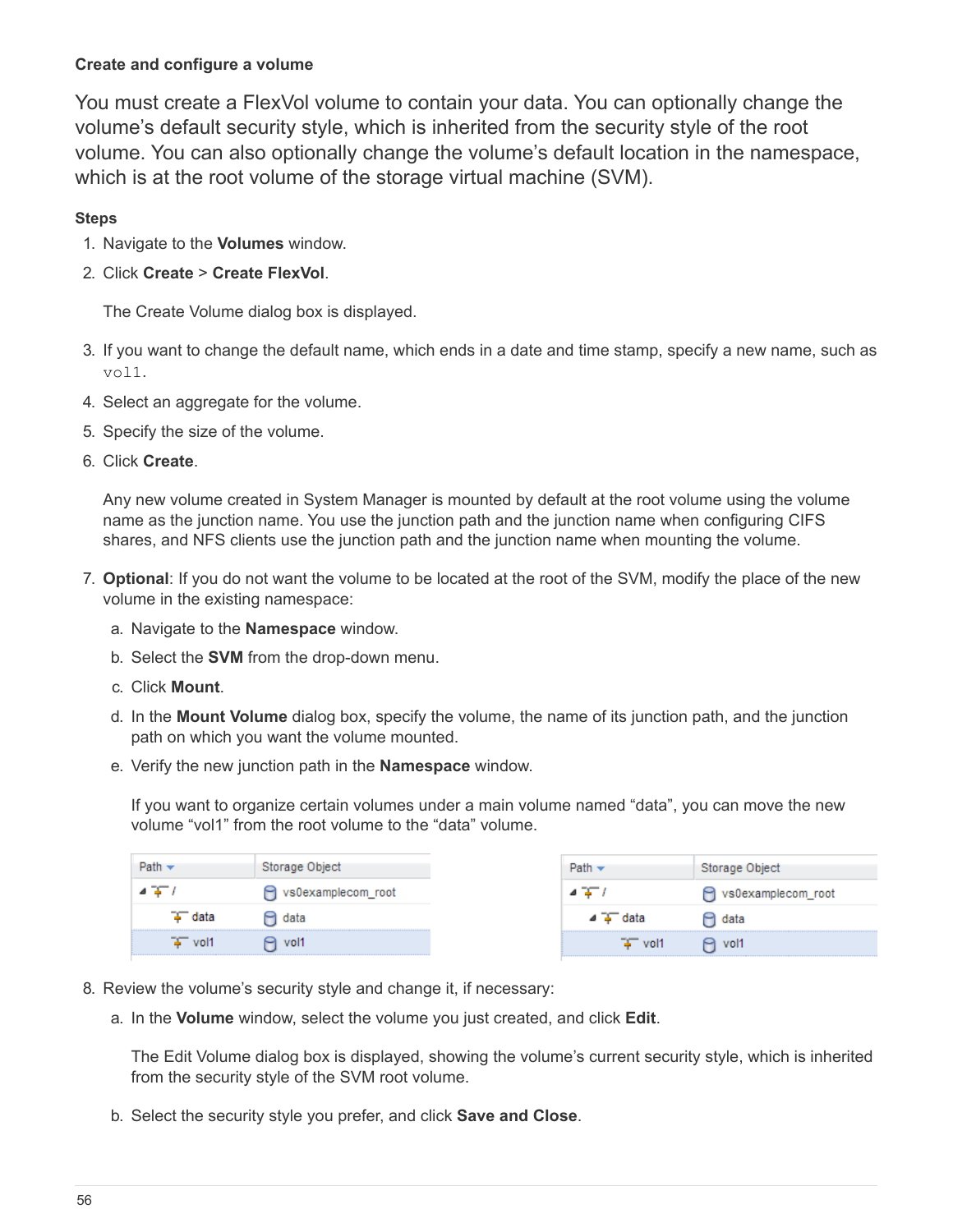| <b>Edit Volume</b> |                      |          |      |       |         |
|--------------------|----------------------|----------|------|-------|---------|
| General            | Storage Efficiency   | Advanced |      |       |         |
| Name:              | vol1                 |          |      |       |         |
| Security style:    | <b>UNIX</b>          | v        |      |       |         |
| UNIX permissions   | <b>NTFS</b>          |          | Read | Write | Execute |
| Owner              | <b>UNIX</b><br>Mixed |          |      | V     | √       |
| Group              |                      |          |      |       |         |

## **Create a share and set its permissions**

Before Windows users can access a volume, you must create a CIFS share on the volume and restrict access to the share by modifying the access control list (ACL) for the share.

#### **About this task**

For testing purposes, you should permit access only to administrators. Later, after you have verified that the volume is accessible, you can permit access to more clients.

#### **Steps**

- 1. Navigate to the **Shares** window.
- 2. Create a share so that SMB clients can access the volume:
	- a. Click **Create Share**.
	- b. In the **Create Share** dialog box, click **Browse**, expand the namespace hierarchy, and then select the volume that you created earlier.
	- c. If you want the share name to be different from the volume name, change the share name.
	- d. Click **Create**.

The share is created with a default ACL set to Full Control for the Everyone group.

- 3. Restrict access to the share by modifying the share ACL:
	- a. Select the share, and then click **Edit**.
	- b. In the **Permissions** tab, select the **Everyone** group, and then click **Remove**.
	- c. Click **Add**, and then enter the name of an administrator group defined in the Windows Active Directory domain that includes the SVM.
	- d. With the new administrator group selected, select all permissions for it.
	- e. Click **Save and Close**.

The updated share access permissions are listed in the Share Access Control pane.

#### **Create an export policy for the volume**

Before any NFS clients can access a volume, you must create an export policy for the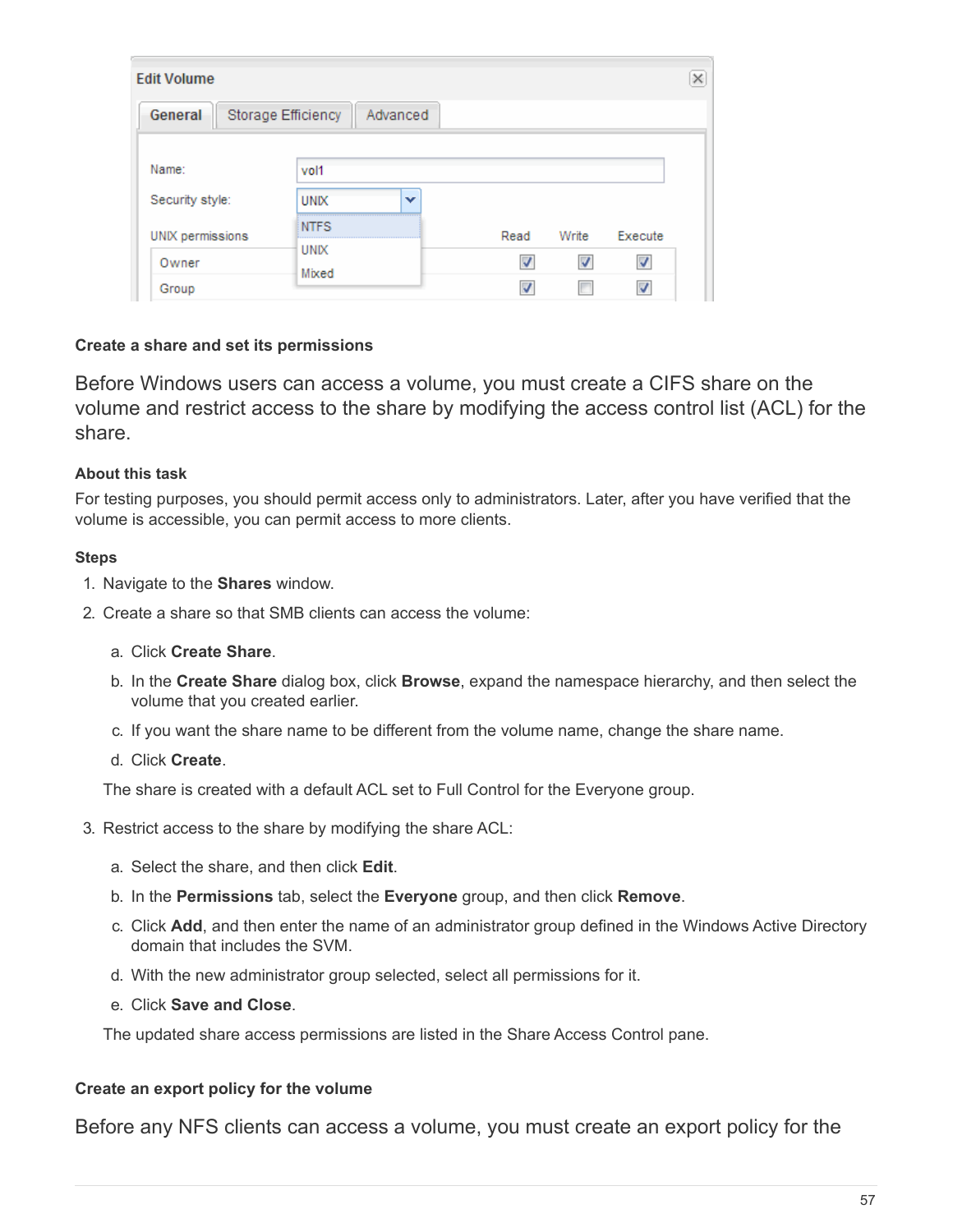volume, add a rule that permits access by an administration host, and apply the new export policy to the volume.

- 1. Navigate to the **SVMs** window.
- 2. Click the **SVM Settings** tab.
- 3. Create a new export policy:
	- a. In the **Policies** pane, click **Export Policies** and then click **Create**.
	- b. In the **Create Export Policy** window, specify a policy name.
	- c. Under **Export Rules**, click **Add** to add a rule to the new policy.

| Policy Name:           |        |                         | ExportPolicy1                         |                |  |
|------------------------|--------|-------------------------|---------------------------------------|----------------|--|
| Copy Rules from        |        |                         |                                       |                |  |
| Slorage Vetual Machine |        |                         | ya0. Excernally com?                  | w              |  |
| Export Pulley          |        | Select a export princy. |                                       |                |  |
| Export Rules:          |        |                         |                                       |                |  |
| Add<br>國               |        |                         | Edit X Delete   A Move Up & Move Down |                |  |
| Rule Index             | Client |                         | Access Protocols                      | Read-Only Rule |  |

- 4. In the **Create Export Rule** dialog box, create a rule that allows an administrator full access to the export through all protocols:
	- a. Specify the IP address or client name, such as admin\_host, from which the exported volume will be administered.
	- b. Select **CIFS** and **NFSv3**.
	- c. Ensure that all **Read/Write** access details are selected, as well as **Allow Superuser Access**.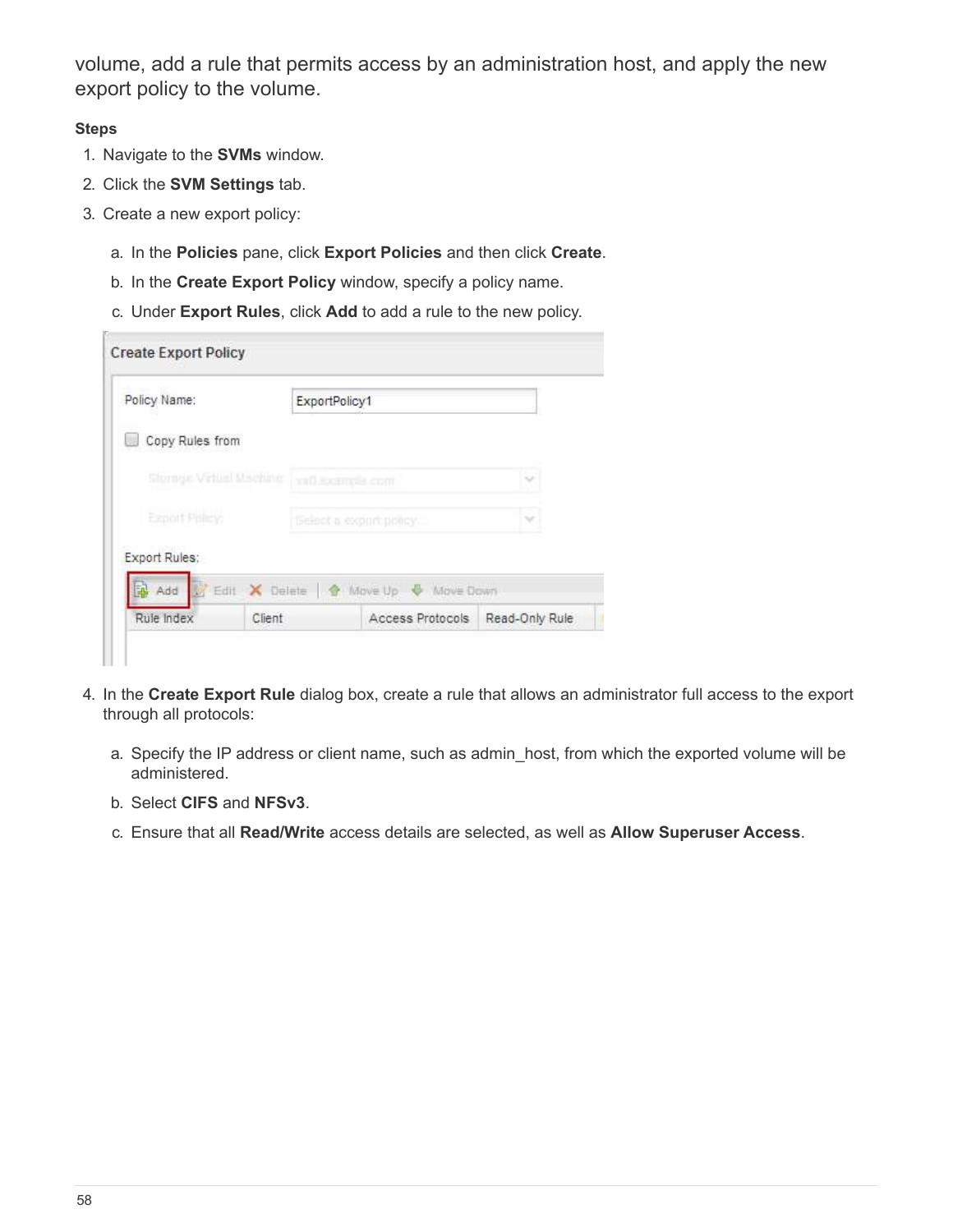| <b>Create Export Rule</b>        |             |                                                                                                            |                                                      | × |
|----------------------------------|-------------|------------------------------------------------------------------------------------------------------------|------------------------------------------------------|---|
| Client Specification: admin_host |             |                                                                                                            |                                                      |   |
| Access Protocols: 4 CIFS         |             |                                                                                                            |                                                      |   |
|                                  | Flexcache   | NFS V NFSv3 NFSv4                                                                                          |                                                      |   |
|                                  | (SVM).      | If you do not select any protocol, access is provided<br>through any of the above protocols (CIFS, NFS, or | FlexCache) configured on the Storage Virtual Machine |   |
| Access Details:                  |             | Read-Only                                                                                                  | ✔ Read/Write                                         |   |
|                                  | <b>UNIX</b> |                                                                                                            |                                                      |   |
|                                  | Kerberos 5  |                                                                                                            |                                                      |   |
|                                  | Kerberos 5i |                                                                                                            |                                                      |   |
|                                  | NTLM        |                                                                                                            |                                                      |   |
|                                  |             | Allow Superuser Access                                                                                     |                                                      |   |
|                                  |             | Superuser access is set to all                                                                             |                                                      |   |

d. Click **OK** and then click **Create**.

The new export policy is created, along with its new rule.

- 5. Apply the new export policy to the new volume so that the administrator host can access the volume:
	- a. Navigate to the **Namespace** window.
	- b. Select the volume and click **Change Export Policy**.
	- c. Select the new policy and click **Change**.

## **Verify SMB client access**

You should verify that you have configured SMB correctly by accessing and writing data to the share. You should test access using the SMB server name and any NetBIOS aliases.

#### **Steps**

- 1. Log in to a Windows client.
- 2. Test access using the SMB server name:
	- a. In Windows Explorer, map a drive to the share in the following format: \ \\SMB\_Server\_Name\Share\_Name

If the mapping is not successful, it is possible that the DNS mapping has not yet propagated throughout the network. You must test access using the SMB server name later.

If the SMB server is named vs1.example.com and the share is named SHARE1, you should enter the following: \\vs0.example.com\SHARE1

b. On the newly created drive, create a test file, and then delete the file.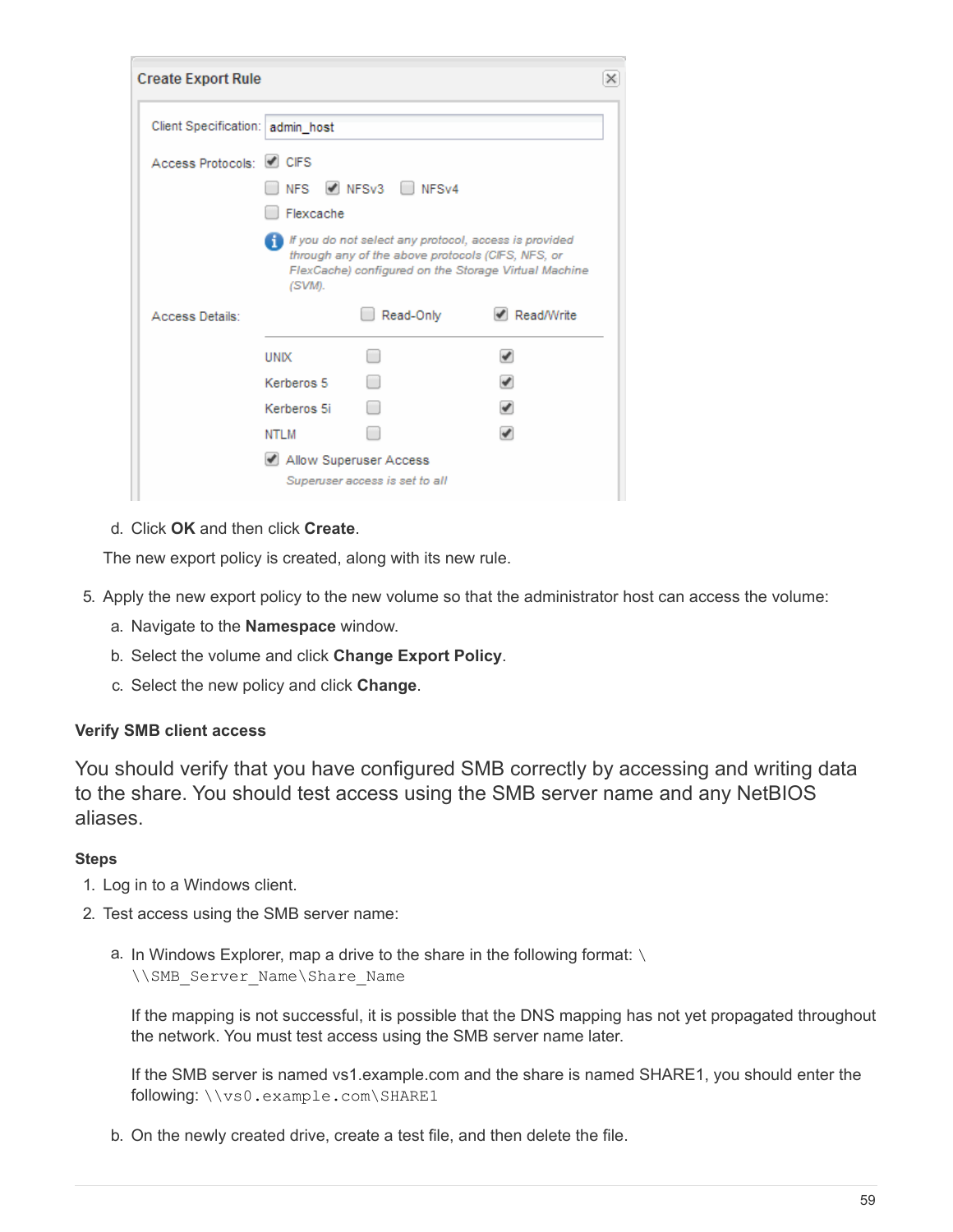You have verified write access to the share using the SMB server name.

3. Repeat Step 2 for any NetBIOS aliases.

#### **Verify NFS access from a UNIX administration host**

After you configure NFS access to storage virtual machine (SVM), you should verify the configuration by logging in to an NFS administration host and reading data from and writing data to the SVM.

#### **Before you begin**

- The client system must have an IP address that is allowed by the export rule you specified earlier.
- You must have the login information for the root user.

#### **Steps**

- 1. Log in as the root user to the client system.
- 2. Enter cd /mnt/ to change the directory to the mount folder.
- 3. Create and mount a new folder using the IP address of the SVM:
	- a. Enter mkdir /mnt/folder to create a new folder.
	- b. Enter mount -t nfs -o nfsvers=3, hard IPAddress:/volume name /mnt/folder to mount the volume at this new directory.
	- c. Enter cd folder to change the directory to the new folder.

The following commands create a folder named test1, mount the vol1 volume at the 192.0.2.130 IP address on the test1 mount folder, and change to the new test1 directory:

```
host# mkdir /mnt/test1
host# mount -t nfs -o nfsvers=3,hard 192.0.2.130:/vol1 /mnt/test1
host# cd /mnt/test1
```
- 4. Create a new file, verify that it exists, and write text to it:
	- a. Enter touch filename to create a test file.
	- b. Enter  $ls -l$  filename to verify that the file exists.
	- c. Enter cat  $>$ filename, type some text, and then press Ctrl+D to write text to the test file.
	- d. Enter cat filename to display the content of the test file.
	- e. Enter rm filename to remove the test file.
	- f. Enter  $cd$   $\ldots$  to return to the parent directory.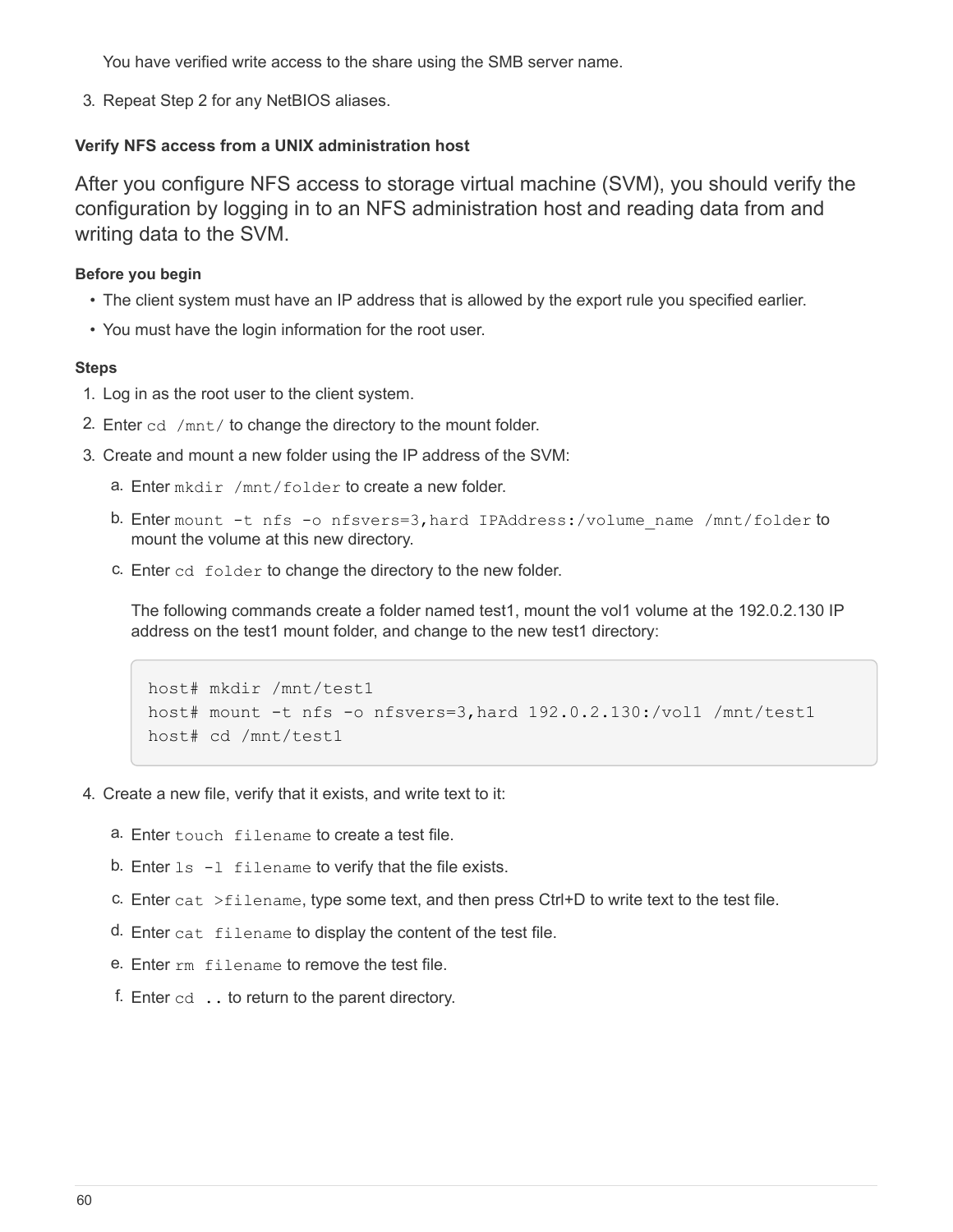```
host# touch myfile1
host# ls -l myfile1
-rw-r--r-- 1 root root 0 Sep 18 15:58 myfile1
host# cat >myfile1
This text inside the first file
host# cat myfile1
This text inside the first file
host# rm -r myfile1
host# cd ..
```
#### **Results**

You have confirmed that you have enabled NFS access to the SVM.

## **Configure and verify CIFS and NFS client access**

When you are ready, you can configure client access by setting either UNIX or NTFS file permissions, modifying the share ACL, and adding an export rule. Then you should test that the affected users or groups can access the volume.

#### **Steps**

- 1. Decide which clients and users or groups will be given access to the share.
- 2. Set file permissions using a method that corresponds to the volume's security style:

| If the volume's security style is this | Do this                                                                                                                      |
|----------------------------------------|------------------------------------------------------------------------------------------------------------------------------|
| <b>NTFS</b>                            | a. Log in to a Windows client as an administrator<br>who has sufficient administrative rights to<br>manage NTFS permissions. |
|                                        | b. In Windows Explorer, right-click the drive, and<br>then select <b>Properties</b> .                                        |
|                                        | c. Select the Security tab, and adjust the security<br>settings for the groups and users as required.                        |
| <b>UNIX</b>                            | On a UNIX administration host, use the root user to<br>set UNIX ownership and permissions on the<br>volume.                  |

3. In System Manager, modify the share ACL to give Windows users or groups access to the share.

- a. Navigate to the **Shares** window.
- b. Select the share, and click **Edit**.
- c. Select the **Permissions** tab, and give the users or groups access to the share.
- 4. In System Manager, add rules to the export policy to permit NFS clients to access the share.
	- a. Select the storage virtual machine (SVM), and click **SVM Settings**.
	- b. In the **Policies** pane, click **Export Policies**.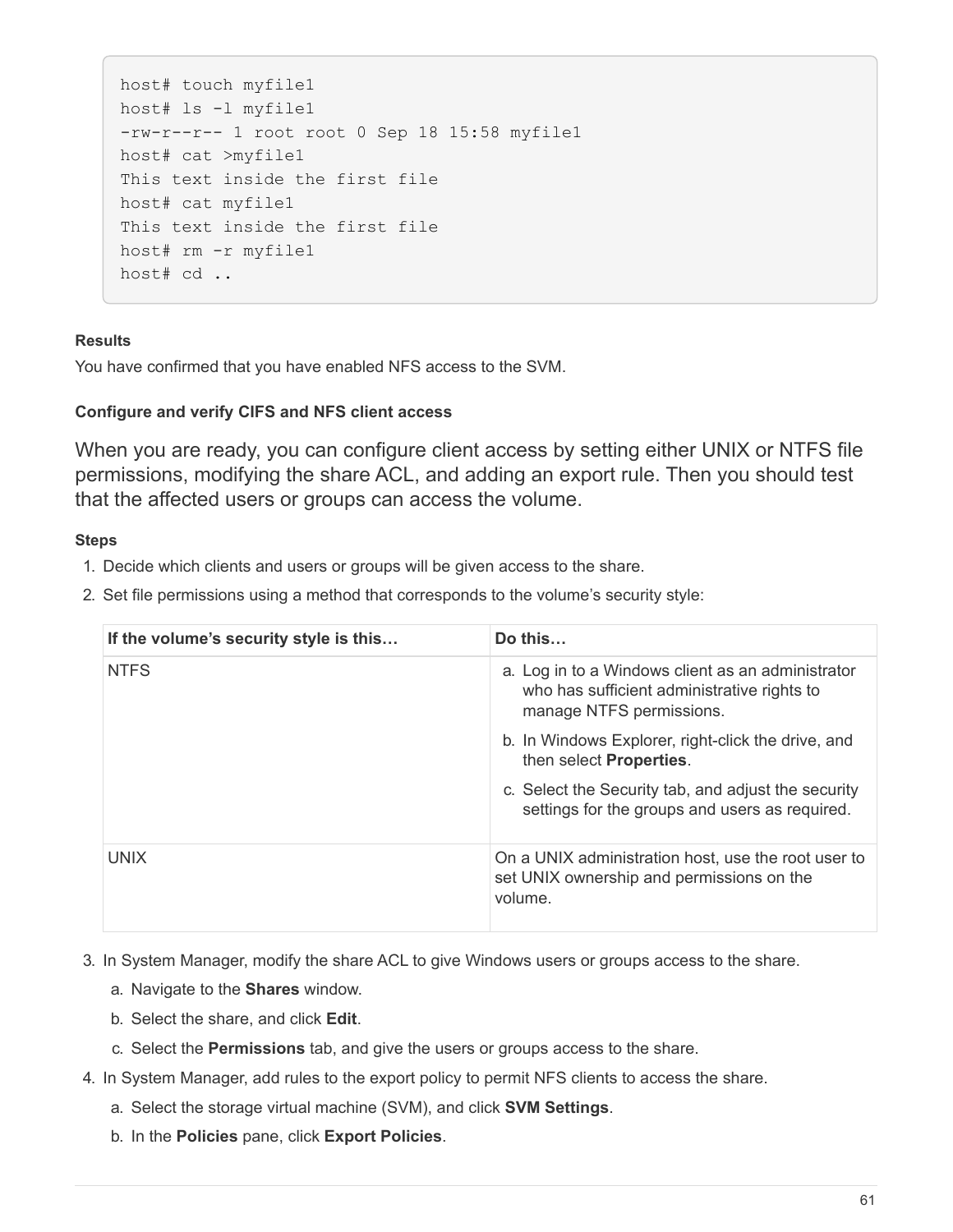- c. Select the export policy that is applied to the volume.
- d. In the **Export Rules** tab, click **Add**, and specify a set of clients.
- e. Select **2** for the **Rule Index** so that this rule executes after the rule that allows access to the administration host.
- f. Select **CIFS** and **NFSv3**.
- g. Specify the access details that you want, and click **OK.**

You can give full read/write access to clients by typing the subnet 10.1.1.0/24 as the **Client Specification**, and selecting all the access check boxes except **Allow Superuser Access**.

| <b>Create Export Rule</b>         |                         |                                                   |                                                                                                               | x |
|-----------------------------------|-------------------------|---------------------------------------------------|---------------------------------------------------------------------------------------------------------------|---|
| Client Specification: 10.1.1.0/24 |                         |                                                   |                                                                                                               |   |
| Rule Index:                       | ≎<br>2                  |                                                   |                                                                                                               |   |
| Access Protocols:                 | <b>CIFS</b>             |                                                   |                                                                                                               |   |
|                                   | <b>NFS</b><br>Flexcache | $\triangledown$ NFSv3 NFSv4                       |                                                                                                               |   |
|                                   | (SVM).                  | through any of the above protocols (CIFS, NFS, or | If you do not select any protocol, access is provided<br>FlexCache) configured on the Storage Virtual Machine |   |
| Access Details:                   |                         | Read-Only                                         | Read/Write                                                                                                    |   |
|                                   | <b>UNIX</b>             |                                                   |                                                                                                               |   |
|                                   | Kerberos 5              |                                                   |                                                                                                               |   |
|                                   | Kerberos 5i             |                                                   | $\overline{\mathscr{I}}$                                                                                      |   |
|                                   | NTLM                    |                                                   | v                                                                                                             |   |
|                                   |                         | Allow Superuser Access                            |                                                                                                               |   |
|                                   |                         | Superuser access is set to all                    |                                                                                                               |   |

- 5. On a Windows client, log in as one of the users who now has access to the share and files, and verify that you can access the share and create a file.
- 6. On a UNIX client, log in as one of the users who now has access to the volume, and verify that you can mount the volume and create a file.

# **SMB/CIFS configuration**

# **SMB/CIFS configuration overview**

Using the ONTAP System Manager classic interface (ONTAP 9.7 and earlier), you can quickly set up SMB/CIFS access to a new volume on either a new or existing storage virtual machine (SVM).

Use this procedure if you want to configure access to a volume in the following way:

• You want to use best practices, not explore every available option.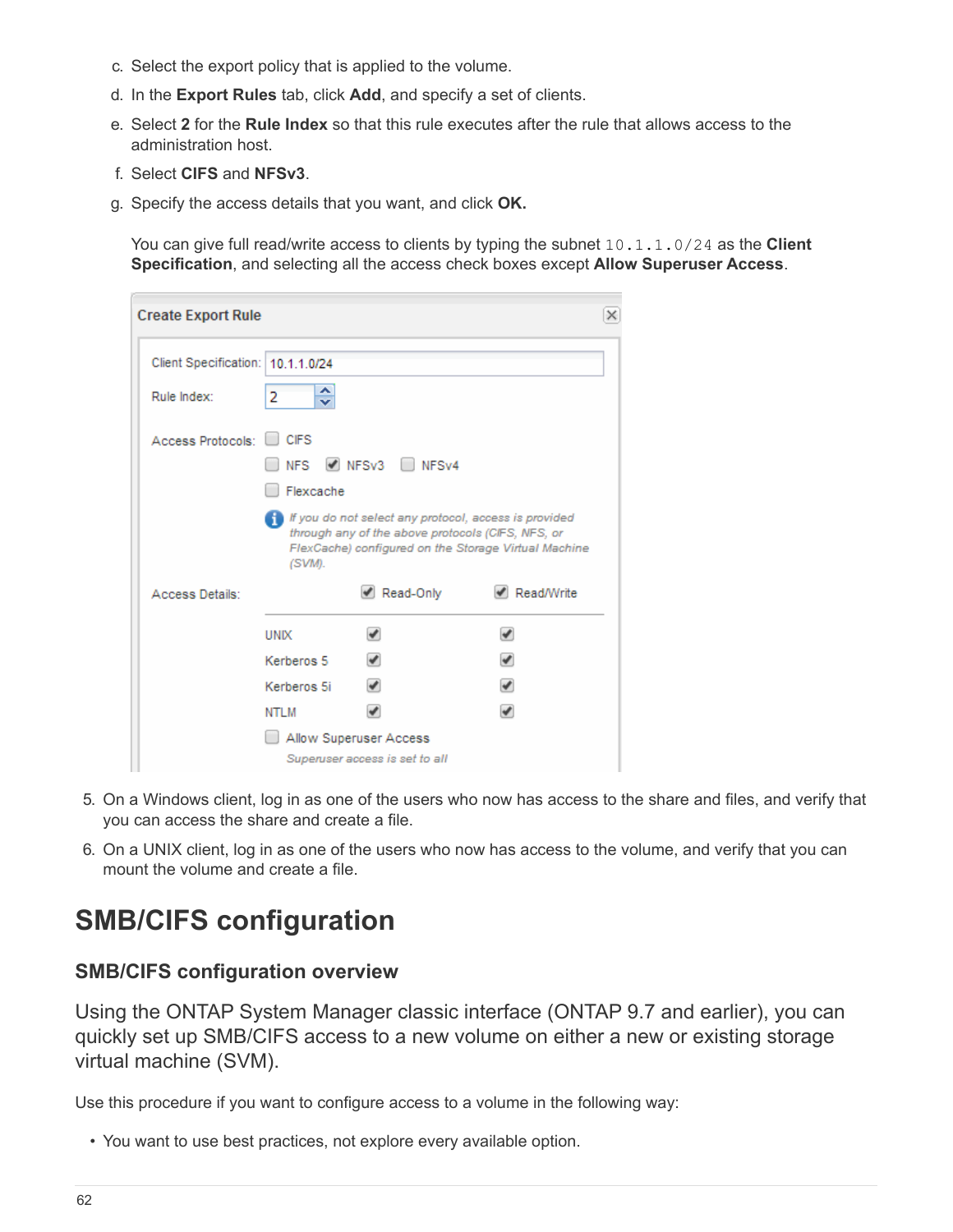• Your data network uses the default IPspace, the default broadcast domain, and the default failover group.

If your data network is flat, using these default objects ensures that LIFs will fail over correctly in the event of a link failure. If you are not using the default objects, you should refer to the [Network management](https://docs.netapp.com/us-en/ontap/networking/index.html) [documentation](https://docs.netapp.com/us-en/ontap/networking/index.html) for information on how to configure LIF path failover.

• NTFS file permissions will be used to secure the new volume.

If you want details about the range of ONTAP SMB protocol capabilities, consult the [SMB reference overview.](https://docs.netapp.com/us-en/ontap/smb-admin/index.html)

#### **Other ways to do this in ONTAP**

| To perform these tasks with                                           | Refer to                                                             |
|-----------------------------------------------------------------------|----------------------------------------------------------------------|
| The redesigned System Manager (available with<br>ONTAP 9.7 and later) | <b>Provision NAS storage for Windows servers using</b><br><b>SMB</b> |
| The ONTAP command line interface                                      | SMB configuration overview with the CLI                              |

# **SMB/CIFS configuration workflow**

Configuring SMB/CIFS involves optionally creating an aggregate and then choosing a workflow that is specific to your goal—creating a new CIFS-enabled SVM, configuring CIFS access to an existing SVM, or simply adding a CIFS volume to an existing SVM that is already fully configured for CIFS access.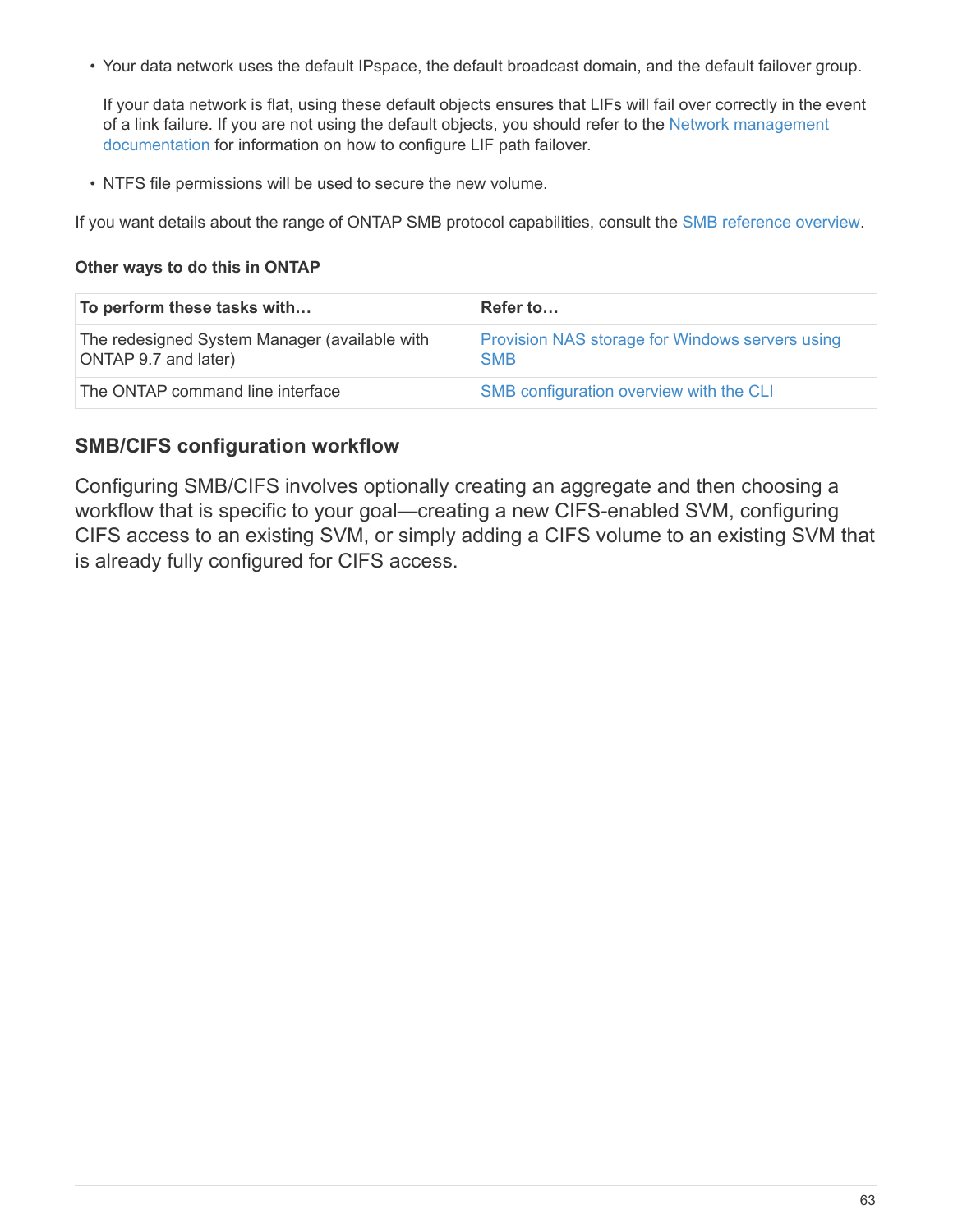

# **Create an aggregate**

If you do not want to use an existing aggregate, you can create a new aggregate to provide physical storage to the volume which you are provisioning.

## **About this task**

If you have an existing aggregate that you want to use for the new volume, you can skip this procedure.

- 1. Enter the URL https://IP-address-of-cluster-management-LIF in a web browser and log in to System Manager using your cluster administrator credential.
- 2. Navigate to the **Aggregates** window.
- 3. Click **Create.**
- 4. Follow the instructions on the screen to create the aggregate using the default RAID-DP configuration, and then click **Create**.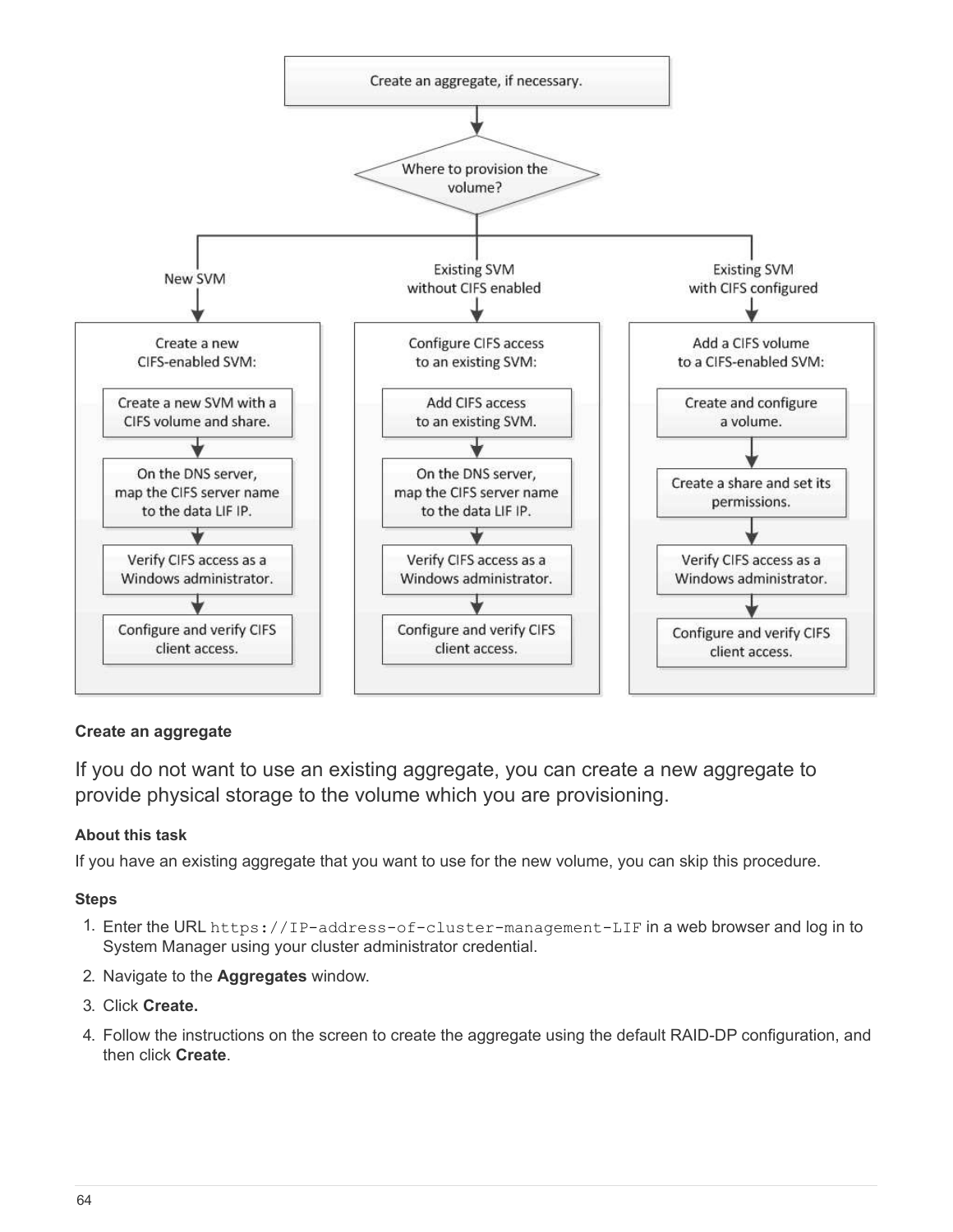| <b>Create Aggregate</b> |                                                                              |
|-------------------------|------------------------------------------------------------------------------|
|                         | To create an aggregate, select a disk type then specify the number of disks. |
| Name:                   | aggr2                                                                        |
| Disk Type:              | SAS<br><b>Browse</b>                                                         |
| Number of Disks:        | ÷<br>Max: 8 (excluding 1 hot spare), min: 5 for RAID-DP<br>8                 |
| RAID Configuration:     | RAID-DP; RAID group size of 16 disks<br>Change                               |
| New Usable Capacity:    | 4.968 TB (Estimated)                                                         |

## **Results**

The aggregate is created with the specified configuration and added to the list of aggregates in the Aggregates window.

## **Decide where to provision the new volume**

Before you create a new CIFS volume, you must decide whether to place it in an existing storage virtual machine (SVM), and, if so, how much configuration the SVM requires. This decision determines your workflow.

#### **Procedure**

• If you want to provision a volume on a new SVM, create a new CIFS-enabled SVM.

#### [Creating a new CIFS-enabled SVM](#page-66-0)

You must choose this option if CIFS is not enabled on an existing SVM.

• If you want to provision a volume on an existing SVM on which CIFS is enabled but not configured, configure CIFS/SMB access on the existing SVM.

[Configuring CIFS/SMB access on an existing SVM](#page-72-0)

You should choose this option if you used the procedure to create the SVM for SAN access.

• If you want to provision a volume on an existing SVM that is fully configured for CIFS access, add a CIFS volume to the CIFS-enabled SVM.

[Adding a CIFS volume to a CIFS-enabled SVM](#page-75-0)

# <span id="page-66-0"></span>**Create a new CIFS-enabled SVM**

Setting up a new CIFS-enabled SVM involves creating the new SVM with a CIFS volume and share, adding a mapping on the DNS server, and verifying CIFS access from a Windows administration host. You can then configure CIFS client access.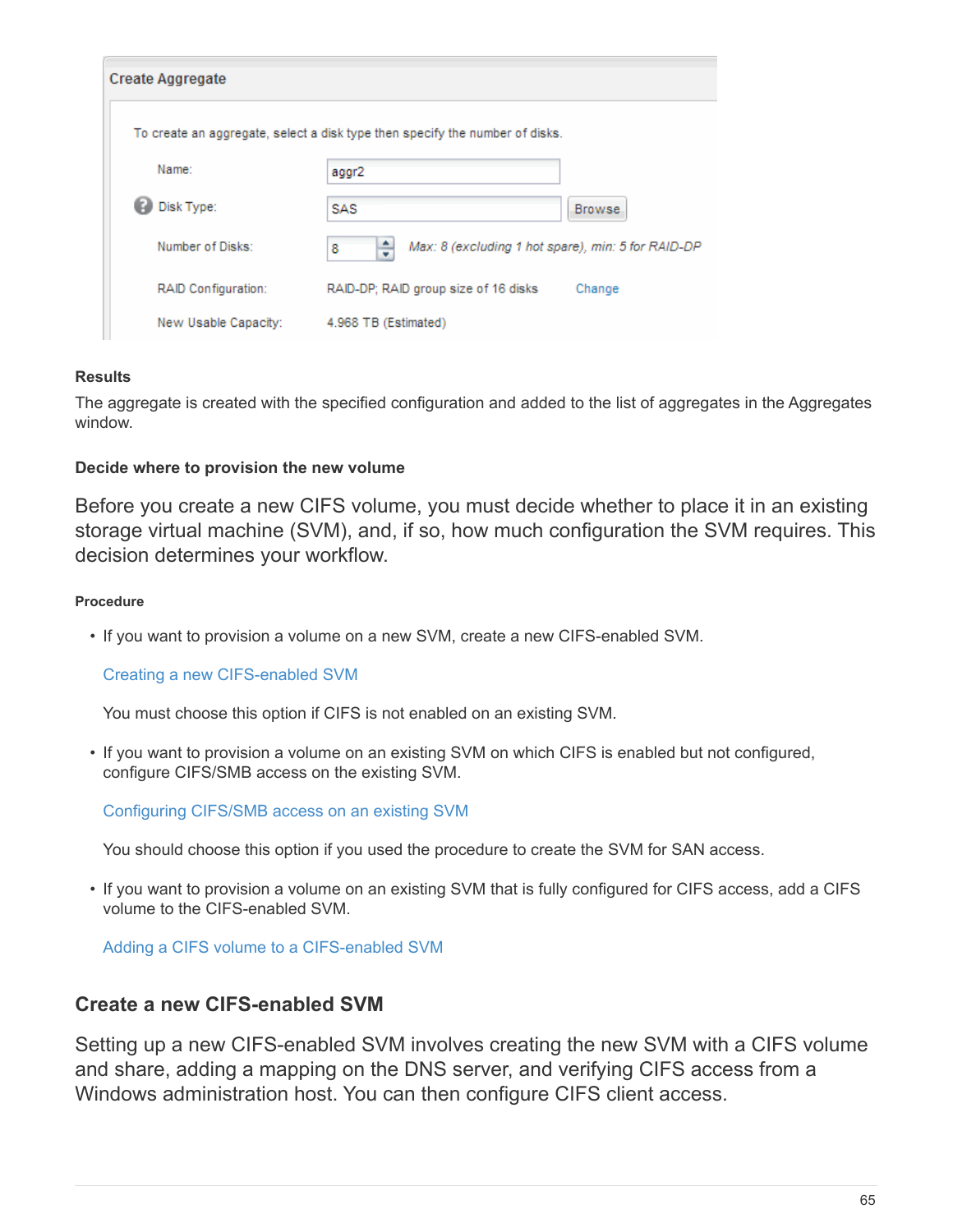## **Create a new SVM with a CIFS volume and share**

You can use a wizard that guides you through the process of creating a new storage virtual machine (SVM), configuring Domain Name System (DNS), creating a data logical interface (LIF), configuring a CIFS server, and creating and sharing a volume.

## **Before you begin**

- Your network must be configured and the relevant physical ports must be connected to the network.
- You must know which of the following networking components the SVM will use:
	- The node and the specific port on that node where the data logical interface (LIF) will be created
	- The subnet from which the data LIF's IP address will be provisioned, or optionally the specific IP address you want to assign to the data LIF
	- Active Directory (AD) domain that this SVM will join, along with the credentials required to add the SVM to it
- The subnet must be routable to all external servers required for services such as Network Information Service (NIS), Lightweight Directory Access Protocol (LDAP), Active Directory (AD), and DNS.
- Any external firewalls must be appropriately configured to allow access to network services.
- The time on the AD domain controllers, clients, and SVM must be synchronized to within five minutes of each other.

#### **Steps**

- 1. Navigate to the **SVMs** window.
- 2. Click **Create.**
- 3. In the **Storage Virtual Machine (SVM) Setup** dialog box, create the SVM:
	- a. Specify a unique name for the SVM.

The name must either be a fully qualified domain name (FQDN) or follow another convention that ensures unique names across a cluster.

b. Select all the protocols that you have licenses for and that you will eventually use on the SVM, even if you do not want to configure all the protocols immediately.

If NFS access is required eventually, you must select **NFS** now so that CIFS and NFS clients can share the same data LIF.

c. Keep the default language setting, C.UTF-8.



If you support international character display in both NFS and SMB/CIFS clients, consider using the **UTF8MB4** language code, which is available beginning with ONTAP 9.5.

This language is inherited by the volume that you create later, and a volume's language cannot be changed.

d. **Optional**: Select the root aggregate to contain the SVM root volume.

The aggregate that you select for the root volume does not determine the location of the data volume. The aggregate for the data volume is selected automatically when you provision storage in a later step.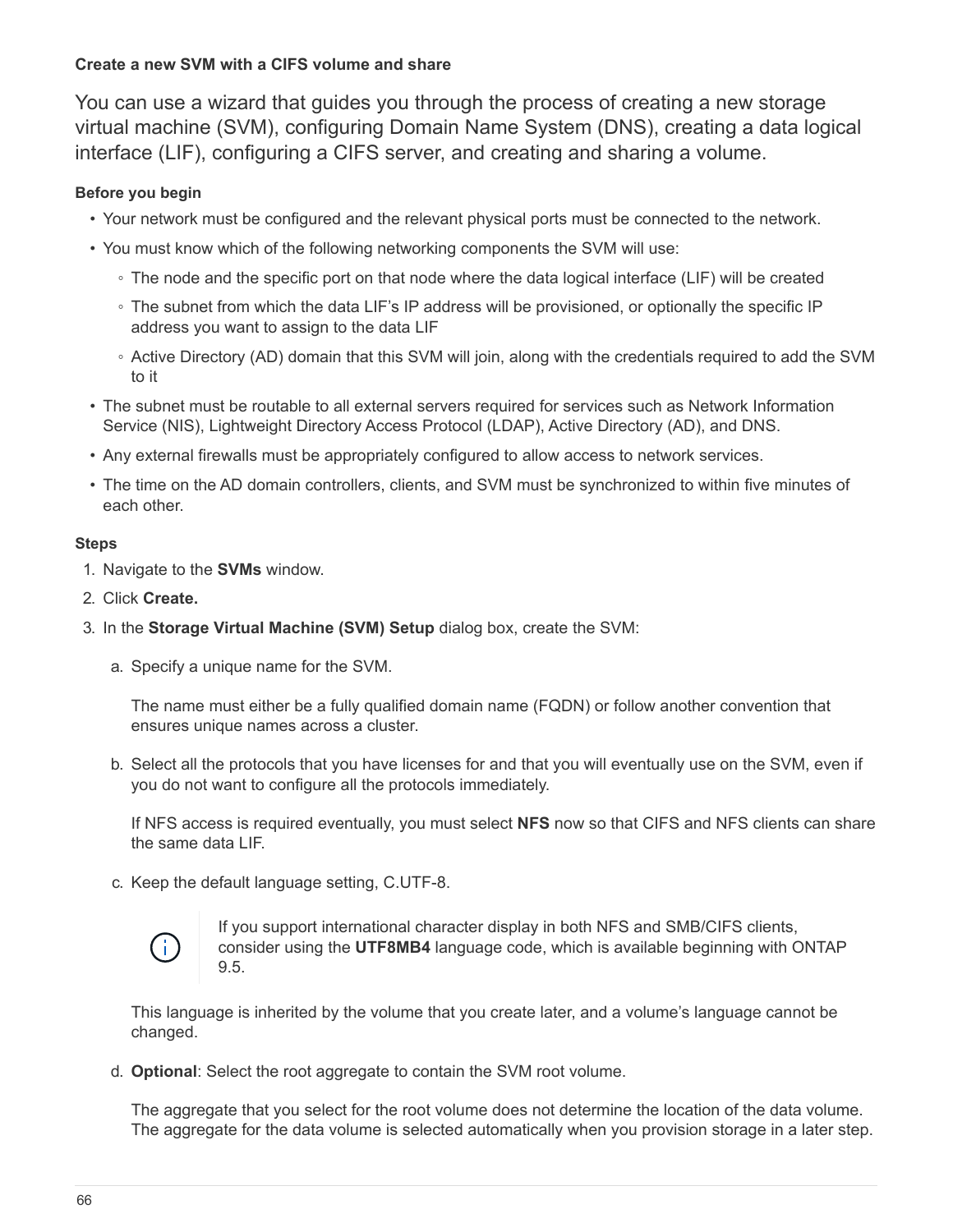| Storage Virtual Machine (SVM) Setup      |                                                                                                        |
|------------------------------------------|--------------------------------------------------------------------------------------------------------|
| Enter SVM basic details                  |                                                                                                        |
| <b>SVM Details</b>                       |                                                                                                        |
| (?)                                      | Specify a unique name and the data protocols for the SVM                                               |
| SVM Name:                                | vs0.example.com                                                                                        |
| IPspace:                                 | ×<br>Default                                                                                           |
| Data Protocols:                          | $\blacksquare$ CIFS $\blacksquare$ NFS $\blacksquare$ ISCSI $\blacksquare$ FO'FCoE $\blacksquare$ NVMe |
| 2 Default Language:   C.UTF-8 [ c.utf_8] | v                                                                                                      |
|                                          | The language of the SVM specifies the default language encoding setting for the SVM and                |
|                                          | Its volumes. Using a setting that incorporates UTF-8 character encoding is recommended.                |
| Security Style:                          | v<br><b>NTFS</b>                                                                                       |
| Root Aggregate:                          | v<br>data_01_aggr                                                                                      |

e. **Optional**: In the **DNS Configuration** area, ensure that the default DNS search domain and name servers are the ones that you want to use for this SVM.

|   |                 | Specify the DNS domain and name servers. DNS details are required to configure CIFS protocol. |
|---|-----------------|-----------------------------------------------------------------------------------------------|
|   | Search Domains: | example.com                                                                                   |
| ? | Name Servers:   | 192.0.2.145,192.0.2.146,192.0.2.147                                                           |

f. Click **Submit & Continue**.

The SVM is created, but protocols are not yet configured.

- 4. In the **Data LIF Configuration** section of the **Configure CIFS/NFS protocol** page, specify the details of the LIF that clients will use to access data:
	- a. Assign an IP address to the LIF automatically from a subnet you specify or manually enter the address.
	- b. Click **Browse** and select a node and port that will be associated with the LIF.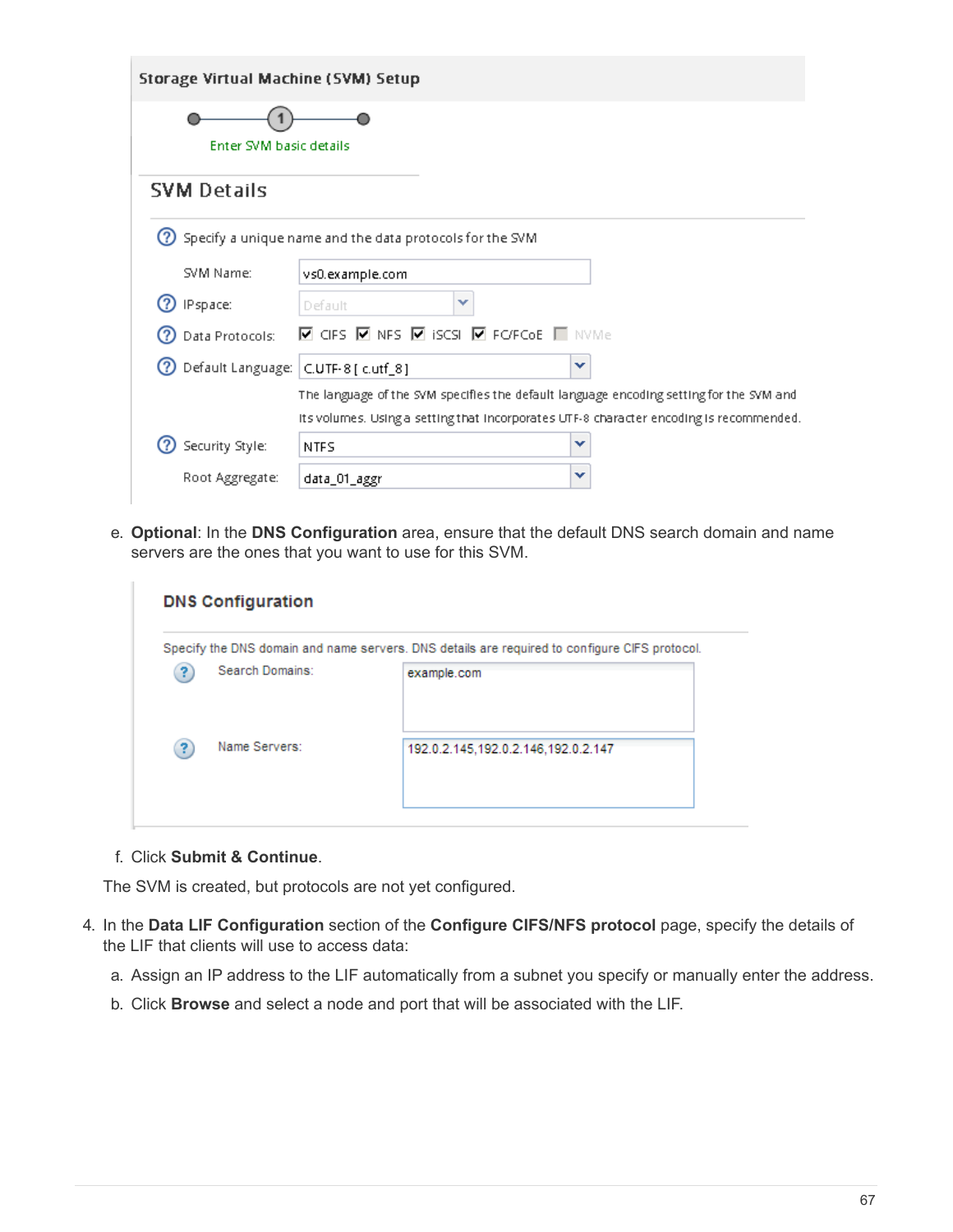| A Data LIF Configuration                                  |                            |               |  |  |  |
|-----------------------------------------------------------|----------------------------|---------------|--|--|--|
|                                                           |                            |               |  |  |  |
| Retain the CIFS data LIF's configuration for NFS clients. |                            |               |  |  |  |
| Data Interface details for CIFS                           |                            |               |  |  |  |
| Assign IP Address:                                        | Without a subnet           |               |  |  |  |
|                                                           | IP Address: 10.224.107.199 | Change        |  |  |  |
| Port:                                                     | abccorp_1:e0b              | <b>Browse</b> |  |  |  |

- 5. In the **CIFS Server Configuration** section, define the CIFS server and configure it to access the AD domain:
	- a. Specify a name for the CIFS server that is unique in the AD domain.
	- b. Specify the FQDN of the AD domain that the CIFS server can join.
	- c. If you want to associate an organizational unit (OU) within the AD domain other than CN=Computers, enter the OU.
	- d. Specify the name and password of an administrative account that has sufficient privileges to add the CIFS server to the OU.
	- e. If you want to avoid unauthorized access to all the shares on this SVM, select the option to encrypt data using SMB 3.0.

 $\boxed{\blacktriangle}$  CIFS Server Configuration -

| CIES Server Name:       | vs0.example.com      |
|-------------------------|----------------------|
| Active Directory:       | AUTH SEC EXAMPLE COM |
| Organizational Unit:    | CN=Computers         |
| Administrator Name:     | adadmin              |
| Administrator Password: |                      |

- 6. Create a volume for CIFS/SMB access and provision a share on it:
	- a. Name the share that CIFS/SMB clients will use to access the volume.

The name you enter for the share will also be used as the volume name.

b. Specify a size for the volume.

|                 | Provision a volume for CIFS storage (Optional). |    |  |        |
|-----------------|-------------------------------------------------|----|--|--------|
| Share Name: Eng |                                                 |    |  |        |
| Size:           | 10                                              | GB |  |        |
| Permission:     | Administrators - Full Control                   |    |  | Change |

You do not have to specify the aggregate for the volume because it is automatically located on the aggregate with the most available space.

7. **Optional**: Restrict access to the share by modifying the share ACL: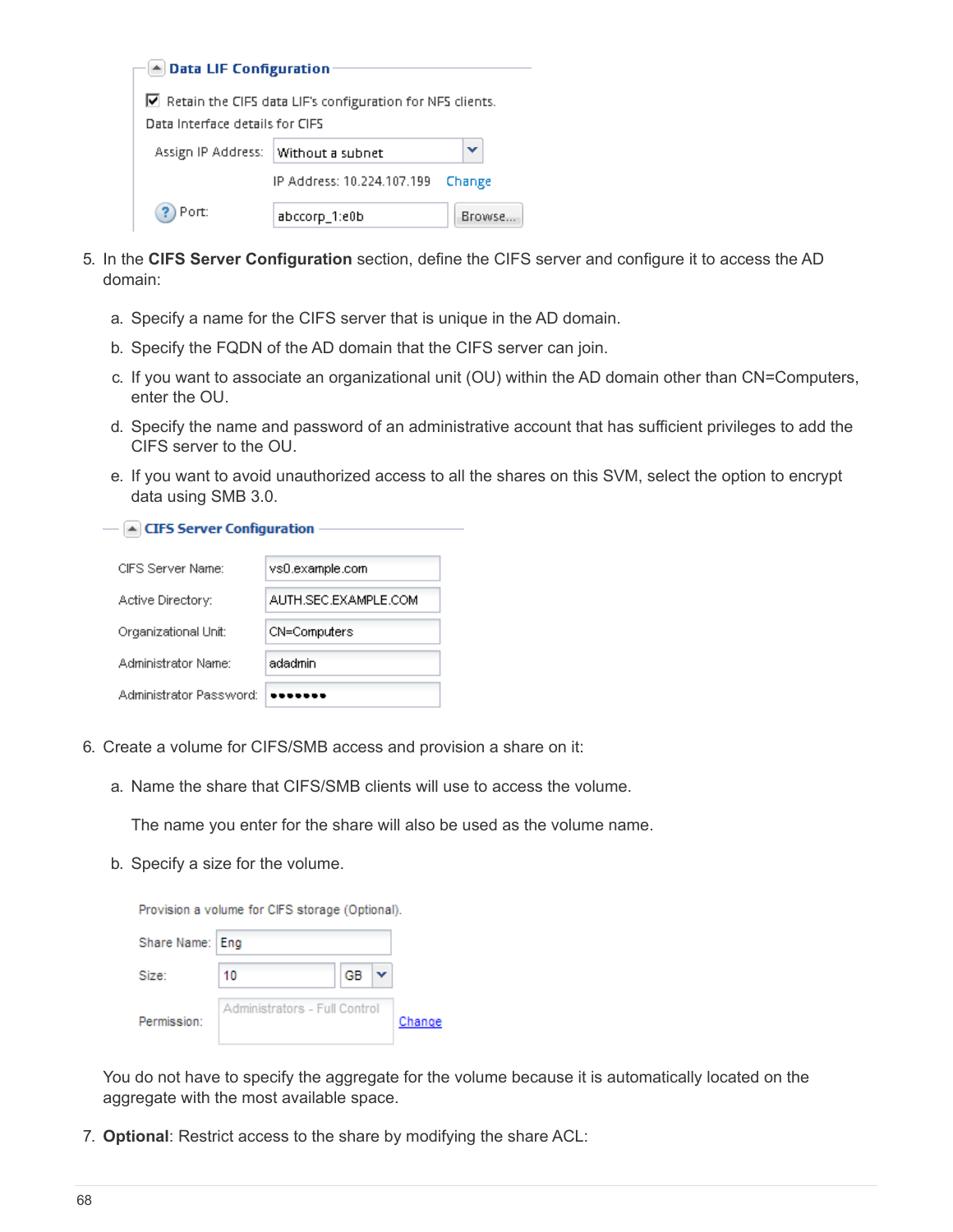- a. In the **Permission** field, click **Change**.
- b. Select the Everyone group, and click **Remove**.
- c. **Optional**: Click **Add**, and enter the name of an administrator group defined in the Windows Active Directory domain that includes the SVM.
- d. Select the new administrator group, and then select **Full Control**.
- e. Click **Save and Close**.

# 8. Click **Submit & Continue**.

The following objects are created:

- A data LIF named after the SVM with the suffix "\_cifs\_lif1"
- A CIFS server that is part of the AD domain
- A volume that is located on the aggregate with the most available space and has a name that matches the name of the share and ends in the suffix " CIFS volume"
- A share on the volume
- 9. For all other protocol configuration pages that are displayed, click **Skip** and configure the protocol later.
- 10. When the **SVM Administration** page is displayed, configure or defer configuring a separate administrator for this SVM:
	- Click **Skip** and configure an administrator later if required.
	- Enter the requested information and then click **Submit & Continue**.
- 11. Review the **Summary** page, record any information you might require later and then click **OK**.

The DNS administrator needs to know the CIFS server name and the IP address of the data LIF. Windows clients need to know the names of the CIFS server and the share.

## **Results**

A new SVM is created with a CIFS server containing a new volume that is shared.

## **Map the SMB server on the DNS server**

Your site's DNS server must have an entry pointing the SMB server name, and any NetBIOS aliases, to the IP address of the data LIF so that Windows users can map a drive to the SMB server name.

## **Before you begin**

You must have administrative access to your site's DNS server. If you do not have administrative access, you must ask the DNS administrator to perform this task.

#### **About this task**

If you use NetBIOS aliases for the SMB server name, it is a best practice to create DNS server entry points for each alias.

- 1. Log in to the DNS server.
- 2. Create forward (A Address record) and reverse (PTR Pointer record) lookup entries to map the SMB server name to the IP address of the data LIF.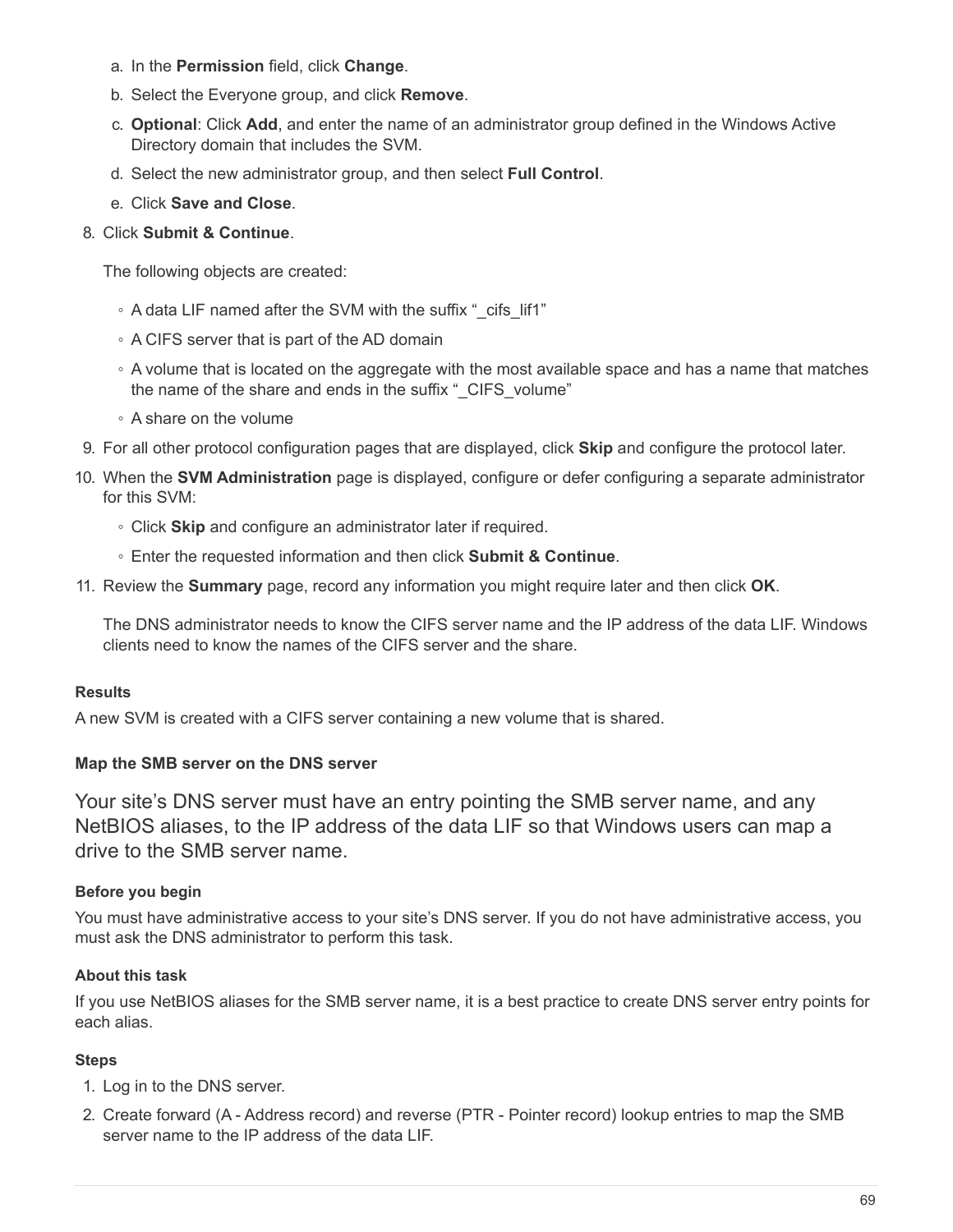3. If you use NetBIOS aliases, create an Alias canonical name (CNAME resource record) lookup entry to map each alias to the IP address of the SMB server's data LIF.

## **Results**

After the mapping is propagated across the network, Windows users can map a drive to the SMB server name or its NetBIOS aliases.

## **Verify SMB client access**

You should verify that you have configured SMB correctly by accessing and writing data to the share. You should test access using the SMB server name and any NetBIOS aliases.

## **Steps**

- 1. Log in to a Windows client.
- 2. Test access using the SMB server name:
	- a. In Windows Explorer, map a drive to the share in the following format: \
		- \\SMB\_Server\_Name\Share\_Name

If the mapping is not successful, it is possible that the DNS mapping has not yet propagated throughout the network. You must test access using the SMB server name later.

If the SMB server is named vs1.example.com and the share is named SHARE1, you should enter the following: \\vs0.example.com\SHARE1

b. On the newly created drive, create a test file, and then delete the file.

You have verified write access to the share using the SMB server name.

3. Repeat Step 2 for any NetBIOS aliases.

## **Configure and verify CIFS client access**

When you are ready, you can give select clients access to the share by setting NTFS file permissions in Windows Explorer and modifying the share ACL in System Manager. Then you should test that the affected users or groups can access the volume.

- 1. Decide which clients and users or groups will be given access to the share.
- 2. On a Windows client, use an administrator role to give the users or groups permissions to the files and folders.
	- a. Log in to a Windows client as an administrator who has sufficient administrative rights to manage NTFS permissions.
	- b. In Windows Explorer, right-click the drive, and then select **Properties**.
	- c. Select the **Security** tab, and adjust the security settings for the groups and users as required.
- 3. In System Manager, modify the share ACL to give Windows users or groups access to the share.
	- a. Navigate to the **Shares** window.
	- b. Select the share, and click **Edit**.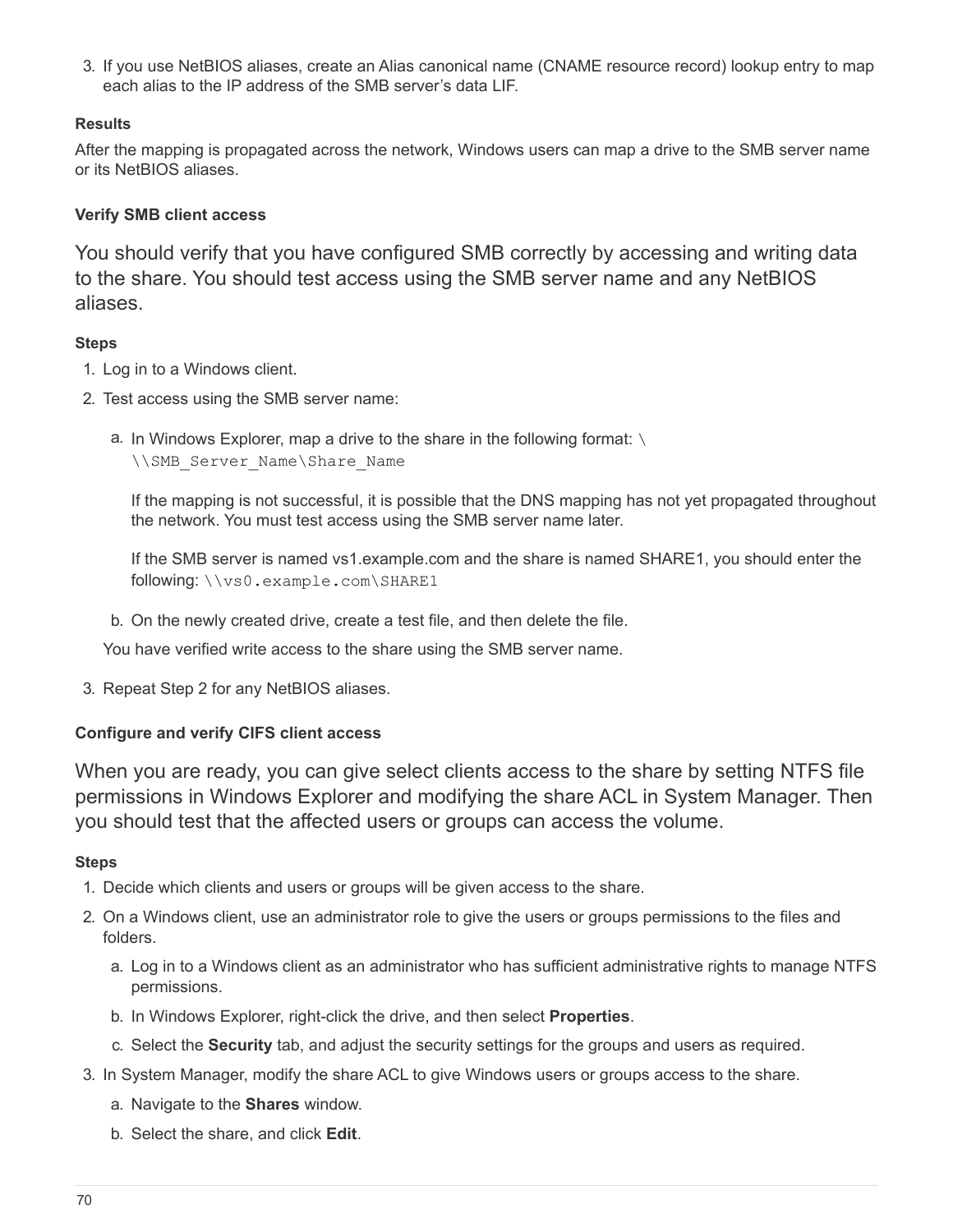- c. Select the **Permissions** tab, and give the users or groups access to the share.
- 4. On a Windows client, log in as one of the users who now has access to the share and files, and verify that you can access the share and create a file.

# **Configure SMB/CIFS access to an existing SVM**

Adding access for SMB/CIFS clients to an existing SVM involves adding CIFS configurations to the SVM, adding a mapping on the DNS server, and verifying CIFS access from a Windows administration host. You can then configure CIFS client access.

### **Add CIFS access to an existing SVM**

Adding CIFS/SMB access to an existing SVM involves creating a data LIF, configuring a CIFS server, provisioning a volume, sharing the volume, and configuring the share permissions.

### **Before you begin**

- You must know which of the following networking components the SVM will use:
	- The node and the specific port on that node where the data logical interface (LIF) will be created
	- The subnet from which the data LIF's IP address will be provisioned, or optionally the specific IP address you want to assign to the data LIF
	- The Active Directory (AD) domain that this SVM will join, along with the credentials required to add the SVM to it
- Any external firewalls must be appropriately configured to allow access to network services.
- The CIFS protocol must be allowed on the SVM.

This is the case if you did not created the SVM following the procedure to configure a SAN protocol.

### **Steps**

- 1. Navigate to the area where you can configure the protocols of the SVM:
	- a. Select the SVM that you want to configure.
	- b. In the **Details** pane, next to **Protocols**, click **CIFS**.

Protocols: CIFS FO/FCoE

- 2. In the **Data LIF Configuration** section of the **Configure CIFS protocol** dialog box, create a data LIF for the SVM:
	- a. Assign an IP address to the LIF automatically from a subnet you specify or manually enter the address.
	- b. Click **Browse** and select a node and port that will be associated with the LIF.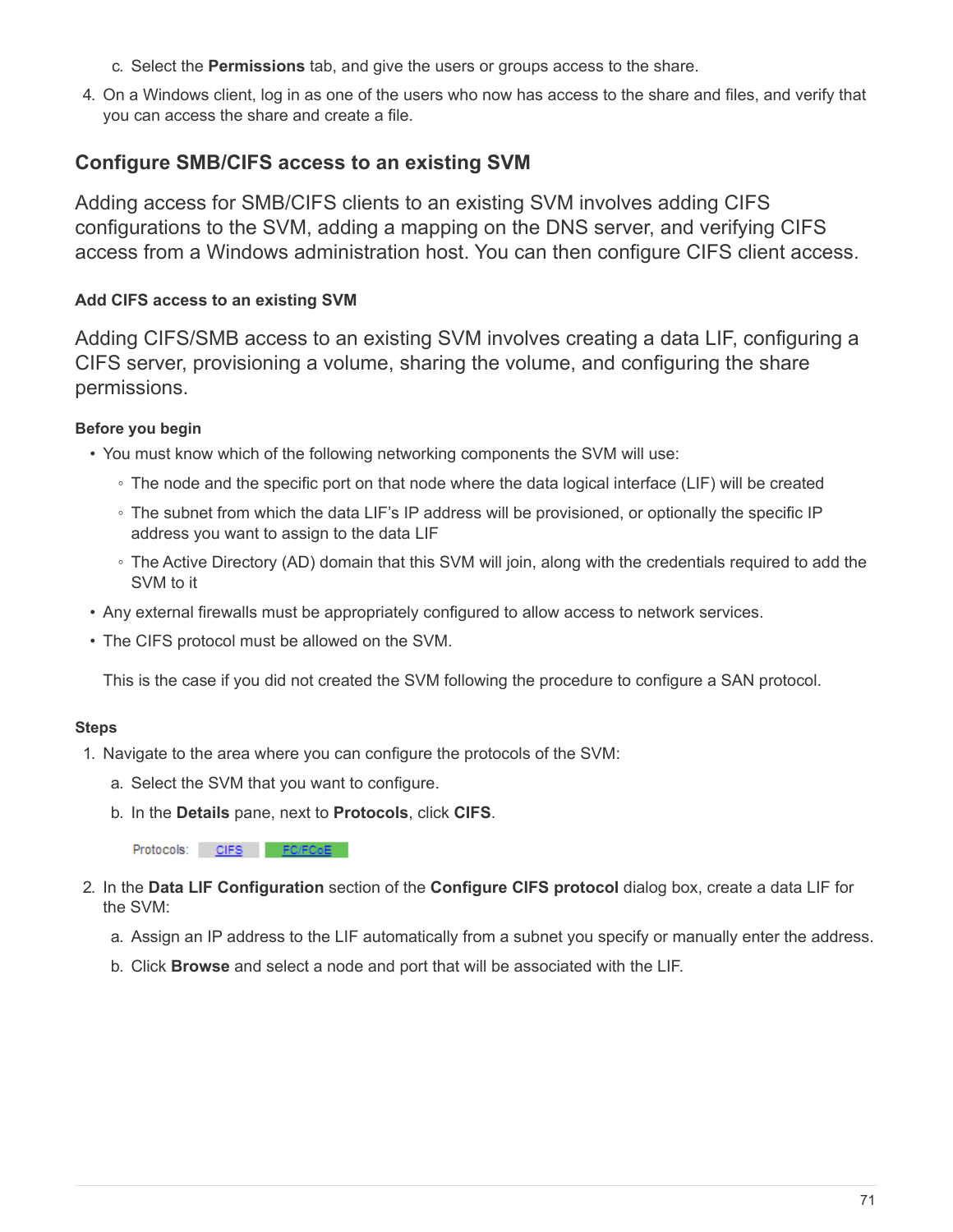| A Data LIF Configuration                                  |                            |               |  |  |  |
|-----------------------------------------------------------|----------------------------|---------------|--|--|--|
|                                                           |                            |               |  |  |  |
| Retain the CIFS data LIF's configuration for NFS clients. |                            |               |  |  |  |
| Data Interface details for CIFS                           |                            |               |  |  |  |
| Assign IP Address:                                        | Without a subnet           |               |  |  |  |
|                                                           | IP Address: 10.224.107.199 | Change        |  |  |  |
| Port:                                                     | abccorp_1:e0b              | <b>Browse</b> |  |  |  |

- 3. In the **CIFS Server Configuration** section, define the CIFS server and configure it to access the AD domain:
	- a. Specify a name for the CIFS server that is unique in the AD domain.
	- b. Specify the FQDN of the AD domain that the CIFS server can join.
	- c. If you want to associate an organizational unit (OU) within the AD domain other than CN=Computers, enter the OU.
	- d. Specify the name and password of an administrative account that has sufficient privileges to add the CIFS server to the OU.
	- e. If you want to avoid unauthorized access to all the shares on this SVM, select the option to encrypt data using SMB 3.0.

 $-\sqrt{2}$  CIFS Server Configuration -

| CIES Server Name:       | vs0.example.com      |
|-------------------------|----------------------|
| Active Directory:       | AUTH SEC EXAMPLE COM |
| Organizational Unit:    | CN=Computers         |
| Administrator Name:     | adadmin              |
| Administrator Password: |                      |

- 4. Create a volume for CIFS/SMB access and provision a share on it:
	- a. Name the share that CIFS/SMB clients will use to access the volume.

The name you enter for the share will also be used as the volume name.

b. Specify a size for the volume.

|                 | Provision a volume for CIFS storage (Optional). |    |        |
|-----------------|-------------------------------------------------|----|--------|
| Share Name: Eng |                                                 |    |        |
| Size:           | 10                                              | GВ |        |
| Permission:     | Administrators - Full Control                   |    | Change |

You do not have to specify the aggregate for the volume because it is automatically located on the aggregate with the most available space.

5. **Optional**: Restrict access to the share by modifying the share ACL: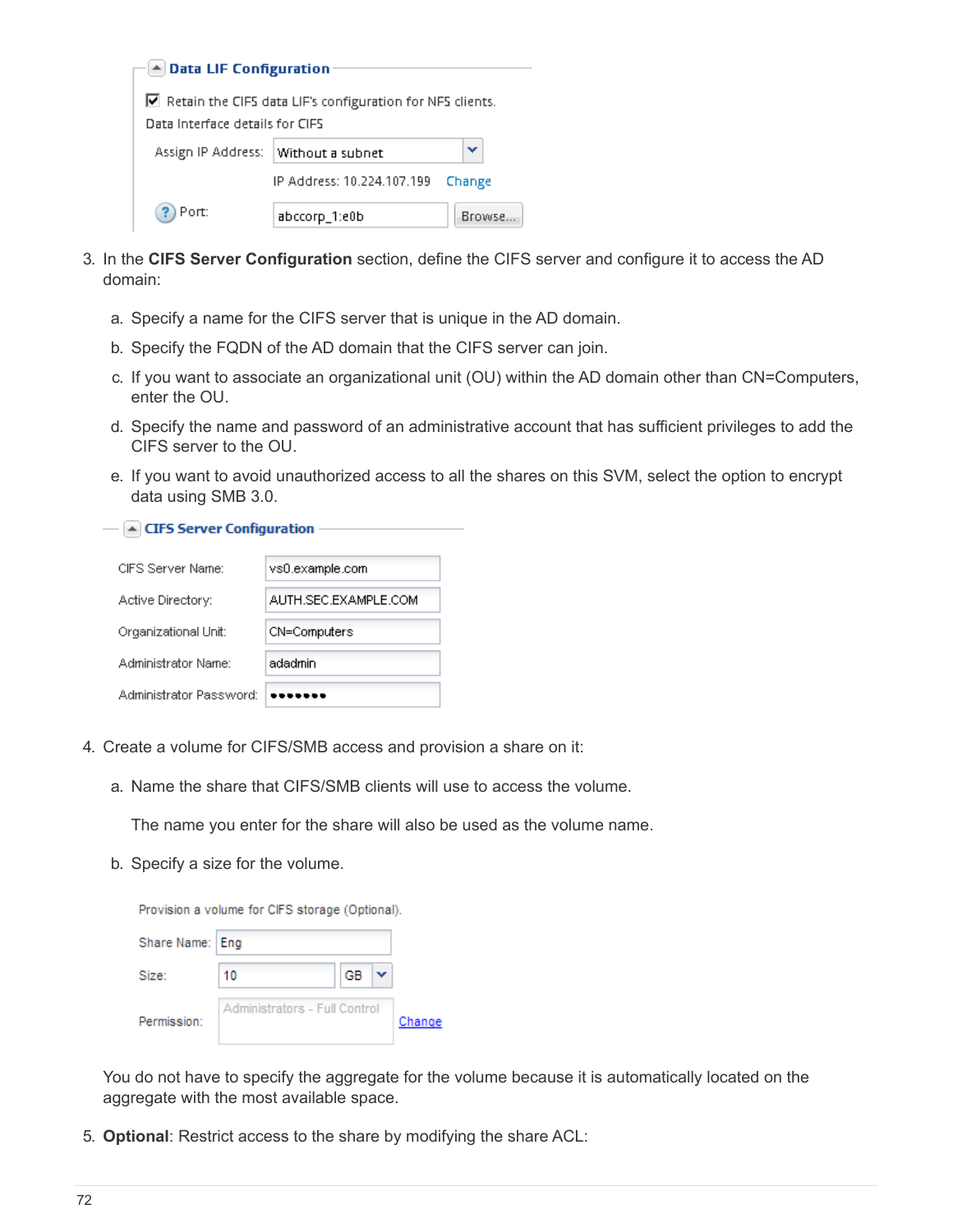- a. In the **Permission** field, click **Change**.
- b. Select the Everyone group, and click **Remove**.
- c. **Optional**: Click **Add**, and enter the name of an administrator group defined in the Windows Active Directory domain that includes the SVM.
- d. Select the new administrator group, and then select **Full Control**.
- e. Click **Save and Close**.
- 6. Click **Submit & Close**, and then click **OK**.

### **Map the SMB server on the DNS server**

Your site's DNS server must have an entry pointing the SMB server name, and any NetBIOS aliases, to the IP address of the data LIF so that Windows users can map a drive to the SMB server name.

### **Before you begin**

You must have administrative access to your site's DNS server. If you do not have administrative access, you must ask the DNS administrator to perform this task.

#### **About this task**

If you use NetBIOS aliases for the SMB server name, it is a best practice to create DNS server entry points for each alias.

#### **Steps**

- 1. Log in to the DNS server.
- 2. Create forward (A Address record) and reverse (PTR Pointer record) lookup entries to map the SMB server name to the IP address of the data LIF.
- 3. If you use NetBIOS aliases, create an Alias canonical name (CNAME resource record) lookup entry to map each alias to the IP address of the SMB server's data LIF.

### **Results**

After the mapping is propagated across the network, Windows users can map a drive to the SMB server name or its NetBIOS aliases.

### **Verify SMB client access**

You should verify that you have configured SMB correctly by accessing and writing data to the share. You should test access using the SMB server name and any NetBIOS aliases.

### **Steps**

- 1. Log in to a Windows client.
- 2. Test access using the SMB server name:
	- a. In Windows Explorer, map a drive to the share in the following format: \
		- \\SMB\_Server\_Name\Share\_Name

If the mapping is not successful, it is possible that the DNS mapping has not yet propagated throughout the network. You must test access using the SMB server name later.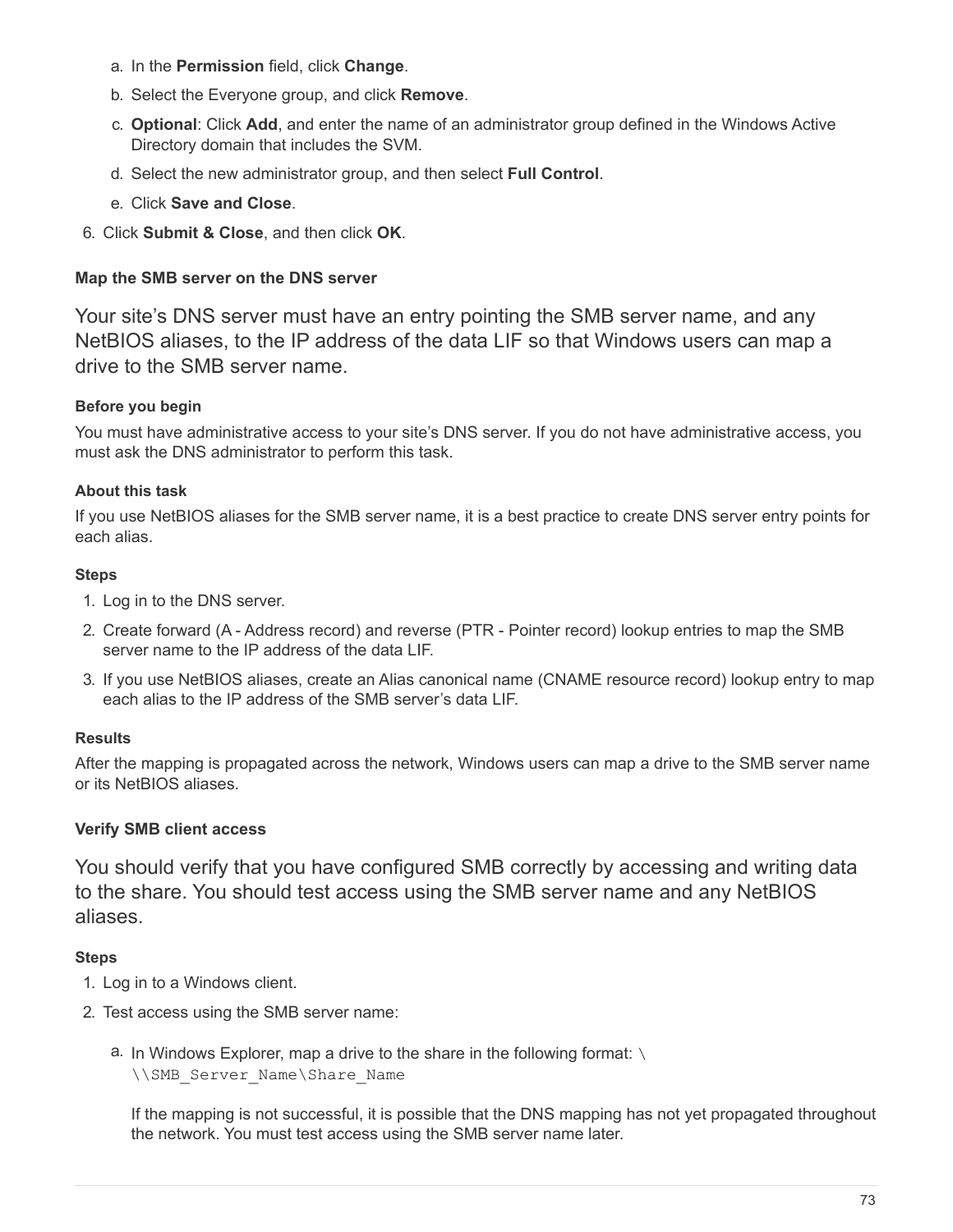If the SMB server is named vs1.example.com and the share is named SHARE1, you should enter the following: \\vs0.example.com\SHARE1

b. On the newly created drive, create a test file, and then delete the file.

You have verified write access to the share using the SMB server name.

3. Repeat Step 2 for any NetBIOS aliases.

# **Configure and verify CIFS client access**

When you are ready, you can give select clients access to the share by setting NTFS file permissions in Windows Explorer and modifying the share ACL in System Manager. Then you should test that the affected users or groups can access the volume.

## **Steps**

- 1. Decide which clients and users or groups will be given access to the share.
- 2. On a Windows client, use an administrator role to give the users or groups permissions to the files and folders.
	- a. Log in to a Windows client as an administrator who has sufficient administrative rights to manage NTFS permissions.
	- b. In Windows Explorer, right-click the drive, and then select **Properties**.
	- c. Select the **Security** tab, and adjust the security settings for the groups and users as required.
- 3. In System Manager, modify the share ACL to give Windows users or groups access to the share.
	- a. Navigate to the **Shares** window.
	- b. Select the share, and click **Edit**.
	- c. Select the **Permissions** tab, and give the users or groups access to the share.
- 4. On a Windows client, log in as one of the users who now has access to the share and files, and verify that you can access the share and create a file.

# **Add a CIFS volume to a CIFS-enabled SVM**

Adding a CIFS volume to a CIFS-enabled SVM involves creating and configuring a volume, creating a share and setting its permissions, and verifying access from a Windows administration host. You can then configure CIFS client access.

# **Before you begin**

CIFS must be completely set up on the SVM.

# **Create and configure a volume**

You must create a FlexVol volume to contain your data. You can optionally change the volume's default security style, which is inherited from the security style of the root volume. You can also optionally change the volume's default location in the namespace, which is at the root volume of the storage virtual machine (SVM).

### **Steps**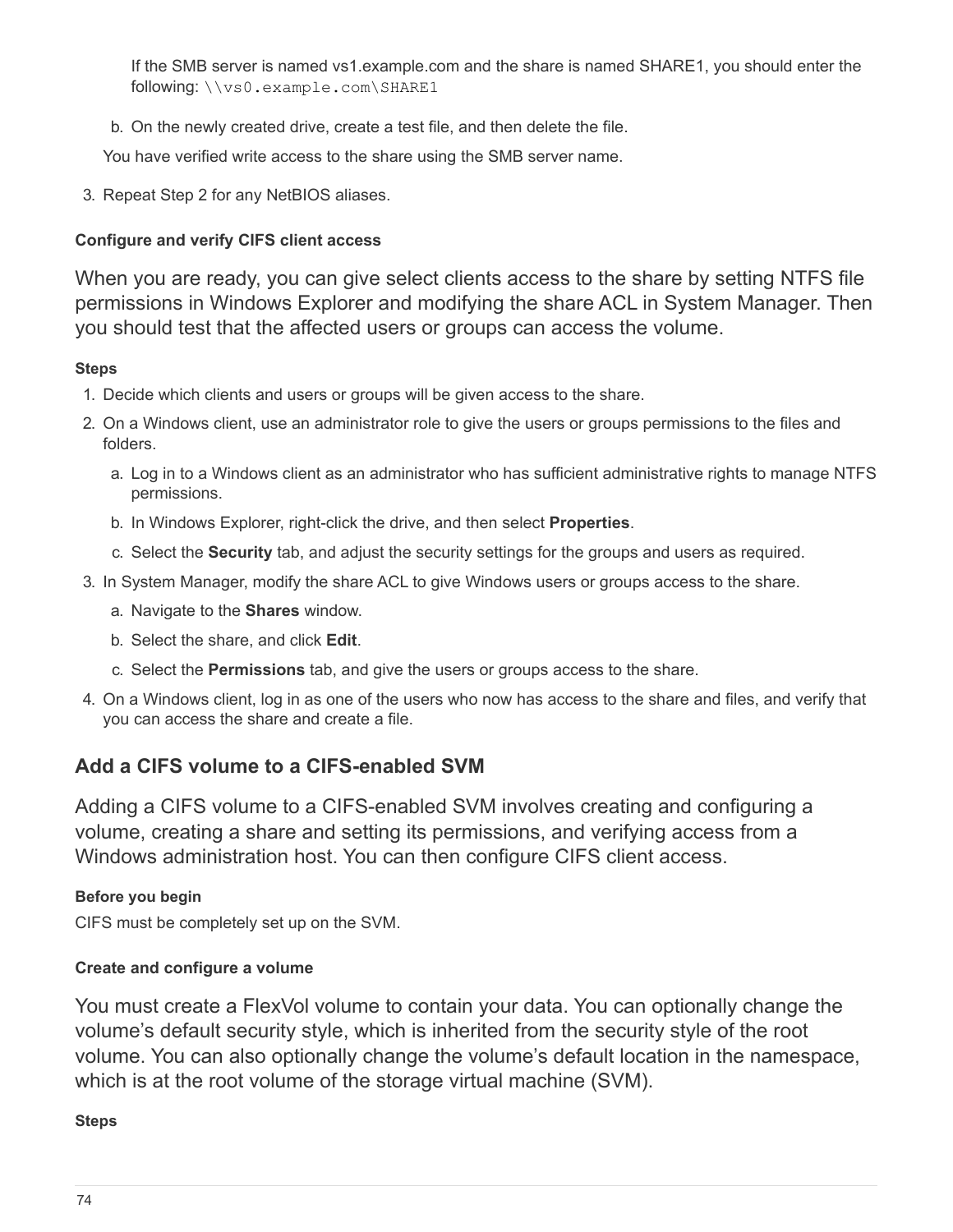- 1. Navigate to the **Volumes** window.
- 2. Click **Create** > **Create FlexVol**.

The Create Volume dialog box is displayed.

- 3. If you want to change the default name, which ends in a date and time stamp, specify a new name, such as vol1.
- 4. Select an aggregate for the volume.
- 5. Specify the size of the volume.
- 6. Click **Create**.

Any new volume created in System Manager is mounted by default at the root volume using the volume name as the junction name. You use the junction path and the junction name when configuring CIFS shares.

- 7. **Optional**: If you do not want the volume to be located at the root of the SVM, modify the place of the new volume in the existing namespace:
	- a. Navigate to the **Namespace** window.
	- b. Select the **SVM** from the drop-down menu.
	- c. Click **Mount**.
	- d. In the **Mount Volume** dialog box, specify the volume, the name of its junction path, and the junction path on which you want the volume mounted.
	- e. Verify the new junction path in the **Namespace** window.

If you want to organize certain volumes under a main volume named "data", you can move the new volume "vol1" from the root volume to the "data" volume.

- 8. Review the volume's security style and change it, if necessary:
	- a. In the **Volume** window, select the volume you just created, and click **Edit**.

The Edit Volume dialog box is displayed, showing the volume's current security style, which is inherited from the security style of the SVM root volume.

b. Make sure the security style is NTFS.

| <b>Edit Volume</b>                        |                      |   |      |       |         | × |
|-------------------------------------------|----------------------|---|------|-------|---------|---|
| General<br>Storage Efficiency<br>Advanced |                      |   |      |       |         |   |
| Name:                                     | vol1                 |   |      |       |         |   |
| Security style:                           | <b>UNIX</b>          | v |      |       |         |   |
| UNIX permissions                          | <b>NTFS</b><br>.     |   | Read | Write | Execute |   |
| Owner                                     | <b>UNIX</b><br>Mixed |   |      |       | V       |   |
| Group                                     |                      |   |      |       | V       |   |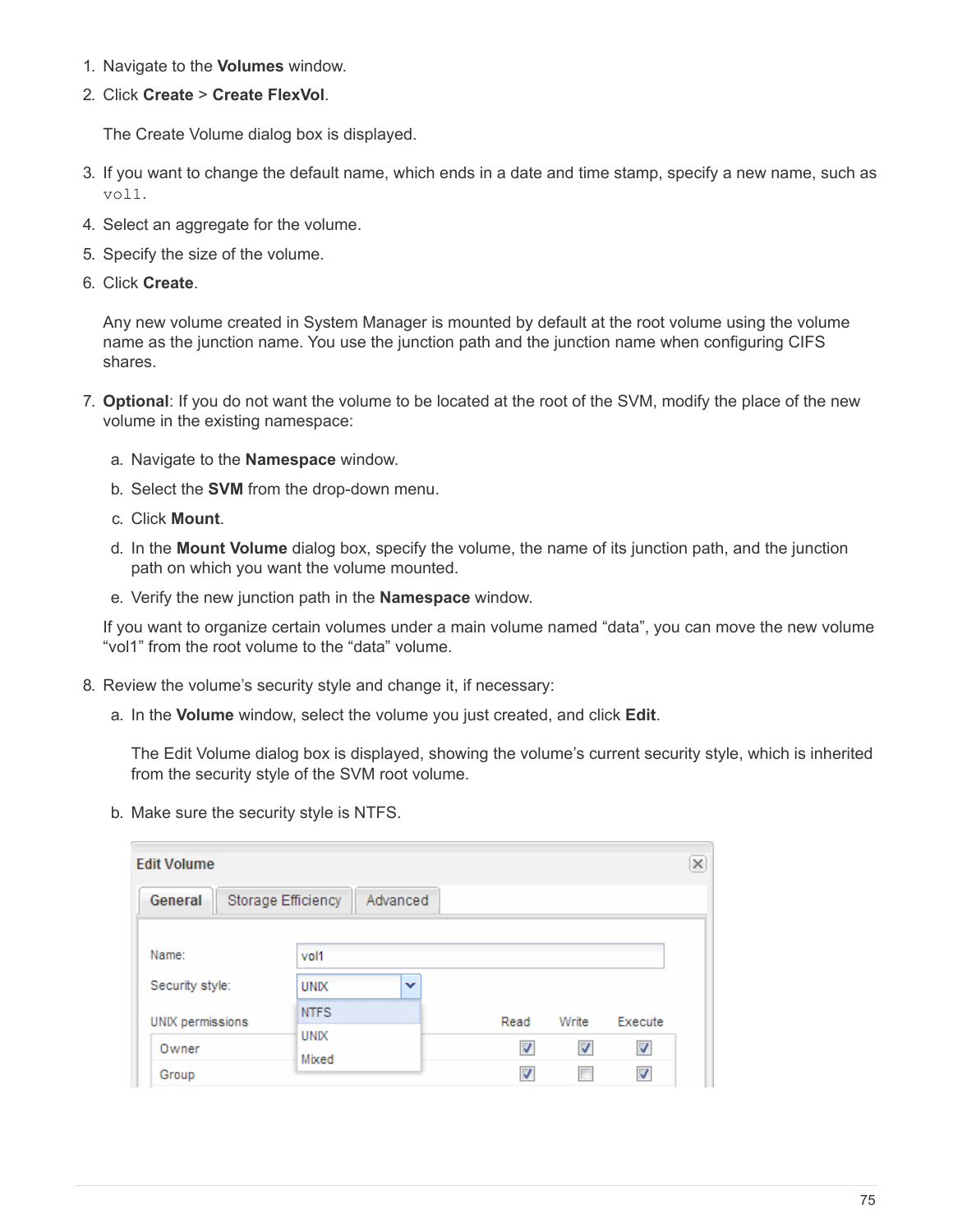### **Create a share and set its permissions**

Before Windows users can access a volume, you must create a CIFS share on the volume and restrict access to the share by modifying the access control list (ACL) for the share.

#### **About this task**

For testing purposes, you should permit access only to administrators. Later, after you have verified that the volume is accessible, you can permit access to more clients.

#### **Steps**

- 1. Navigate to the **Shares** window.
- 2. Create a share so that SMB clients can access the volume:
	- a. Click **Create Share**.
	- b. In the **Create Share** dialog box, click **Browse**, expand the namespace hierarchy, and then select the volume that you created earlier.
	- c. **Optional**: If you want the share name to be different from the volume name, change the share name.
	- d. Click **Create**.

The share is created with a default ACL set to Full Control for the Everyone group.

- 3. **Optional**: Restrict access to the share by modifying the share ACL:
	- a. Select the share, and then click **Edit**.
	- b. In the **Permissions** tab, select the **Everyone** group, and then click **Remove**.
	- c. Click **Add**, and then enter the name of an administrator group defined in the Windows Active Directory domain that includes the SVM.
	- d. With the new administrator group selected, select all permissions for it.
	- e. Click **Save and Close**.

The updated share access permissions are listed in the Share Access Control pane.

#### **What to do next**

You should verify access as a Windows administrator.

### **Verify SMB client access**

You should verify that you have configured SMB correctly by accessing and writing data to the share. You should test access using the SMB server name and any NetBIOS aliases.

### **Steps**

- 1. Log in to a Windows client.
- 2. Test access using the SMB server name:
	- a. In Windows Explorer, map a drive to the share in the following format: \ \\SMB\_Server\_Name\Share\_Name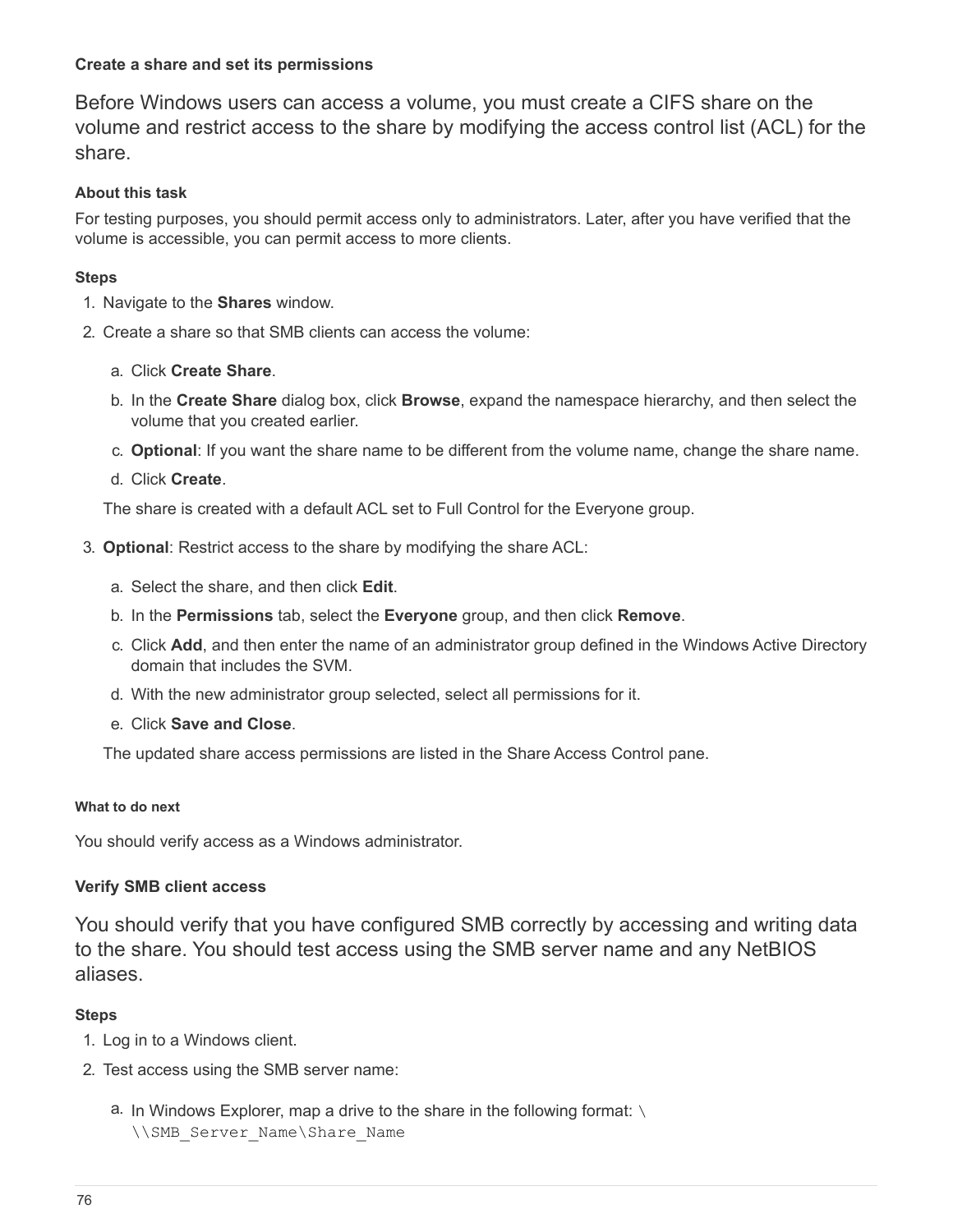If the mapping is not successful, it is possible that the DNS mapping has not yet propagated throughout the network. You must test access using the SMB server name later.

If the SMB server is named vs1.example.com and the share is named SHARE1, you should enter the following: \\vs0.example.com\SHARE1

b. On the newly created drive, create a test file, and then delete the file.

You have verified write access to the share using the SMB server name.

3. Repeat Step 2 for any NetBIOS aliases.

### **Configure and verify CIFS client access**

When you are ready, you can give select clients access to the share by setting NTFS file permissions in Windows Explorer and modifying the share ACL in System Manager. Then you should test that the affected users or groups can access the volume.

### **Steps**

- 1. Decide which clients and users or groups will be given access to the share.
- 2. On a Windows client, use an administrator role to give the users or groups permissions to the files and folders.
	- a. Log in to a Windows client as an administrator who has sufficient administrative rights to manage NTFS permissions.
	- b. In Windows Explorer, right-click the drive, and then select **Properties**.
	- c. Select the **Security** tab, and adjust the security settings for the groups and users as required.
- 3. In System Manager, modify the share ACL to give Windows users or groups access to the share.
	- a. Navigate to the **Shares** window.
	- b. Select the share, and click **Edit**.
	- c. Select the **Permissions** tab, and give the users or groups access to the share.
- 4. On a Windows client, log in as one of the users who now has access to the share and files, and verify that you can access the share and create a file.